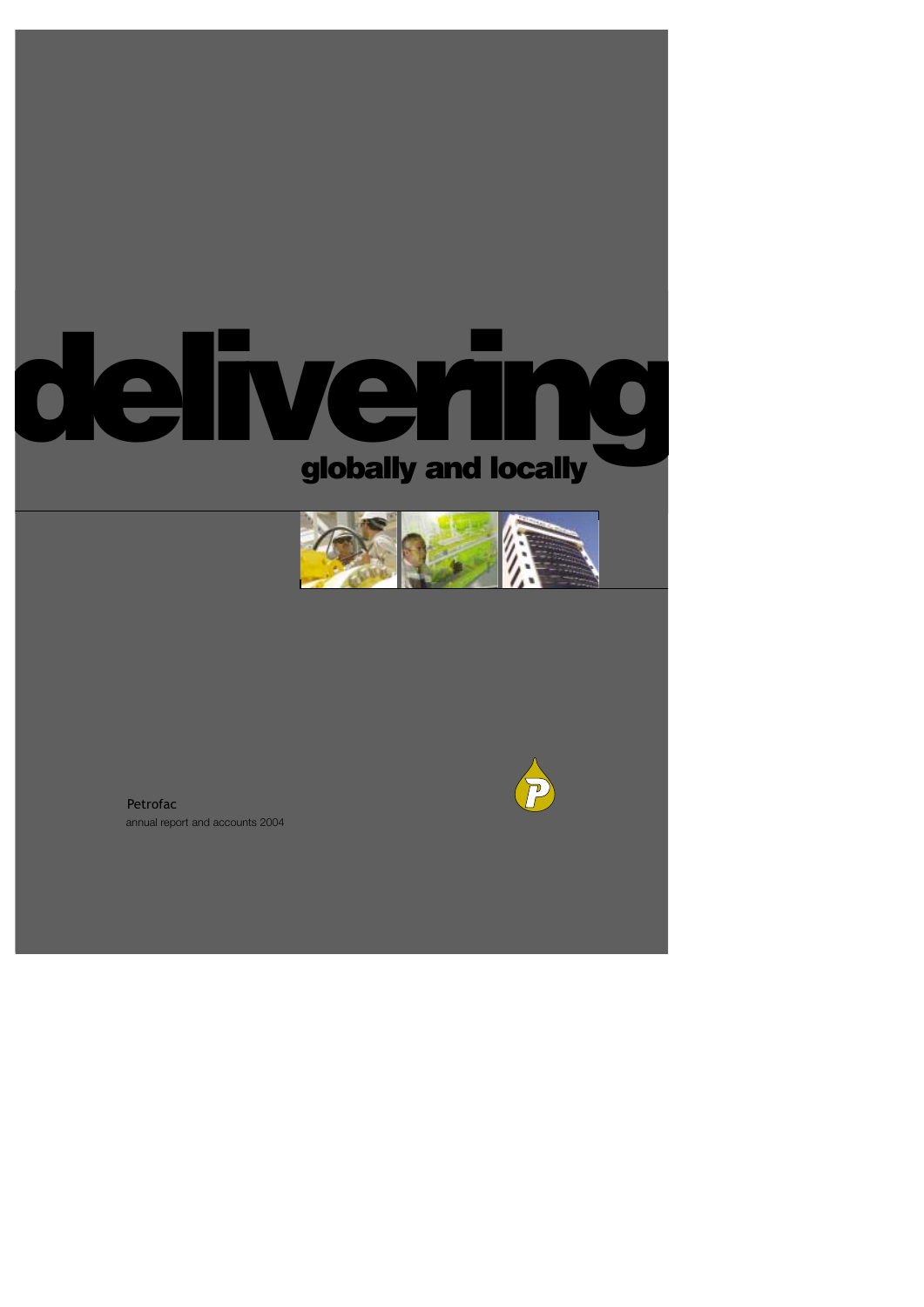# **contents**

- financial highlights
- Petrofac worldwide
- group chief executive's review
- group structure
- engineering & construction
- operations services
- resources
- financial review
- corporate governance
- board of directors
- consolidated financial statements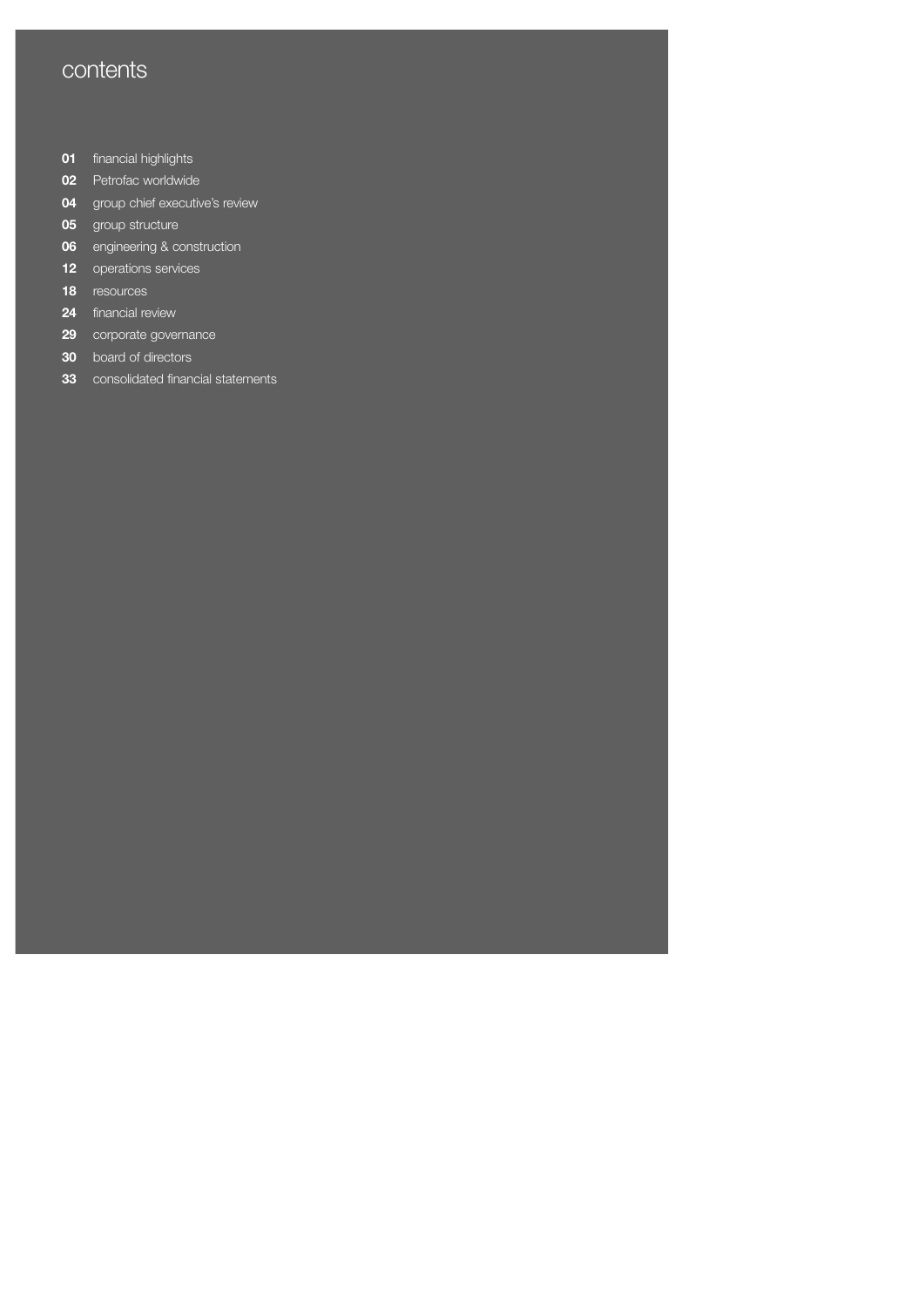

Petrofac is a culturally diverse, international company, united by shared values. Petrofac people are:

- safe
- ethical
- innovative
- cost-conscious
- responsive to customers

and focus relentlessly on delivering results.



# \*financial highlights: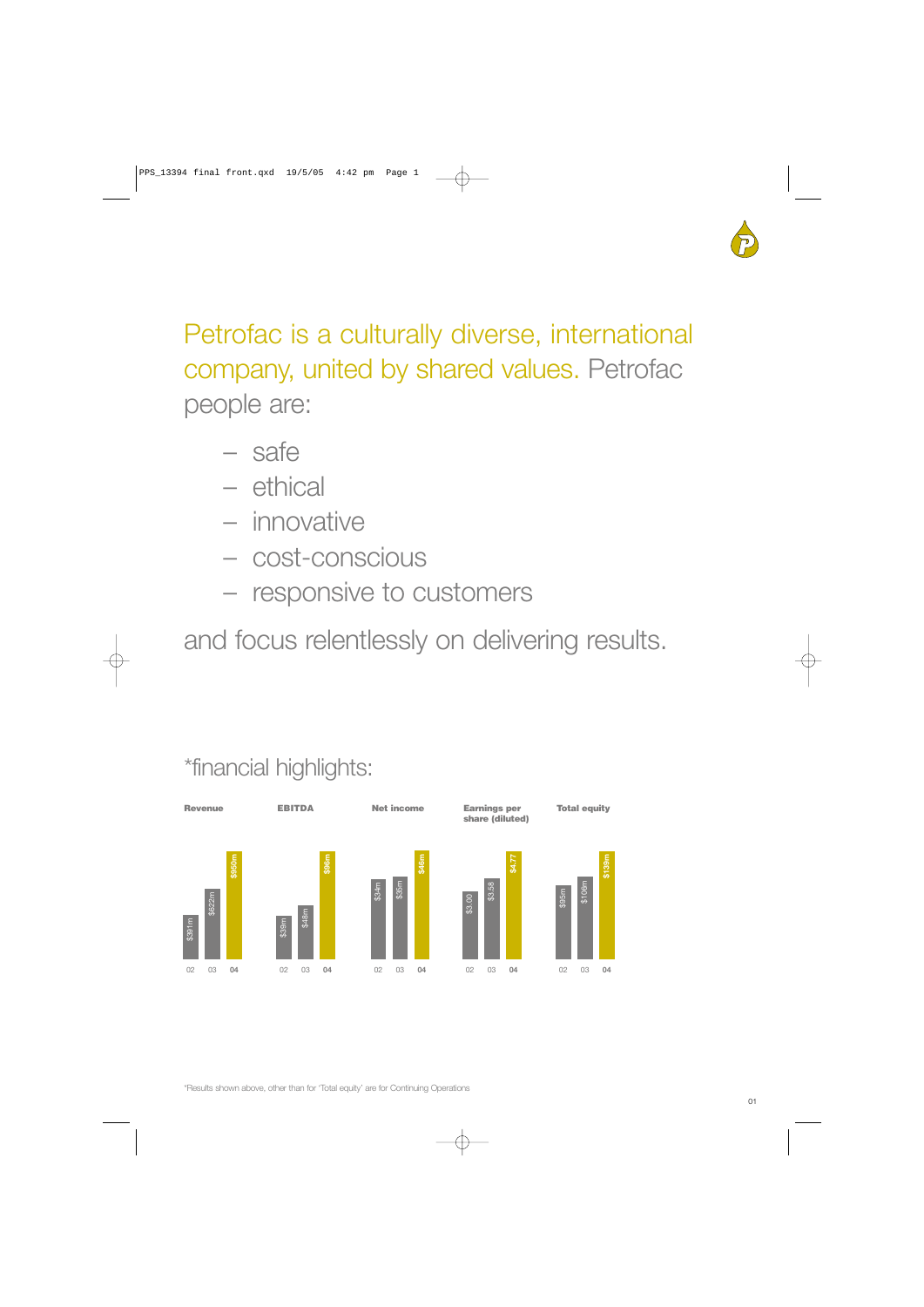# Petrofac worldwide

- **•** Delivering international competence locally
- 5,000 employees
- **B** Supporting oil & gas production and processing around the world
- A successful track record spanning 25 years and several hundred projects

### **Petrofac international centres:**

- Aberdeen, Scotland
- Sharjah, UAE
- Woking, England
- Mumbai, India

### **Petrofac Corporate Services:**

London, England

### **Country offices:**

- Abu Dhabi, UAE
- Algiers, Algeria
- Baku, Azerbaijan
- Tehran, Iran
- Ahmadi, Kuwait
- Bishkek, Kyrgyzstan
- Kuala Lumpur, Malaysia
- Lagos, Nigeria
- Doha, Qatar
- Moscow, Russia
- Khartoum, Sudan
- Damascus, Syria
- Houston, USA

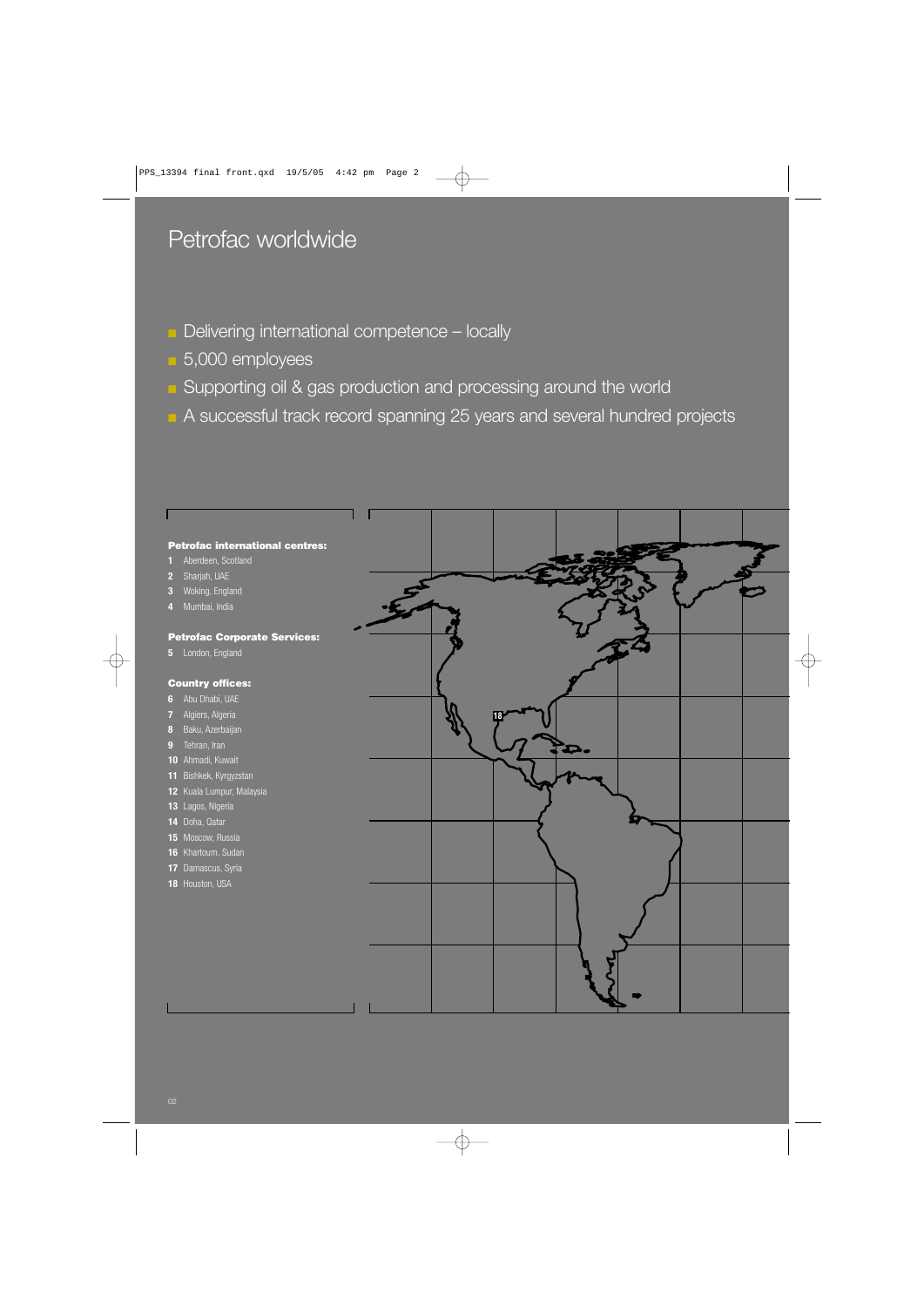# **"Supporting oil & gas production and processing around the world "**

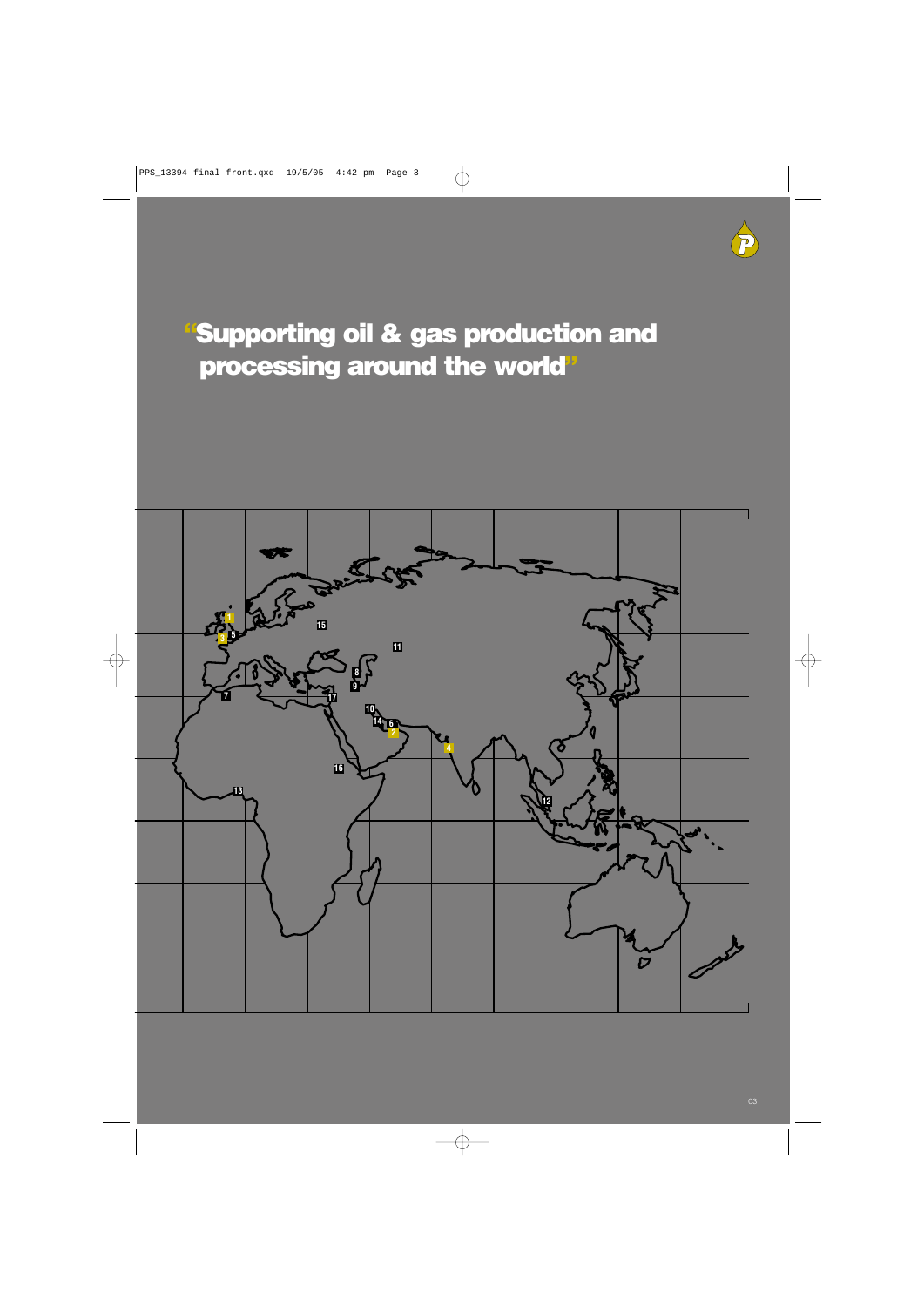# group chief executive's review

# **"We have the ability to continue to deliver real added value to our customers and shareholders"**



I am pleased to report that 2004 has been another successful year for Petrofac. Over the past twelve months we have focused on moving the business forward on a number of fronts. The divisional structure introduced early in the year already feels firmly established with an increasing level of co-operation between business units at all levels.

Demand for our services is buoyant, reflecting not only the underlying strength of the global oil & gas sector but also our strong competitive position, and 2004 has seen substantial revenue growth across all parts of the group. Our Engineering & Construction business has taken a major step forward with the important award of all three engineering and procurement packages for the processing facilities for the Kashagan field in Kazakhstan whilst securing a number of other significant projects in our target markets. Operations Services has consolidated its recent rapid growth in the UK North Sea, established a presence in international markets and acquired a market-leading training business. Our Resources business has entered the Malaysian market in partnership with Petronas.

We entered 2005 with a record revenue backlog in both our Engineering & Construction and Operations Services businesses. Resources' investment in the Ohanet project in Algeria is now making a substantial contribution to profitability and we have some very interesting investment prospects for the year ahead that should also offer incremental service opportunities. 2005 will not be without its challenges, in particular in successfully executing the current level of work we have in hand and maintaining the high standards we have set ourselves. However, I firmly believe that, with the collective skills within Petrofac, we have the ability to continue to deliver real added value to our customers and shareholders.

Throughout the year we have maintained and enhanced the group's commitment to having the highest health, safety and environmental standards. Overall our HSE performance has been excellent; however we deeply regret to report that we suffered the fatality during the year of an employee of a subcontractor working for us in Georgia.

As foreshadowed in his Chairman's statement last year, Ralph Martin stood down from the board in November having been involved with the Petrofac group since its inception in 1981. During this time Ralph has been a valued and trusted mentor and colleague who has provided wise and experienced counsel. Whilst we will miss his contribution to the board, we wish him and his wife, Cathy, a happy and healthy retirement.

I am confident that the very significant progress recorded by the group in 2004 will carry forward into 2005 and I would like to extend my personal thanks to all our employees for their dedication and hard work and to our customers and partners for their continuing support.

mark

**Ayman Asfari** Group Chief Executive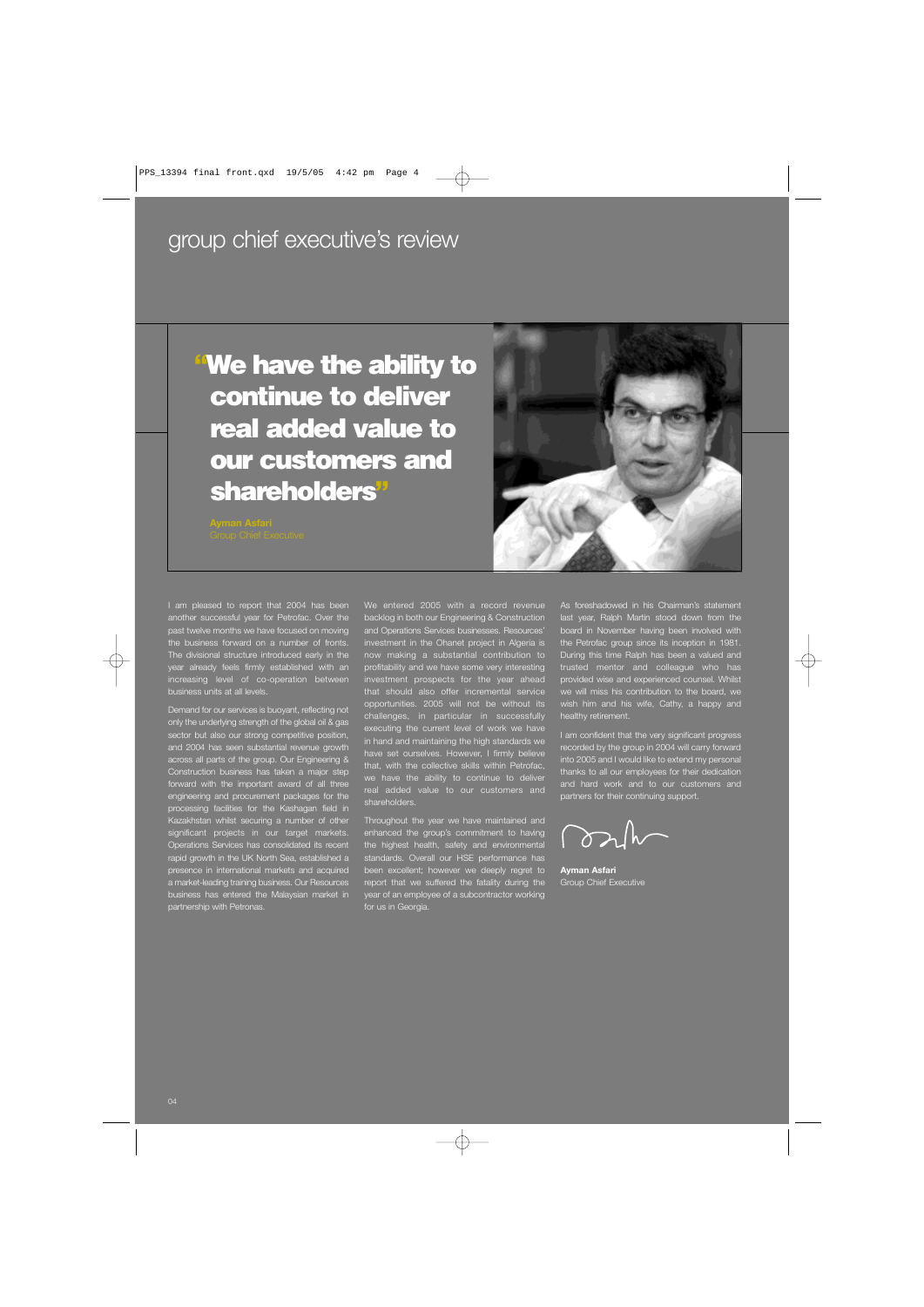# group structure



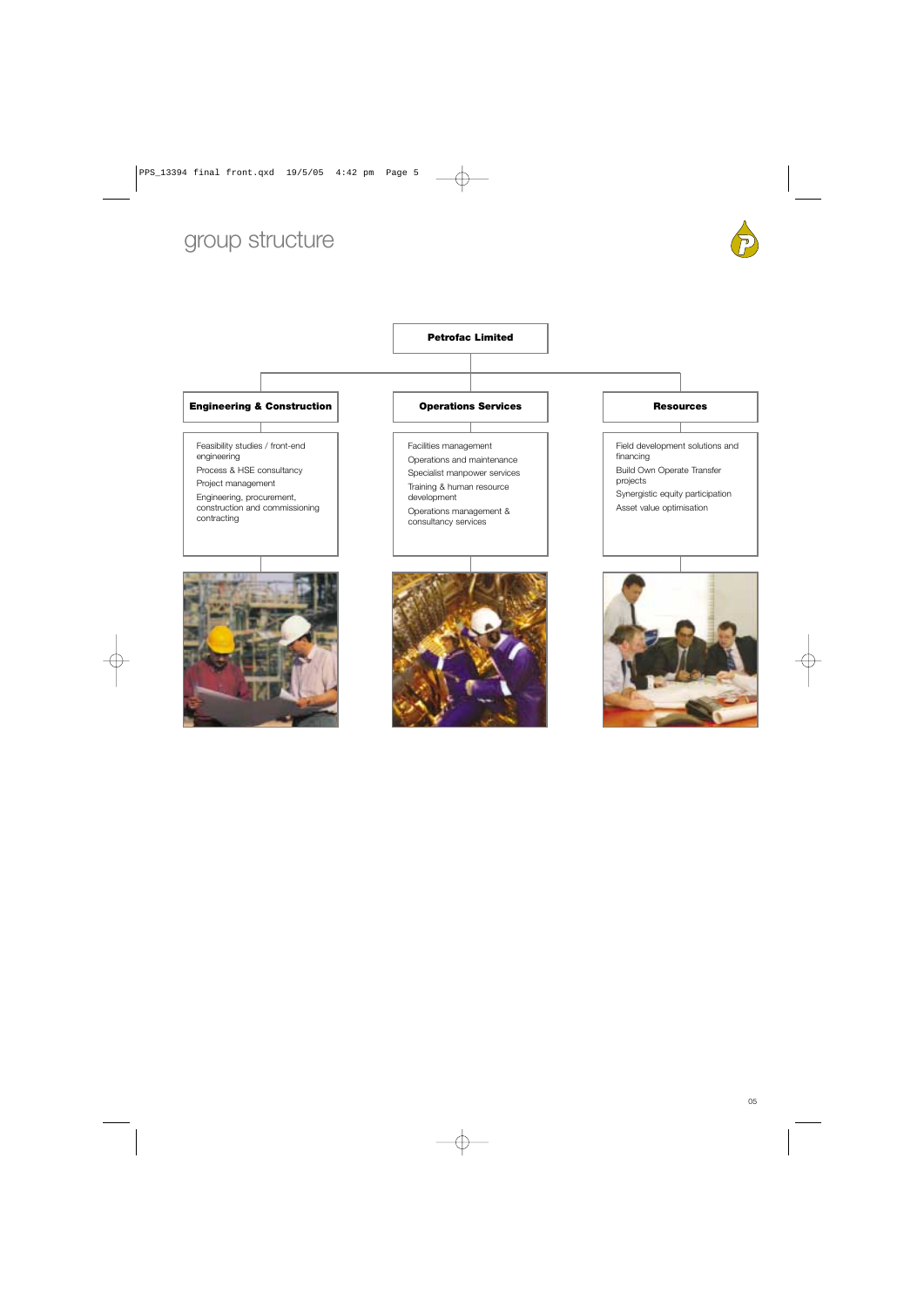# **"We are always geared to meeting our customers' expectations"**

**Maroun Semaan**



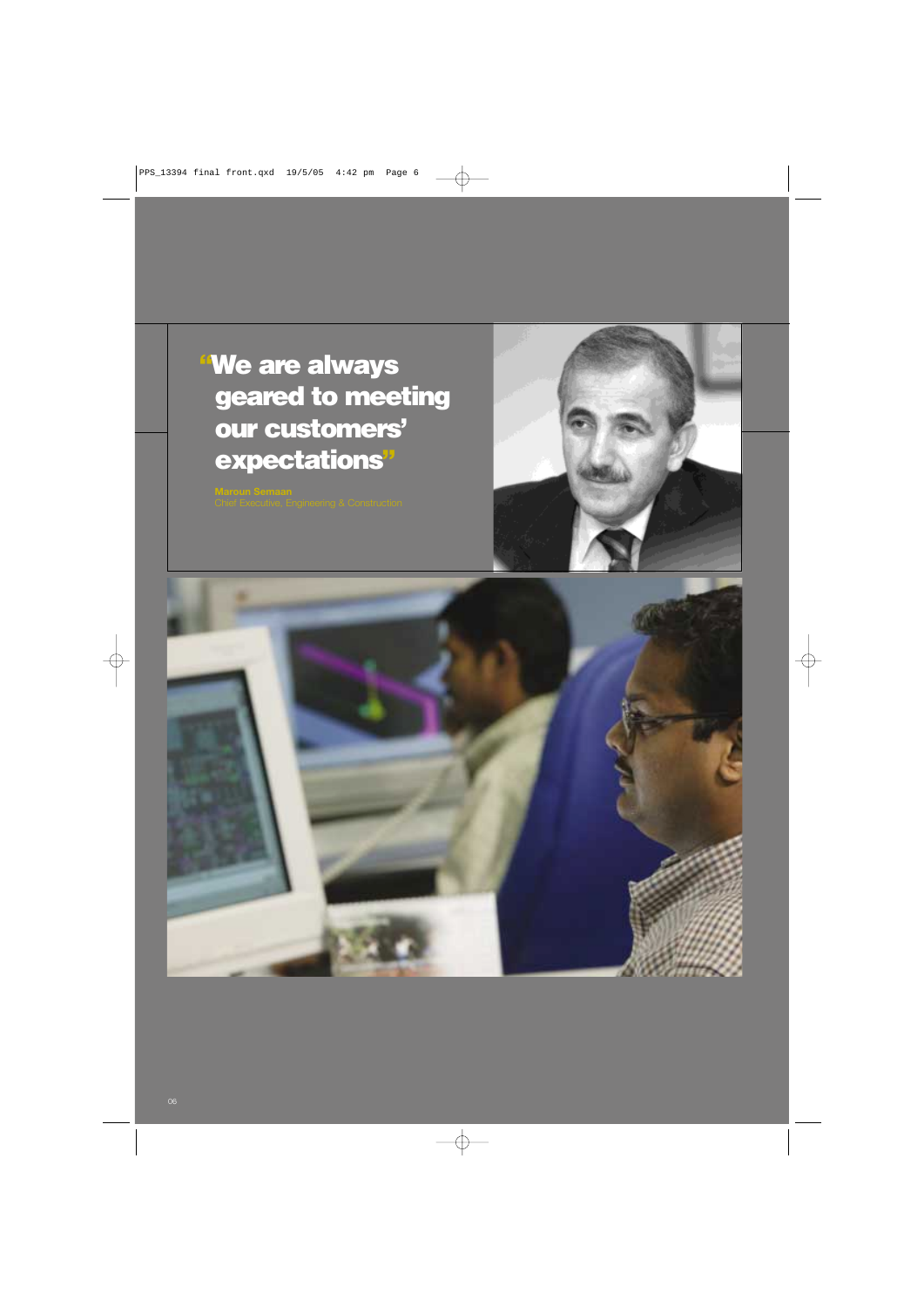# engineering & construction





Petrofac Engineering & Construction experienced substantial growth during this challenging and rewarding year. Major new contract awards in Kazakhstan, Qatar and the UAE resulted in record sales figures of over USD 900 million. As the volume and scale of our business increased, staff numbers across our divi grew by more than a third, to almost 1800. I am very pleased to report that during 2004, we completed over 30 million man-hours of work to very high HSE standards.

Several initiatives were put in place to ensure that as the business grew, it also matured. These included the development of a comprehensive business management system to streamline processes and improve effectiveness.

We enhanced communications between the three main operating centres in Sharjah, Woking and Mumbai and there was more emphasis on management of the resources and skills available. This was facilitated by a reorganisation of the division, which include streamlining Sharjah operations into two main departments – operations and technical services and the appointment of a new managing director of Petrofac Engineering in Woking.

The Woking office grew to 150 people, winning new business including several significant studies and building a strong project execution capability. We also established the critical mass of the Mumbai office where staff numbers match those in Woking. In order to ensure that we continue to attract the best people, we formalised our graduate recruitment programme during the year and recruited 24 academic achievers from top engineering schools in universities around the Middle East region and India.

As a result of the group reorganisation at the start of 2004, there is now more alignment between Petrofac divisions and a greater realisation of how synergies, knowledge and expertise can be shared. An example of this is the creation of the Brownfield Development ion, a new offering which provides 'fullservices. This division brings together the best capabilities of both our engineering and facilities management divisions.

In addition to the considerable opportunities in our core markets of Middle East, Africa and Former Soviet Union, we are keen to add new markets to our business portfolio. We continue to pursue actively business opportunities in a number of new areas and, in 2004, we successfully entered Kazakhstan with the highly-prized Kashagan contract. While still focused onshore, we are looking at opportunities with new technologies, through partnerships and joint ventures

We are a multicultural organisation working in a diversity of countries. Despite the difficult encountered, we are always geared to meeting our customers' expectations. Our people are safe, highly-motivated, responsive, flexible and cost-conscious. They understand the requirements and priorities of customers and are committed to delivering high-quality projects on time and on budget.

### **Maroun Semaan**

Chief Executive Engineering & Construction **+38%**

revenue increase from 2003



revenue 2004 – Engineering & Construction



### **2004 revenue\***

■ Engineering & Construction **49%** 

- 
- **2** Petrofac Engineering, Woking UK
- **3** Ohanet Gas Plant, Algeria

\*Consolidated revenue from Continuing Operations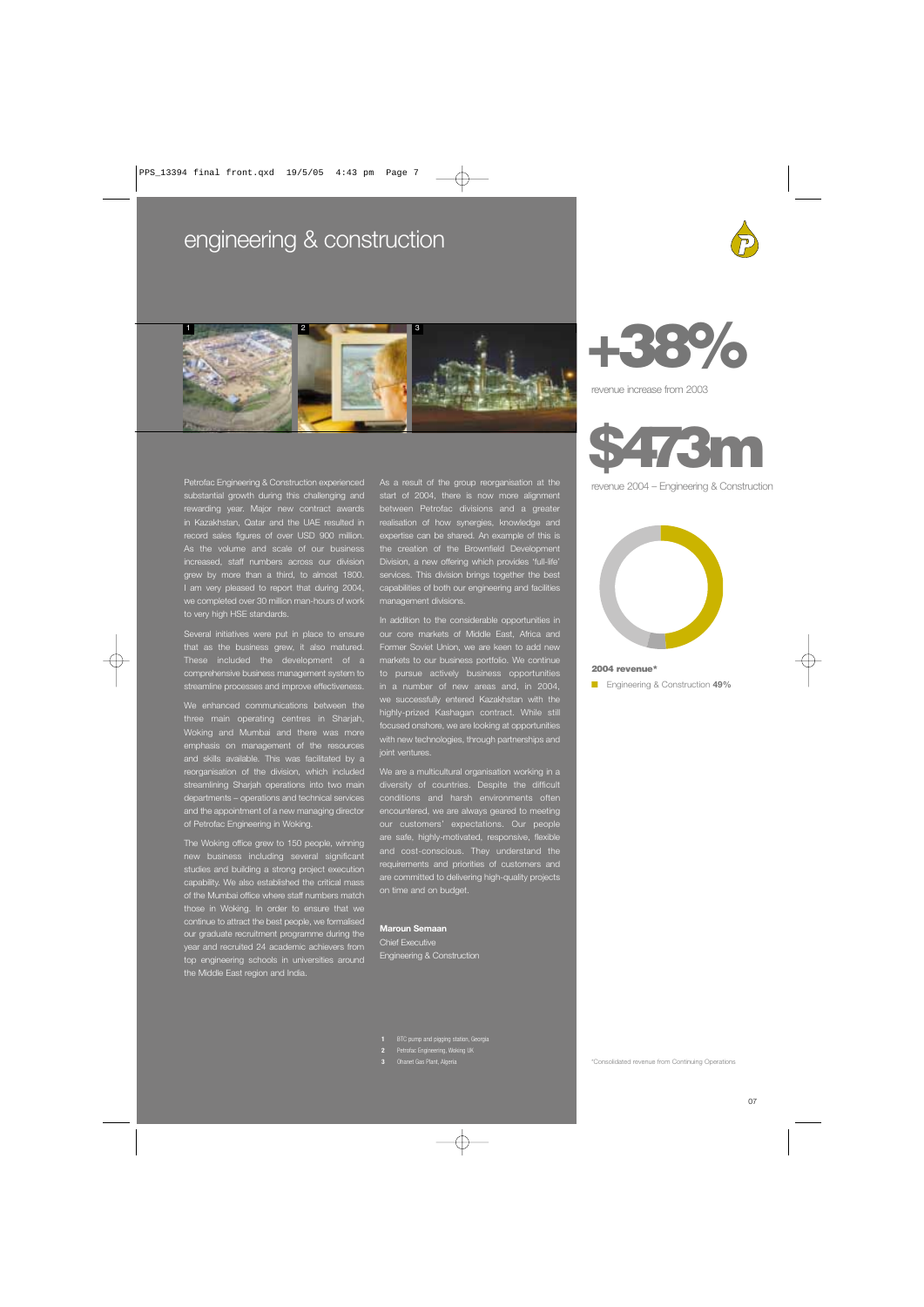# engineering & construction

During August 2004, Petrofac secured the award of all three engineering and procurement packages for the onshore oil, gas and sulphur plants for the Kashagan field in Kazakhstan.





Petrofac Engineering & Construction comprises the group's project development and value engineering services and its integrated engineering, procurement and construction (EPC) operations. Operating from three principal centres – Sharjah, in the UAE, Mumbai, in India, and Woking, in the UK, the geographic focus is predominantly Middle East, Africa, the Former Soviet Union, the UK North Sea and the Indian subcontinent.

Petrofac's Engineering & Construction services comprise project management, process design, engineering design, procurement, construction and commissioning of oil & gas facilities, together with engineering and consultancy services, including studies, conceptual engineering, front-end engineering and design (FEED), detailed design, procurement support, risk, safety and environmental services.

During 2004, the Engineering & Construction division undertook work in countries including Kazakhstan, Qatar, UAE, Kuwait, Azerbaijan, Georgia, Iran and the UK.

A number of new EPC projects were awarded and commenced during 2004:

### **Kashagan, Kazakhstan**

During August 2004, Petrofac secured the award of all three engineering and procurement (E&P) packages for the onshore oil, gas and sulphur plants for the Kashagan field in Kazakhstan.

AGIP Kazakhstan North Caspian Operating Company (Agip KCO), along with its partners, is developing the vast Kashagan oilfield, located offshore Kazakhstan, in the north of the Caspian Sea. As part of this development, a new onshore processing plant, designed to handle the produced oil & gas, will be constructed near to Karabatan, north-east of Atyrau, Kazakhstan.

Petrofac's role in the project is as main engineering and procurement contractor for the oil, gas and sulphur plants, maintaining close interface management with contractors carrying out other parts of the project, as well as with the process licensors, and Kazakh authorities. In addition to the E&P role, the scope of work includes field engineering assistance and commissioning assistance. Petrofac has sole responsibility for executing the oil & gas packages, while the sulphur package is being executed in joint venture with Black & Veatch (B&V), a world-renowned engineering contractor with specific expertise in large-scale sulphur plant design. Petrofac is also working closely with subcontractors KING, one of the leading Kazakh design institutes on oil & gas projects, and with Siirtec Nigi, who are supplying certain packages and items for the oil, gas and sulphur projects. Both B&V and KING staff have been integrated

within the overall Petrofac project organisation, providing Agip KCO with seamless access to the combined resources of all three companies.

Worth over USD 500 million, these E&P projects position Petrofac in a key role in one of the world's largest new oilfield developments, in which tens of billions of US dollars are expected to be invested over the next 20 years.

### **Qatar Petroleum, Qatar**

Petrofac was awarded the USD 172 million engineering, procurement, installation and commissioning contract for Qatar Petroleum (QP) at its Mesaieed complex in Qatar, where QP owns and operates four natural gas liquids plants. The contract includes a flare mitigation project, which will see emissions minimised at the plant, and, additionally, hydrocarbon recoveries will be maximised through a rich associated gas utilisation project.

### **Crescent Petroleum, Sharjah**

Crescent Petroleum, a privately owned international oil & gas company with longestablished interests in the UAE, awarded Petrofac the USD 82 million engineering, procurement and construction contract for a new gas processing facility. The contract was won after Petrofac successfully completed the project's FEED package in 2003. Petrofac was then selected, on the basis of a competitive bid, to execute the detailed design, procurement and construction phase of the project, which consists of an onshore gas receiving and processing facility including reception facilities, two gas sweetening trains, a sulphur recovery plant, and associated utilities and infrastructure.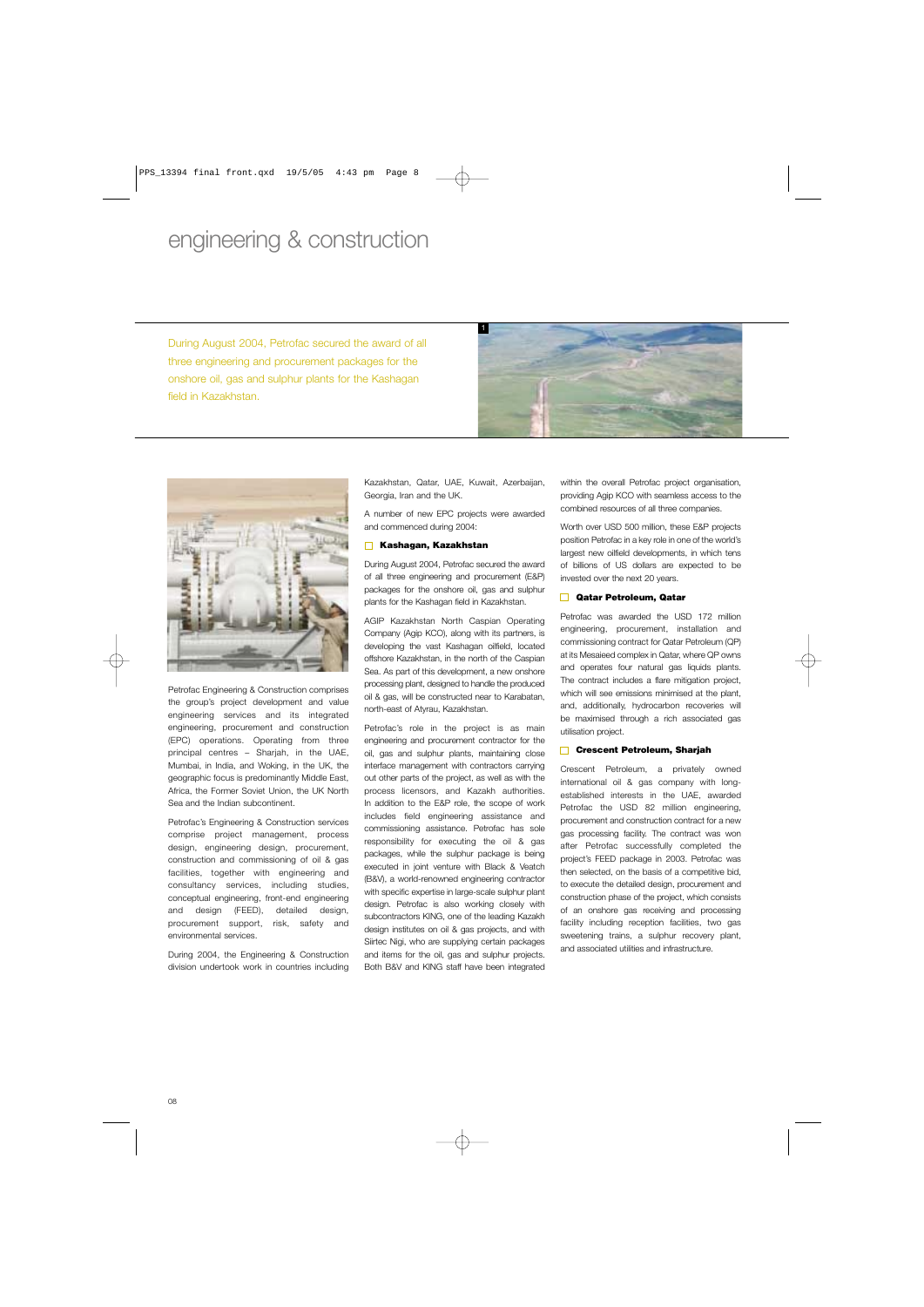



- **1** BTC/SCP Pipeline, Azerbaijan and Georgia
- **2** Dorood onshore facilities and new plant, Iran
- **3** Diffra Field, Sudan
- **4** Artificial Island A, Kashagan field

### **Kuwait Oil Company, Kuwait**

In early 2004, Kuwait Oil Company awarded Petrofac the USD 52 million contract to expand an existing crude oil export system in north Kuwait, including facility commissioning and start-up. Petrofac is working on this project with one of Kuwait's leading subcontractors, Kharafi National.

Significant EPC contracts undertaken during the year included:

### **Al Furat Petroleum Company (AFPC), Frame 6 Gas Turbine EPCC, Syria**

Petrofac's relationship with AFPC stretches back more than a decade during which time several projects in Syria have been successfully executed. The contract, awarded in October 2002, comprised engineering, procurement, construction and commissioning of a General Electric Frame 6 gas turbine generating set that will boost the existing four-turbine generation capability at Omar power station, the only source of power for oil & gas production infrastructure in that part of Syria. Omar, situated on the banks of the Euphrates, is Syria's biggest oil & gas field complex in which AFPC, the largest producer in the country, has a major interest. Final commissioning was completed by April 2004.

### **Greater Nile Petroleum Operating Company Limited (GNPOC), Greater Diffra Field Production Facilities project, Sudan**

Petrofac, in joint venture with Higleig Petroleum, completed the Greater Diffra field production facility (FPF) and flowlines project in Sudan. As Sudan's first gas-associated FPF project, capable of producing 40,000 barrels per day (BPD) of oil equivalent, the project was particularly important to the Sudanese Government and the

client, GNPOC. Despite significant challenges, not least the difficult in-country logistics and remoteness of the site, the project was delivered ahead of schedule with the targeted Sudanese local content and with an exemplary HSE record.

### **BTC/SCP Pipelines and Facilities, Azerbaijan and Georgia**

Petrofac, together with joint-venture partner Amec-Spie, is building the 248 km Georgia stretch of the BTC & SCP pipelines, as well as the associated pumping and metering stations in Georgia and Azerbaijan, in a contract valued at over USD 700 million. The overall project extends to over USD 3 billion and will provide a vital east-west energy corridor connecting the Caspian region with world markets. It involves laying two 1,760 km pipelines, one for oil and the other for gas, stretching from Baku, Azerbaijan on the Caspian Sea, through Georgia to Ceyhan, Turkey on the Mediterranean coast.

### **Dorood Onshore Facilities, Kharg Island, Iran**

Final commissioning work is under way for the USD 265 million Dorood Onshore Facilities project on Kharg Island, Iran, for Total. The project has involved the design, procurement, installation and commissioning of onshore facilities for oil treatment, dehydration and desalting, gas sweetening, and gas and water injection. Petrofac is responsible for the onshore construction and commissioning in joint venture with Jahanpars, one of Iran's leading construction companies. In addition to an extensive and multi-faceted work scope and demanding logistics, the project has involved significant HSE challenges, with a peak workforce of 2,400 on the island and a very sour gas supply with heavy concentrations of hydrogen sulphide.



EBITDA increase from 2003



EBITDA 2004 – Engineering & Construction



# **2004 EBITDA\***

■ Engineering & Construction **44%**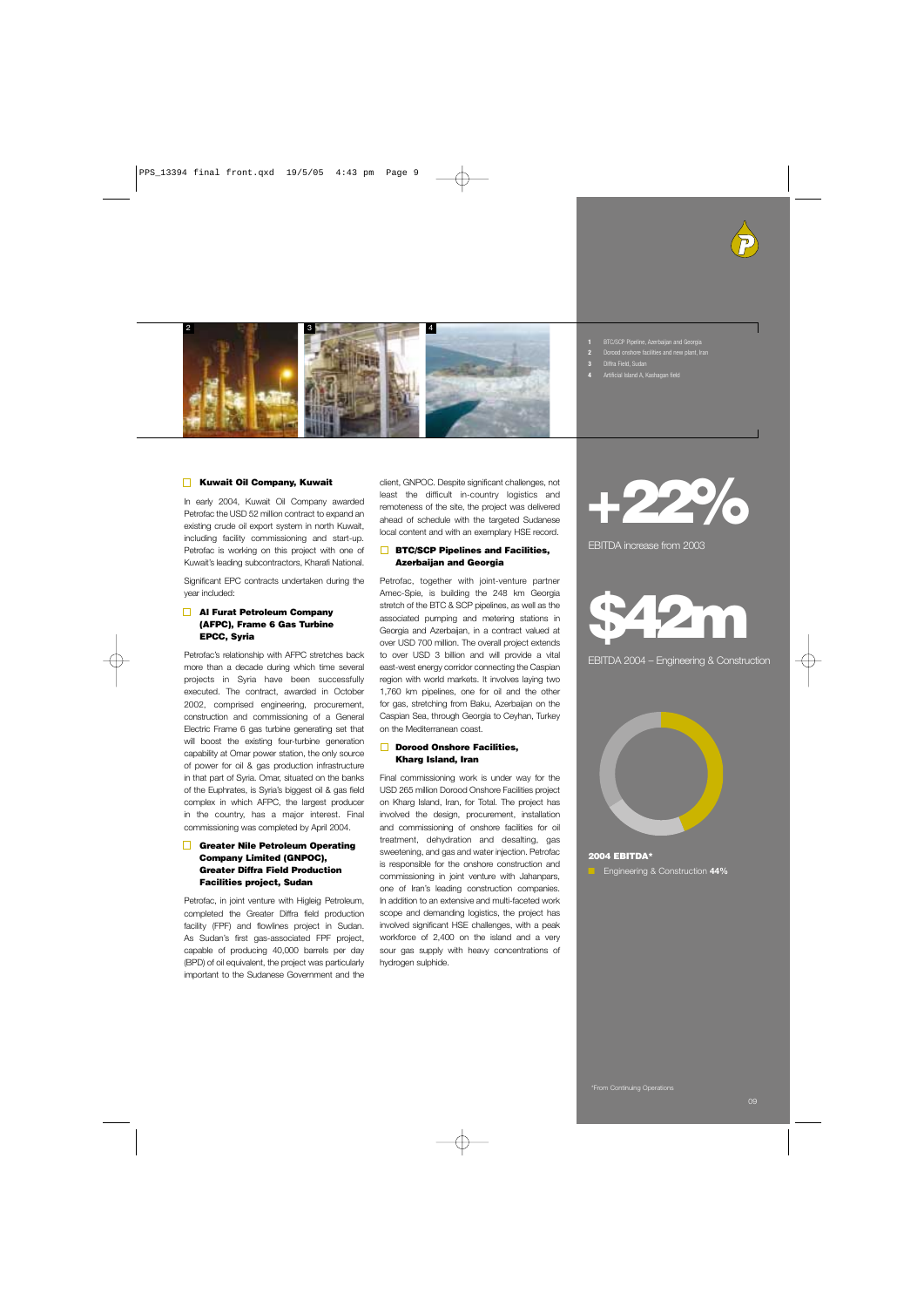# health, safety and the environment



**1** Fire training **2** Medical training offshore

The health, safety and security of everyone who works for Petrofac is critical to the success of the business as is that of the public and communities who are affected by the group's business activities. Petrofac is also dedicated to ing proper consideration to the protection the environment, actively seeking accord between environmental concerns and operational objectives wherever possible.

Petrofac believes that the prevention of accidents is a priority and is visibly engaged at all levels in attaining the goal of HSE excellence through continual improvement. The group's programmes and targets that everyone at Petrofac is committed to achieving.

During 2004, a number of proactive HSE initiatives were introduced, including the introduction of a series of eight Golden Rules of Safety which address how the large majority of the group's potential safety risks are effectively managed. A compliance assurance programme Il be executed to measure the effectiveness of these 'rules' over the next few years.

It has long been understood within Petrofac that road vehicle risks are one of the highest potential risks, in particular given the group's involvement in countries where road vehicle fety and driving standards are typica This has led to the development and introduction of higher vehicle specifications and driving standards which are seen as 'best in class'. Compliance with these requirements will ensure that the group's exemplary record with respect to vehicle incidents is sustained.

During 2004, approximately 40 million man-hours were worked across the group's operations (2003: 38 million). During the year, the group experienced 112 Recordable Injuries (RIs) (2003: 124), an RI frequency rate of 0.57 per 200,000 man-hours (2003: 0.65) and 14 Lost Time Injuries (LTIs) (2003: 9), an LTI frequency rate of 0.07 per 200,000 man-hours (2003: 0.05).

Although the overall HSE performance for the year was excellent, there was an incident in February 2004 which resulted in a fatal injury to a subcontractor's employee in Georgia on the BTC/SCP Pipelines and Facilities proj Georgia. The group immediately allocated significant resource to establish causes and lessons learned. The outcome of this incident, the investigation and its findings has led to improvements in the way senior personnel manage their activities.

# **"Prevention of accidents is our priority"**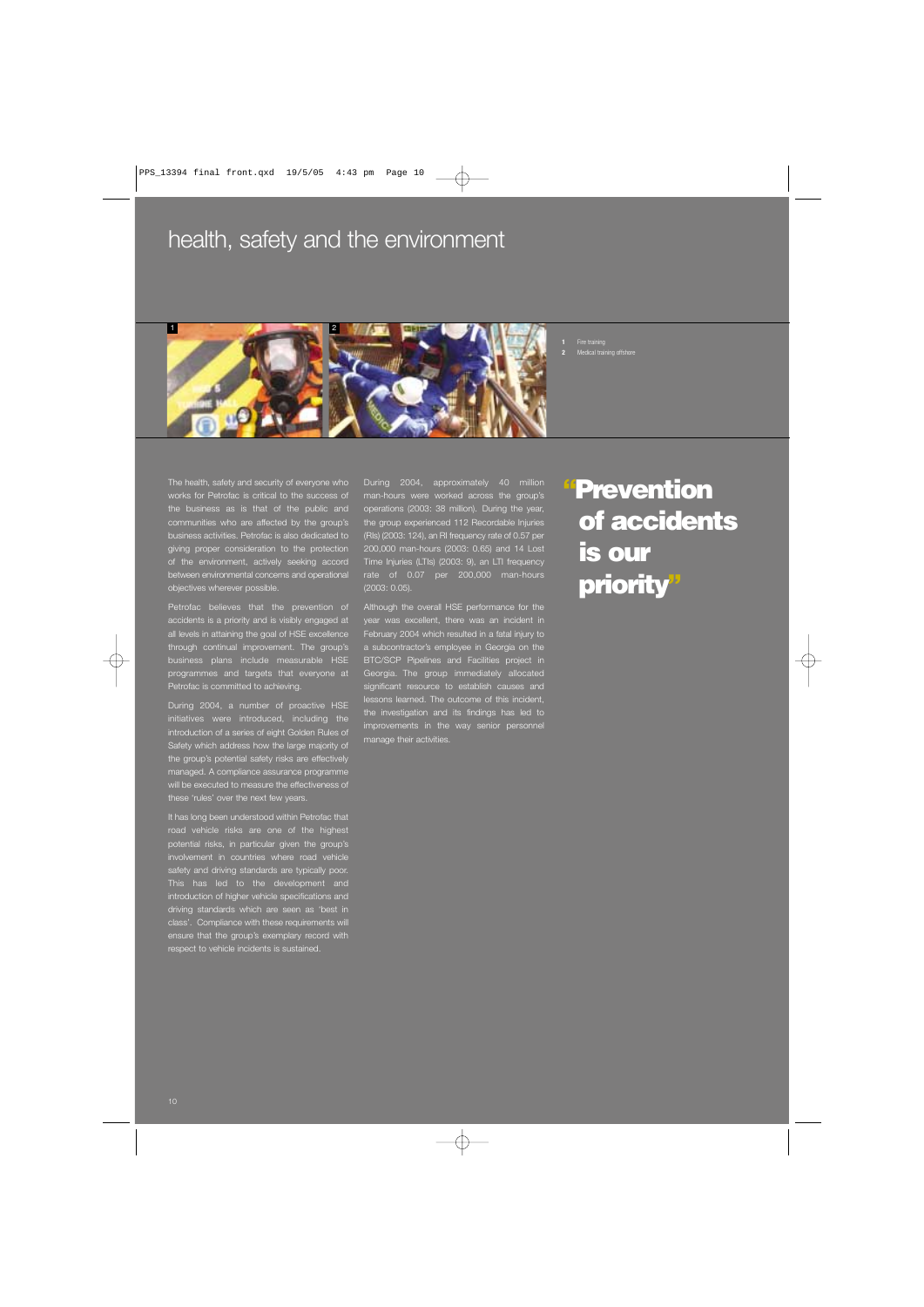# engineering & construction





**1** Montrose platform, UK North Sea **2** Arbroath platform, UK North Sea

Engineering services contracts undertaken during 2004 of particular note included:

### **In Amenas, Algeria**

BP and Sonatrach are developing the In Amenas project in Algeria, Northern Africa. The development of the Tiguentourine gas condensate field will comprise a gathering system, a centralised processing facility, and product evacuation pipelines. The facilities will produce and maintain a gas production rate of 28.2 million standard cubic metres per day (Mcm/D).

Petrofac was responsible for the engineering and procurement services for the gathering system, consisting of well pad facilities, individual well flowlines, field manifolds and trunklines designed to gather produced fluids from individual wells and transport the multiphase mixture to a central processing facility where the fluids will be treated to export specifications. Petrofac is also assisting the client with the selection of the construction contractor.



### **Rospan, Russia**

Petrofac completed a FEED study for Rospan, TNK-BP's gas and condensate field in Western Siberia. Petrofac's scope of work included the development of a definitive engineering package, project execution plan and the EPC tender package. The development of the Rospan project involves the expansion of two existing process facilities and the construction of a third facility to increase the total gas processing capacity from approximately 10 Mcm/D to over 50 Mcm/D.

Challenges included designing brownfield modifications as well as greenfield developments at the same location, transport and installation strategies taking into account the remote location and the harsh environment.

### **Paladin, UK North Sea**

Petrofac performed the conceptual engineering and subsequent FEED for the Wood and Gas Export Project (WaGE). The WaGE project involves the tie-back of a single subsea well at Wood to the existing Montrose platform via a new 10.4 km 6-inch pipeline. Gas lift will be provided to the Wood well via a piggy-backed 2-inch pipeline. Subsea control and chemical injection will be provided via an umbilical from the Arbroath platform. New reception and gas export facilities (compression) at Montrose are to be provided in a new cantilevered 1,000-tonne module, with gas exported to the CATS system via a new 11.1 km 6-inch pipeline.

A significant challenge for this project was to keep the weight of the new module below 1,100 tonnes to ensure that the weight-bearing capacity of the existing jacket and modules was not exceeded. Another challenge was to minimise the amount of offshore construction work.

As Service Operator of the asset, Petrofac is playing a pivotal role in Paladin's asset development, in partnership with Helix RDS, a specialist in reservoir and well technology services.

In March 2004, an engineering services office was opened in Aberdeen, working with the group's Facilities Management team to optimise synergies and opportunities with clients in the local market. The office's focus is directed towards providing innovative operational solutions particularly with a view to extending the life of North Sea assets and offers a multidisciplinary consultancy service specialising in conceptual/feasibility studies, brownfield and greenfield development engineering, process engineering and flow assurance, operational troubleshooting and debottlenecking.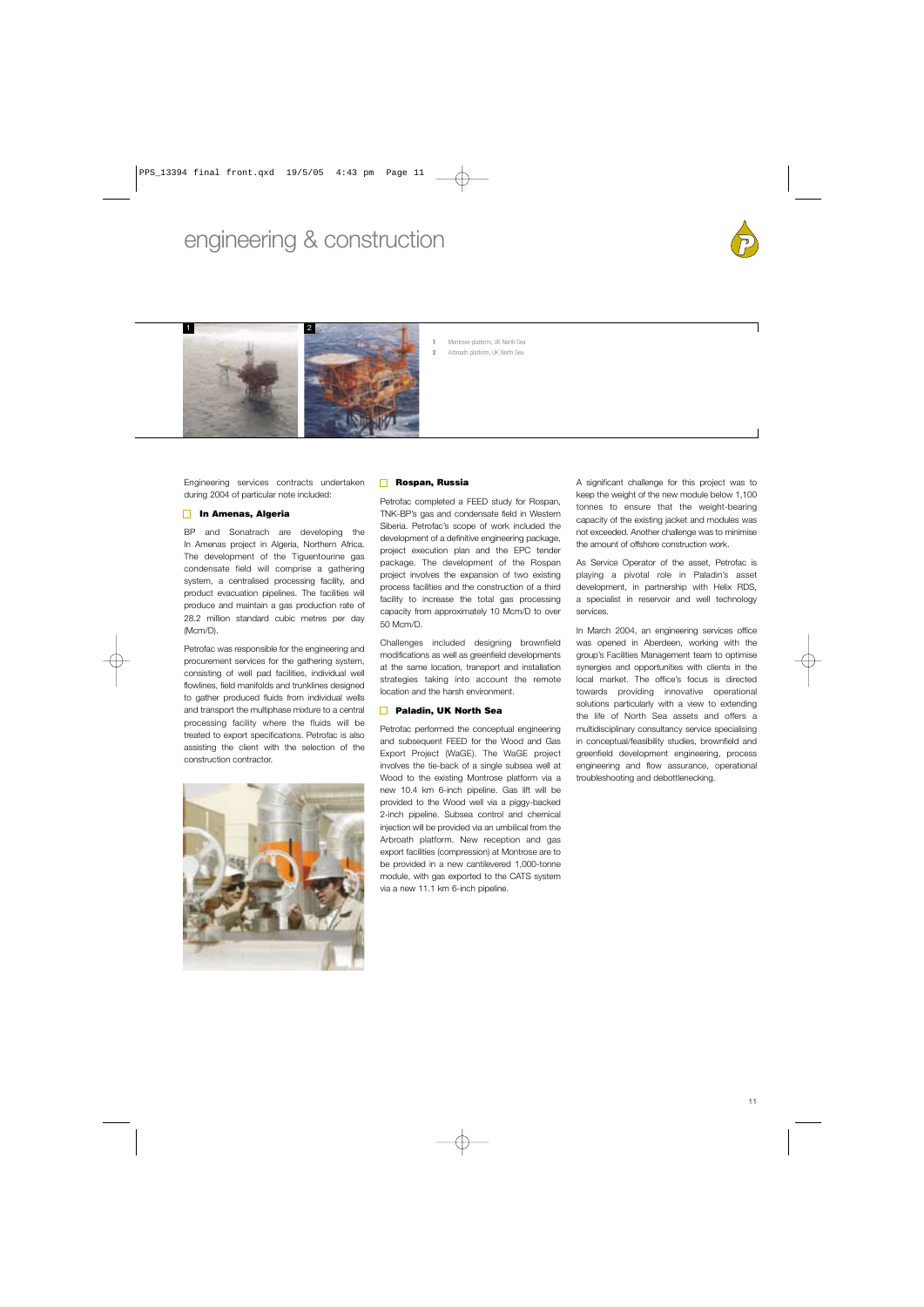**"We established beyond doubt the international appeal of our contractoroperator capabilities"**



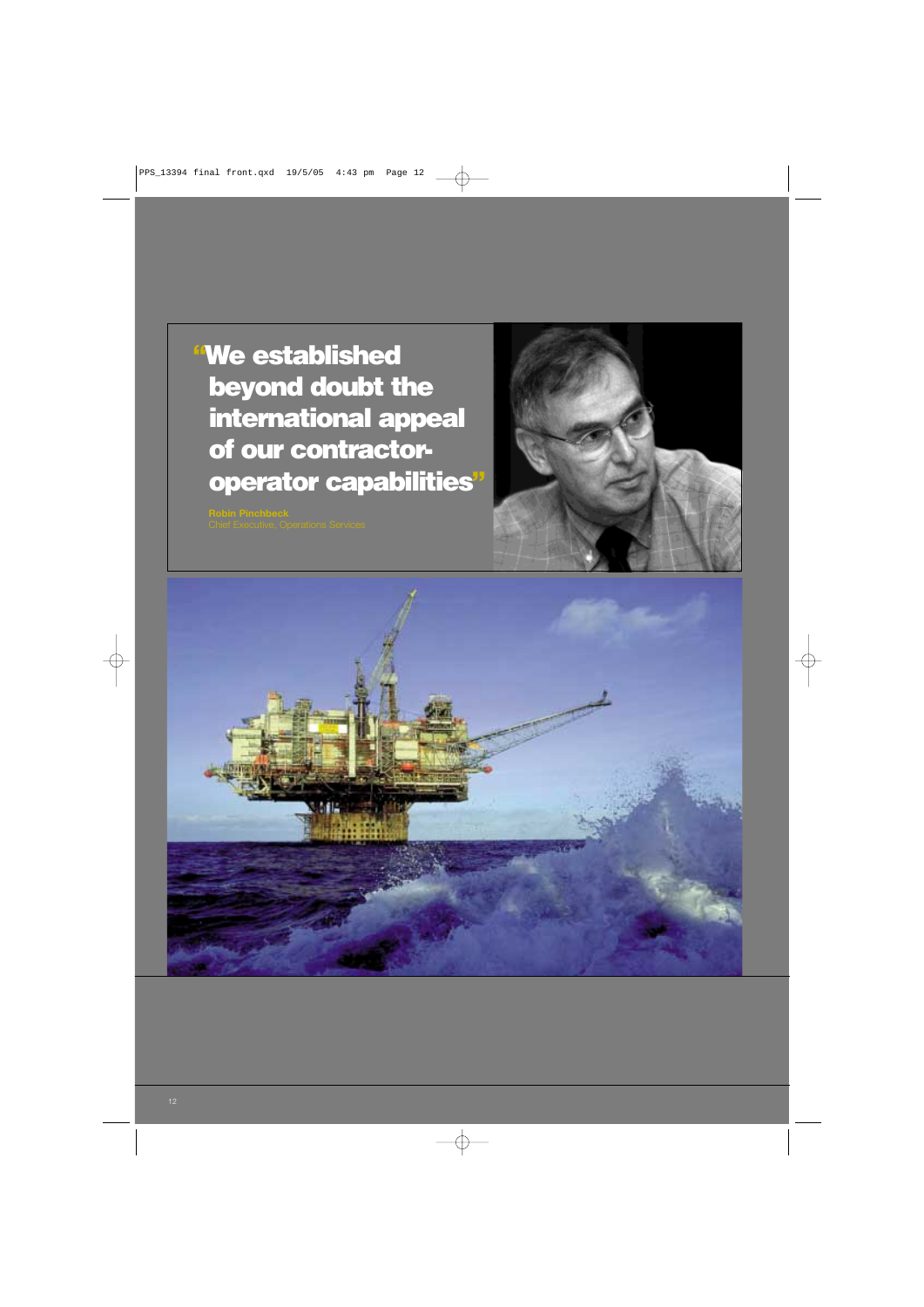# operations services

2004 was a year of both consolidation and growth for Operations Services. In the UK, we cemented our position as the market's leading 'service operator', through the completion of performance transformation on a number of major oil & gas production assets, among the many now being operated by fac on our clients' behalf. Petrofac has unique experience and track record in providing a 'turnkey' operations service to our independent oil company customers, an offering Petrofac has pioneered in the UK market.

Importantly, also in the UK during 2004, we re-secured a number of operations support contracts and, in competitive tender, secured a major new operations and maintenance contract with Total. While Petrofac provides a unique complementary capability to the independent sector, major international oil companies also represent a key customer segment and are showing increasing interest in the operational improvement capabilities that Petrofac has erately developed over our last ten years of mature asset specialisation. We continue to broaden these capabilities and an important step during the year was the establishment of an enhanced focus on 'brownfield' engineering, enabling us to provide a more complete service to customers in re-engineering and renewing mature oilfield assets.

In addition to the strong growth achieved in the UK, in 2004, Petrofac established beyond doubt the international appeal of our contractoperator capabilities, with the signature of significant new performance contracts in Iran and Sudan, as well as very promising progress in other countries. We are confident that the international activities of Petrofac Facilities Management will continue to grow.

We remain convinced that high-quality training, allied to operational excellence, is the key to international growth in our sector and with Petrofac Training firmly established during the year as an integral part of our service offering, we are now very well positioned to accelerate our international development.

The development of Petrofac Operations Services to date has fulfilled our initial confidence in the real and realisable synergies between our different businesses. Well-established engineering and construction presence in a number of key countries has undoubtedly enabled accelerated entry in both O & M and training. At the same time, our capacity as a practitioner – not just a trainer – is a key differentiator in operational training. Finally, our co-investment capacity enables Petrofac to develop further alignment and value through our unique service operator capability. We believe our strategy is both distinctive and promising.

### **Robin Pinchbeck**

Chief Executive, Operations Services



revenue increase from 2003



revenue 2004 – Operations Services



### **2004 revenue\***

■ Operations Services **46%**

**1** Heather platform, UK North Sea

### **2** Alwyn North B platform, UK North Sea

**3** Petrofac Training, Aberdeen UK

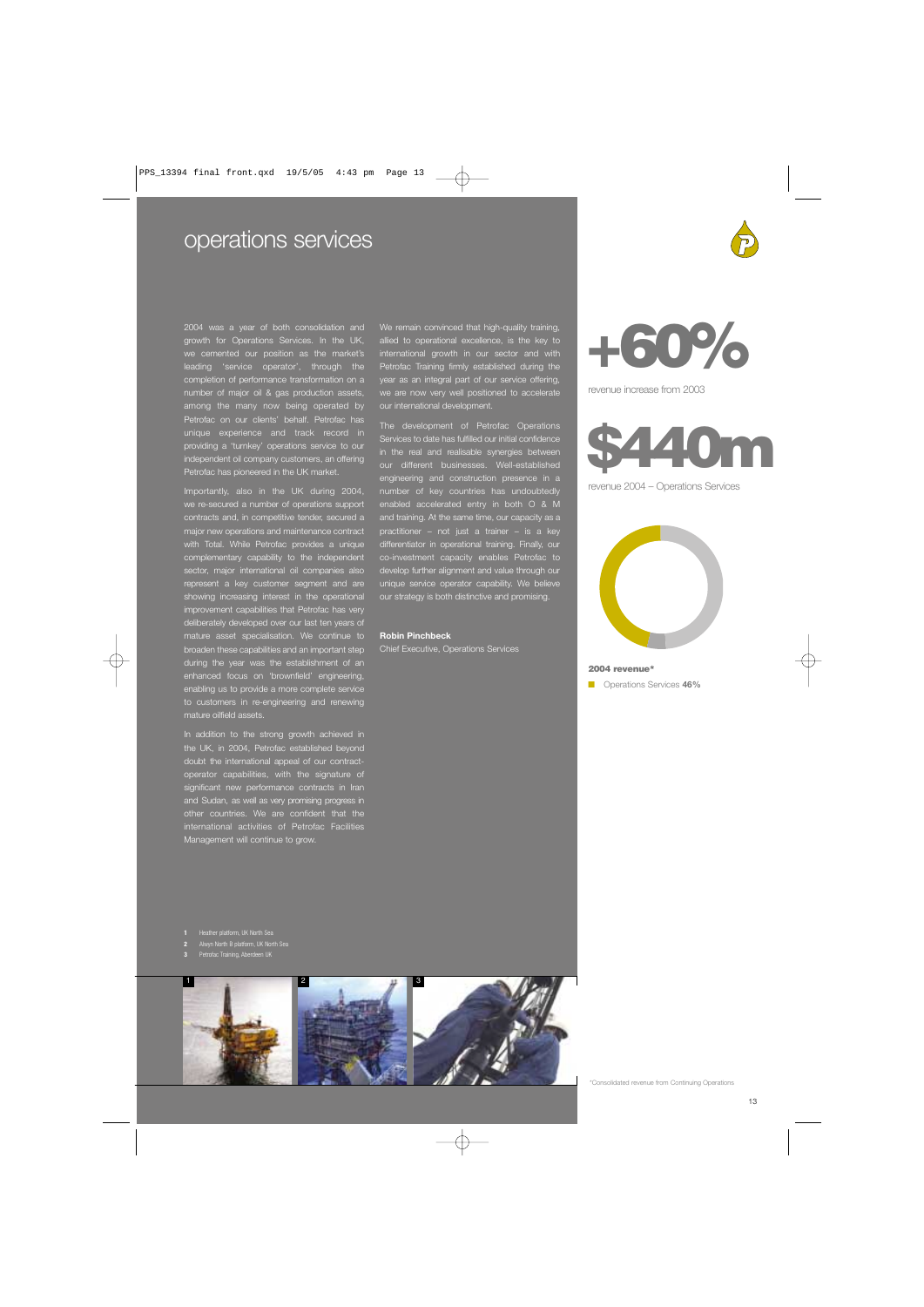# operations services



Petrofac Operations Services, through Petrofac Facilities Management and Petrofac Training, provides comprehensive operational support, operational management, training and consultancy services to the oil & gas producing and refining industries.

### **Petrofac Facilities Management**

Petrofac Facilities Management is focused on growing its operational coverage of assets in the UK sector of the North Sea and in developing operations support, maintenance and facilities management opportunities worldwide.

### **Europe**

Petrofac Facilities Management works with customers ranging from global oil companies, including AGIP, BG, BP, Mobil, Marathon, Total, Kerr-McGee and CNR, through to regional independents, including Paladin, Venture, Tullow and Lundin. In total, Petrofac either operates or provides support services to thirty platforms in the UK oil & gas sector from more than 20 fields with production of around 460,000 bpd of oil and approximately 80 Mcm/D of gas. This production level equates to approximately 960,000 bpd of oil equivalent and represents around 25% of the current UK production.

During the preceding year, Petrofac Facilities Management significantly increased its portfolio of managed facilities with three new life-of-field, Service Operator contracts secured with Paladin, Venture and Tullow and this led to a highly satisfactory performance during 2004 which represented the first full year of operation of these contracts. Typically, the opportunity to secure such contracts arises when ownership of the underlying asset changes, in particular when the major oil companies divest non-core assets. The pace of change of asset ownership slowed during 2004, largely as a result of high prevailing oil prices although there were signs of a pick-up in activity towards the end of the year and, since the year end, Petrofac has secured its fifth life-of-field Service Operator contract in the UK with Lundin.

The key developments during 2004 for Petrofac Facilities Management include the following contract awards and renewals:

### $\Box$ **Total, Operations and Maintenance contract**

Petrofac secured a contract to provide operations and maintenance services to Total E&P UK's Alwyn and Dunbar facilities. The five-year contract is a Global Site Operations Contract involving in excess of 120 personnel and is expected to have a value of around USD 70 million.

The Alwyn field has two platforms, Alwyn North 'A' which is the drilling and accommodation platform and Alwyn North 'B' which is the processing and treatment platform. The Dunbar platform is located south of the Alwyn North platform.

Petrofac either operates or provides support services to thirty platforms in the UK oil & gas sector... representing around 25% of current UK production

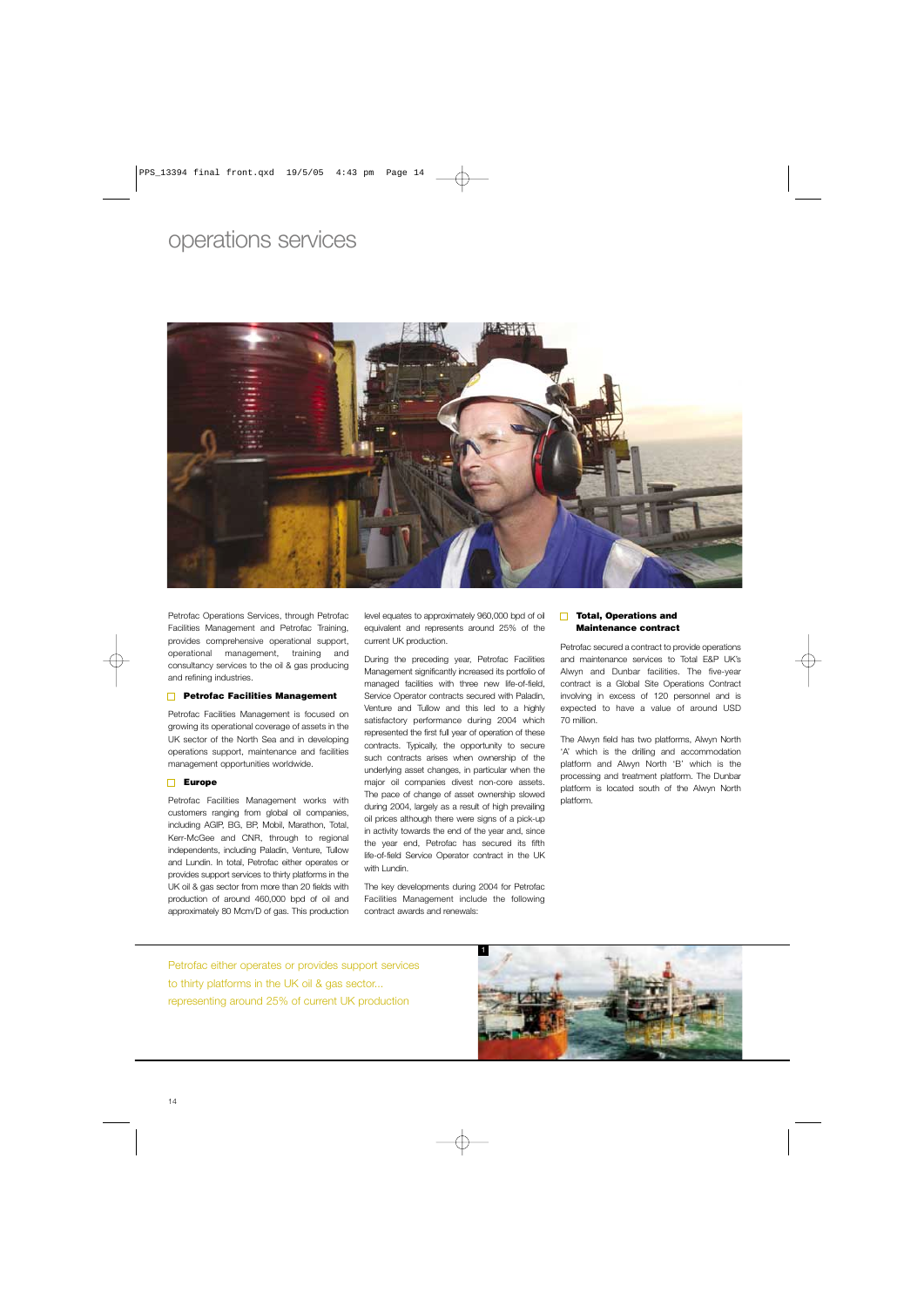### **Lundin, Engineering and Construction contract**

Petrofac secured a contract to provide engineering and construction support services to the Heather and Thistle facilities owned by Lundin Britain Limited (Lundin Britain). Lundin Britain, part of Lundin Petroleum, a Swedish independent oil & gas exploration and production company, assumed Operatorship of the Heather and Thistle fields following the acquisition of DNO Britain during 2004. The fields are located north-east of the Shetland Islands in the UK Sector of the Northern North Sea. Building on this relationship, Petrofac announced in January 2005 that it will take over responsibility for the management of the Heather and Thistle fields' production and maintenance operations on a life-of-field basis, further details on which are set out below.

### **Britannia Operator, Operations Services contract**

Petrofac was awarded a five-year extension of its contract with Britannia Operator Limited (BOL) for operations services on the Britannia platform. The Britannia field produces gas, condensate and oil and is operated by ConocoPhillips and ChevronTexaco under a stand-alone joint venture entity, BOL. Under the terms of the contract, which is an extension of the original seven-year contract and worth in excess of USD 70 million, Petrofac will continue to provide offshore operations, maintenance and onshore support personnel to BOL.

### **BG, Gas Compression Healthcare Services contract**

Petrofac was awarded a further five-year contract for the provision of gas compression healthcare services on the Armada gas/condensate fields operated by BG. The Armada complex comprises a single platform and four gas/condensate fields (Fleming, Drake, Hawkins and South-West Seymour) situated in

the Central North Sea. This performance-based contract involves all aspects of Petrofac's turbomachinery maintenance package and performance management, including 24-hour offshore attendance and 24/7 emergency support, major overhaul/repair supervision and Original Equipment Manufacturer co-ordination. Petrofac had held the contract for seven years and won the additional five years after a competitive tendering process.

### **BHP Billiton, Operations and Construction contract**

Petrofac was awarded a five-year extension of its current contract with BHP Billiton for onshore and offshore operations manpower and construction services to the Liverpool Bay Assets located in the Irish Sea.

The contract, worth approximately USD 120 million, is an extension of the original ten-year contract and became effective on 1 December 2004. The Liverpool Bay development comprises the Douglas and Lennox platforms, an oil storage installation and the onshore gas processing terminal at Point of Ayr.

### **Lundin, Service Operator contract**

In January 2005, Petrofac announced that it will take over responsibility for the management of the Heather and Thistle platforms for Lundin Britain. On completion of a transition process, Petrofac will be responsible, as Facilities Manager and Safety Case Duty Holder, for the fields' production and maintenance operations on a life-of-field basis. Petrofac will employ the majority of the offshore staff and a significant proportion of the onshore operations support group. Petrofac will also continue to perform engineering design and construction services for these facilities under a prior arrangement with Lundin Britain. It is anticipated that Petrofac will take over responsibility for operations on the Heather and Thistle fields in the second quarter of 2005.



EBITDA increase from 2003



EBITDA 2004 – Operations Services



**2004 EBITDA\*** ■ Operations Services **22%** 



\*From Continuing Operations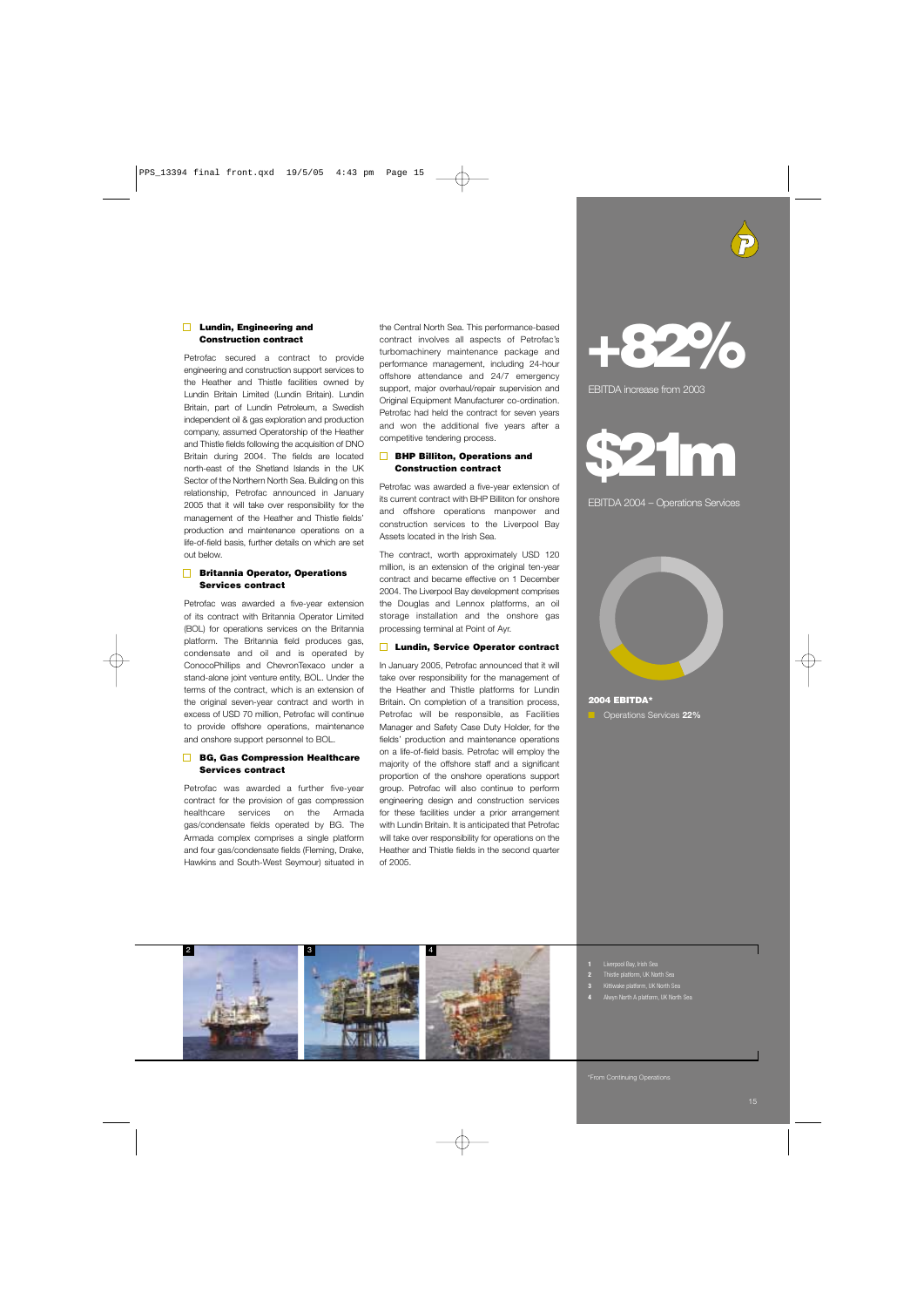# training





Training is integral to the oil & gas industry. It delivers an efficient and competent multi-skilled workforce, underpins the ability to work safely and is critical to the management of risk. As the structure of the global workforce shifts in mature and developing oil & gas regions, the provision of training services has become increasingly important to Petrofac and its customers.

As world demand continues to grow, the increased production required to fill the energy gap will come principally from less-developed regions. In the main, these regions currently lack the required depth of industry expertise and experience.

Resourcing, locally, the huge numbers of knowledgeable and skilled people now needed presents a significant educational and training challenge. Moreover, in North Sea and US markets, new blood must be brought in to replace the experienced, but aging, workforce.

In all its activities throughout the globe, training is core to Petrofac's proposition. As an integral part of the service offering, it prov competence among in-country workforces.

Furthermore, training plays a crucial role in the execution of Petrofac projects and contracts around the world, by developing skills and competencies and delivering national workforce excellence.

Within the Petrofac organisation, the vast human experience-base is a major asset in developing its international training busine The quality and experience of our people is directed towards training and coaching the new generation in both established and emerging oil & gas provinces. The significant investments Petrofac has made recently in its HSE and operational training capabilities reflect the importance the company attaches to delivering high-quality services in these areas.

**"The provision of training services has become increasingly important to Petrofac and its customers"**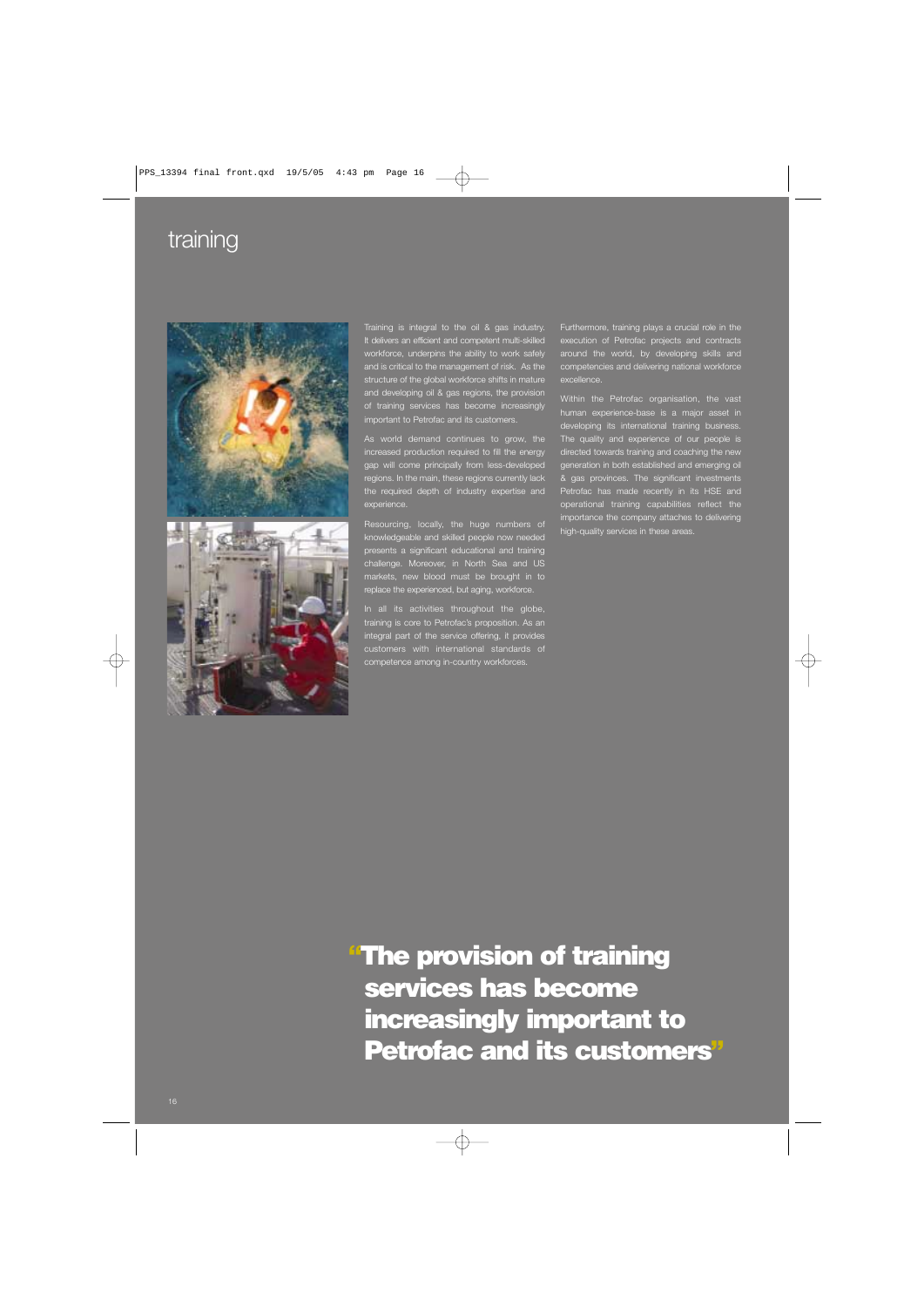# operations services



### **International**

A key area of future growth for the group's Facilities Management business is by international expansion, utilising its established knowledge base and proven expertise and leveraging off the Petrofac group's international reach and experience.

Petrofac Facilities Management International was formed in 2003 with a sales and operational presence in Sharjah. In late 2003, facilities management and maintenance contracts were awarded in Papua New Guinea, Iran and Sudan and much of the focus during 2004 has been to ensure satisfactory mobilisation and execution of these contracts. With an office infrastructure established and now operating effectively, the international arm is actively pursuing new operations and maintenance business, including opportunities in a number of new countries.

### **Training**

Recognising that the provision of training services is becoming an increasingly important part of customers' requirements, Petrofac Training was established early in 2004 following the acquisition of RGIT Montrose and its combination with Petrofac's existing training business, Chrysalis Learning. Petrofac Training now has a presence or access to capability in all of the major oil & gas regions worldwide and an unrivalled depth of knowledge and ability in safety and skills training and development, gained from serving the international industry for 25 years.

In 2004, Petrofac Training celebrated the 25th anniversary of its Montrose facility in Scotland. Officially opened in 1979, the fire ground in Montrose is a leading facility for petroleum based fire-fighting training and one of the largest fire grounds of its kind in the world. This year, the Montrose facility also became only the fifth training provider in the world to be accredited by the Joint Occupational Industrial Fire Forum (JOIFF), the UK's onshore industry safety body.

This recognition was an acknowledgement of the high standard of facilities, instructors and instructional techniques demonstrated at the facility.

During 2004, the Aberdeen-based survival, marine and health & safety training activities experienced strong growth. Provision of training management solutions increased significantly through expansion of both an existing contract with Shell, covering its three key European operating centres of UK, Holland and Norway, as well as new business with Total E & P UK, Apache North Sea and other divisions of Petrofac.

Following the successful completion of a design-and-build contract for BP's training centre in Baku, Azerbaijan, Petrofac (in joint venture with TTE International) was awarded a three-year management and operations contract, to include the provision of training centre staff and the supply of consumables and curriculum materials. In May 2004, the Caspian Technical Training Centre was opened. Under TTE-Petrofac's operation, the training centre will help ensure that a highly skilled, safe, efficient and motivated national workforce matches the growing needs of the industry in the Caspian region. Based at the Sangachal Terminal Expansion Project area, the centre has a capacity to train 400 operations and drilling technicians a year to full international standards.

Following the acquisition of RGIT Montrose, Petrofac Training International was established in Sharjah. From this base, Petrofac provides training and consultancy services to many international oil companies, national oil companies and major service contractor clients in over 17 countries and has many opportunities for further expansion.

In early 2005, Petrofac Training further expanded its capability through the acquisition of Rubicon Response, a specialist in critical incident/emergency response, training and consultancy services, also headquartered in Aberdeen.





A key area of future growth for the group's Facilities Management business is by international expansion



- **1** Petrofac Facilities Management International's base in Sharjah
- **2** InterOil Refinery, Papua New Guinea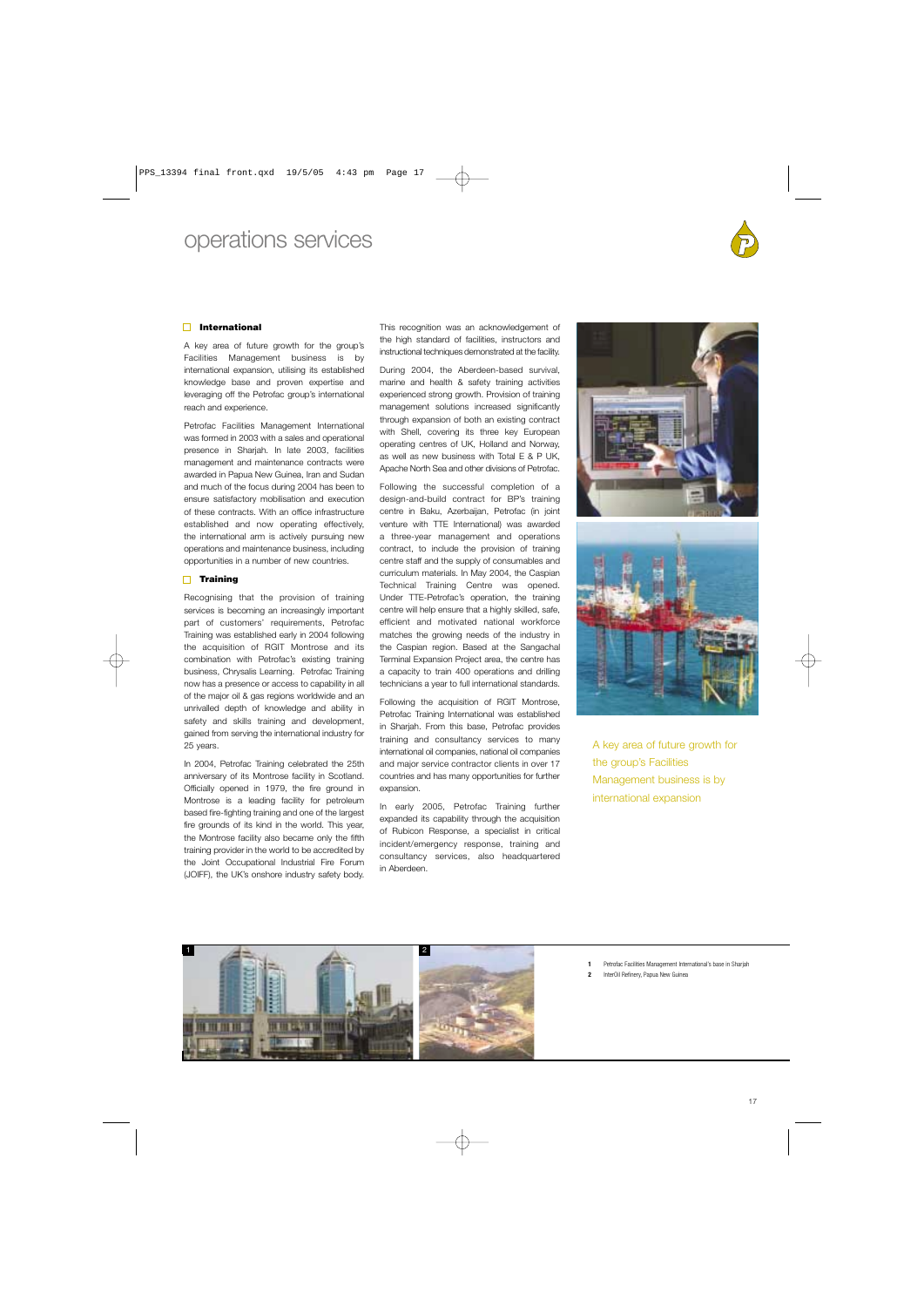**"By utilising the group's extensive knowledge and skills, we aim to be the industry's development partner of choice"**



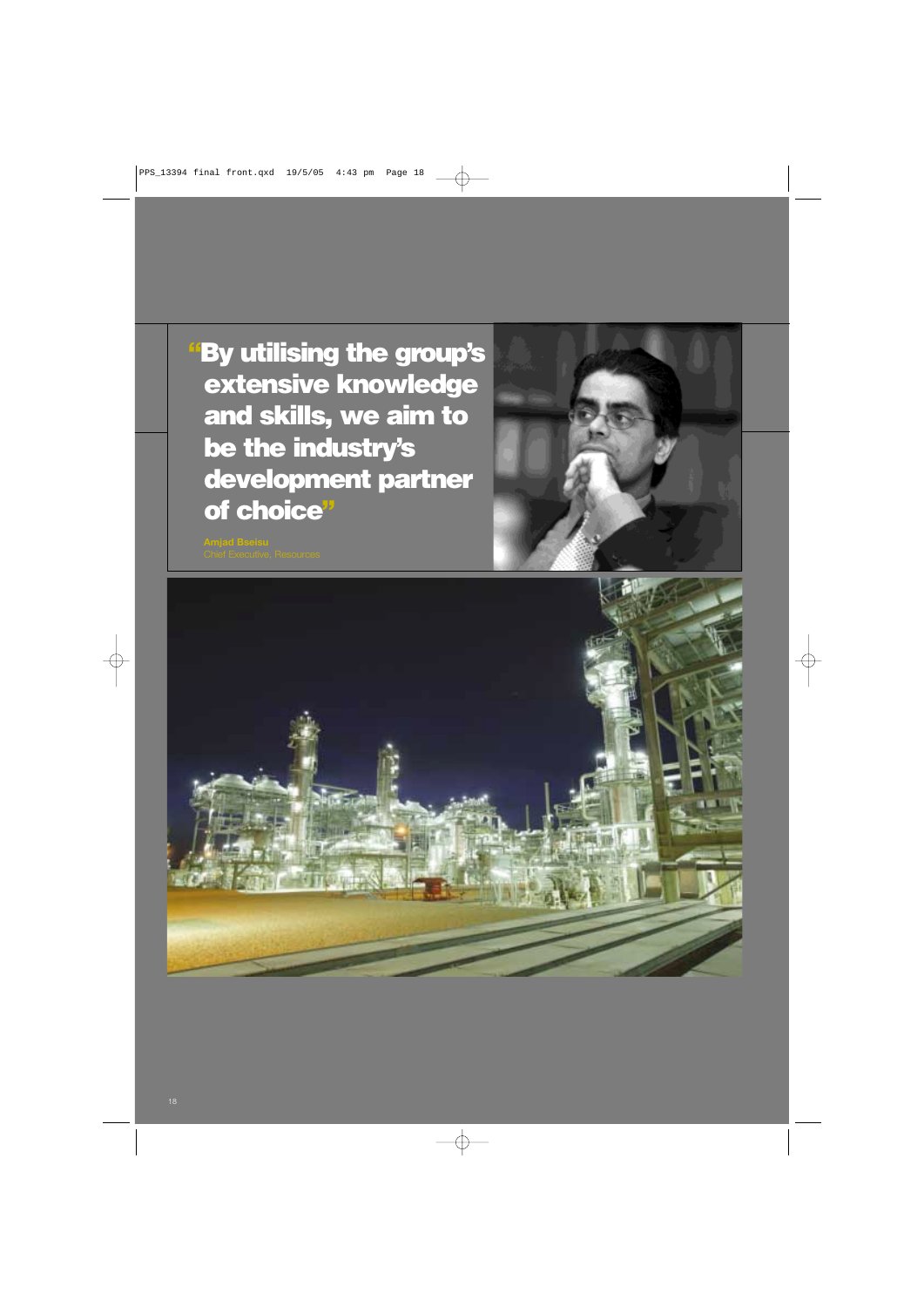# resources





2004 was a year of major achievement for the Resources division. The Ohanet project in Algeria delivered its first full year of production, making a significant contribution to the group's overall financial results, and, with the addition of investments in Malaysia and the UK North Sea, our development portfolio offers exciting prospects for creating further value.

By investing alongside our clients and partners, we use the group's extensive knowledge and skills, optimising clients' and our capital and operating expenditure, mitigating asset risk, and thereby enhancing value. We aim to be the industry's development partner of choice.

During 2004, three development opportunities were added to our portfolio – the Cendor field in Malaysia and the Cragganmore and Elke fields in the UK North Sea. These opportunities highlight our commitment to developing small fields in mature basins that typically are unlikely to provide the scale of incremental return required by the major oil companies. Our business development efforts continue to be focused on similar development opportunities but also on the financing and construction of oil & gas facilities to enable commercialisation of small fields.

Following our investment in Malaysia, work proceeded apace with the submission and approval of a new Field Development Plan for the Cendor field. Delivering the plan in a five month period demonstrates our ability to manage assets in new areas utilising the group's depth of resources.

Another important step in 2004 was the purchase of a 50% interest in Kyrgyz Petroleum Company, owner of the only refinery in the country, from Kyrgoil Holding Corporation (KHC), after many years as a significant shareholder of that company, thereby consolidating our position as investor and asset manager whilst providing the minority shareholders of KHC the opportunity to invest in a new exploration company, Serica Energy Corporation.

Resources is driven by improving asset performance. Therefore, the quality and knowledge of our professionals is the most important factor in leveraging value from our assets. We have put together a team of professionals with significant experience in the evaluation and management of oil & gas as and, by applying the service capabilities within our Operations Services and Engineering & Construction divisions, are able to understand, shape and create value through our investments.

We believe that Petrofac's leading capabilities create a formidable proposition for adding value to our clients and partners. The active relationship both in business development and in our existing assets, is testament to such conviction.

### **Amjad Bseisu**

Chief Executive, Resources





revenue 2004 – Resources

**2004 revenue\***

■ Resources **5%**

**1** KPC refinery, Kyrgyz Republic **2** An investment review meeting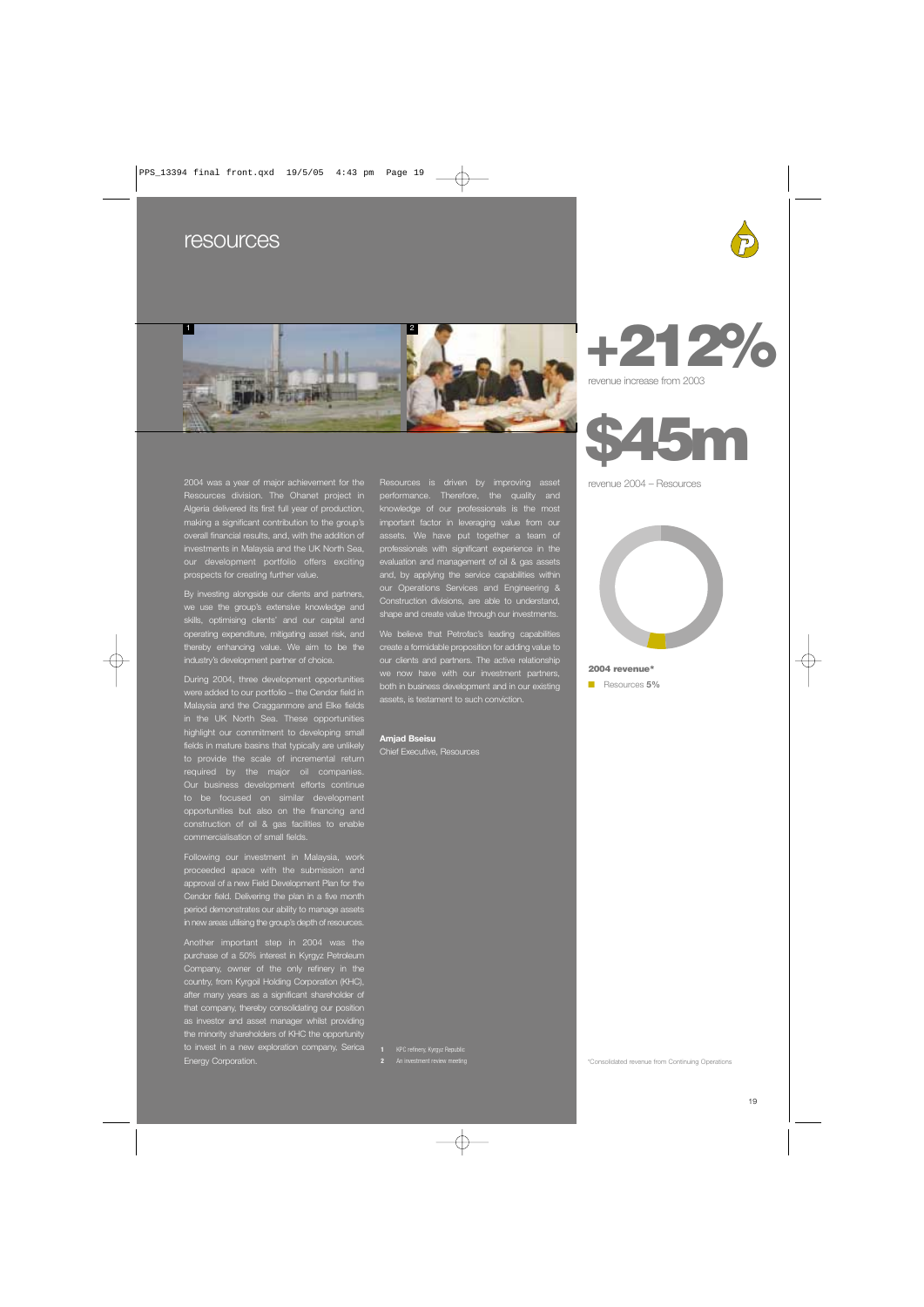# resources

During 2004, major bid submissions were made for projects in Syria, Algeria, the UK, and Russia, with numerous smaller bids made for opportunities in other countries.





Petrofac Resources invests in projects that enhance the wider group's service offering and is active across a range of project types working alongside the group's customers and partners including equity participation in development projects or acquisition of existing assets, provision of financing arrangements and development 'farm-ins'.

### **Current investment portfolio**

Petrofac Resources' investment portfolio currently comprises interests in the Ohanet gas redevelopment project in Algeria, Block PM304 of the Cendor field in offshore Peninsular Malaysia, the Cragganmore and Elke fields in the UK North Sea, and Kyrgyz Petroleum Company, owner of the only refinery in the Kyrgyz Republic.

### **Ohanet, Algeria**

Petrofac Resources' largest investment is in the Ohanet project, Algeria. Petrofac, in joint venture with BHP Billiton (as operator), Japan Ohanet Oil & Gas Co., and Woodside Energy (Algeria),

has invested in excess of USD 100 million for a 10% share in a Risk Service Contract (RSC) with Sonatrach, Algeria's national oil company. The USD 1 billion Ohanet development is located in the Illizi province of Algeria, south-east of Algiers and close to the Libyan border.

First gas for export began flowing in late 2003 with production increasing into 2004. During the year, Ohanet produced, on average, approximately 13.5 Mcm/D of gas for export, approximately 23,900 bpd of condensate and approximately 1,800 tonnes per day of liquefied petroleum gas (21,200 bpd of oil equivalent).

Under the terms of the RSC, signed in July 2000, Petrofac and its joint-venture partners receive a portion of the liquids production over a target eight-year period. The pipeline gas sales and its associated revenue is owned and marketed by Sonatrach. Petrofac's Engineering & Construction carried out the EPC contract for the gas processing facilities at Ohanet in joint-venture with ABB Lummus. The group's Operations Services division was also responsible for part of the onsite commissioning works.

### **Kyrgyz Petroleum Company, Kyrgyz Republic**

Kyrgyz Petroleum Company (KPC) is engaged in the production and refining of crude oil and the marketing and sale of oil products in the Kyrgyz Republic. KPC is jointly owned by Kyrgyzneftegaz, the state-owned oil & gas company, and Petrofac. Petrofac has managed KPC's facilities and operations since 1998. KPC continues to be the only local oil refiner and distributor of petroleum products in the country. The refinery is located in Jalalabat and is now capable of processing all local crude oil production (up to 10,000 bpd). KPC employs around 170 technical specialists and support personnel who, after a major training programme, are now almost entirely Kyrgyz citizens.

### **Cragganmore, UK North Sea**

Petrofac Resources acquired a 5.58% interest in Block 9/28a Area B in the UK North Sea in January 2004. The block contains the Crawford field, since renamed Cragganmore, which was originally produced by Hamilton Oil and Gas (now BHP Billiton) using a converted semisubmersible production vessel. The field, with remaining oil in place estimated to be in excess of 200 million barrels, was abandoned in 1990 when oil prices were low and there were better opportunities to use the vessel elsewhere. Petrofac Resources is in partnership with Tuscan Energy, as Operator of the field, Acorn Oil and Gas and Stratic Energy. The field is being re-mapped using up-to-date data processing and interpretation methods. A number of development options are being evaluated together with a prospect inventory of additional appraisal targets. Petrofac's involvement as a partner is with a view to services being provided by the group's Engineering & Construction division and ultimately by the Operations Services division.

### **Elke, UK North Sea**

Petrofac Resources acquired a 100% interest in the Block 28/3 in the UK North Sea, containing the Elke field. The field was discovered by OMV in 2002 but was not developed by the original partners due to the relatively heavy nature of the oil. Petrofac is looking to use its Engineering & Construction and Operations Services divisions with a view to providing an economic field development plan.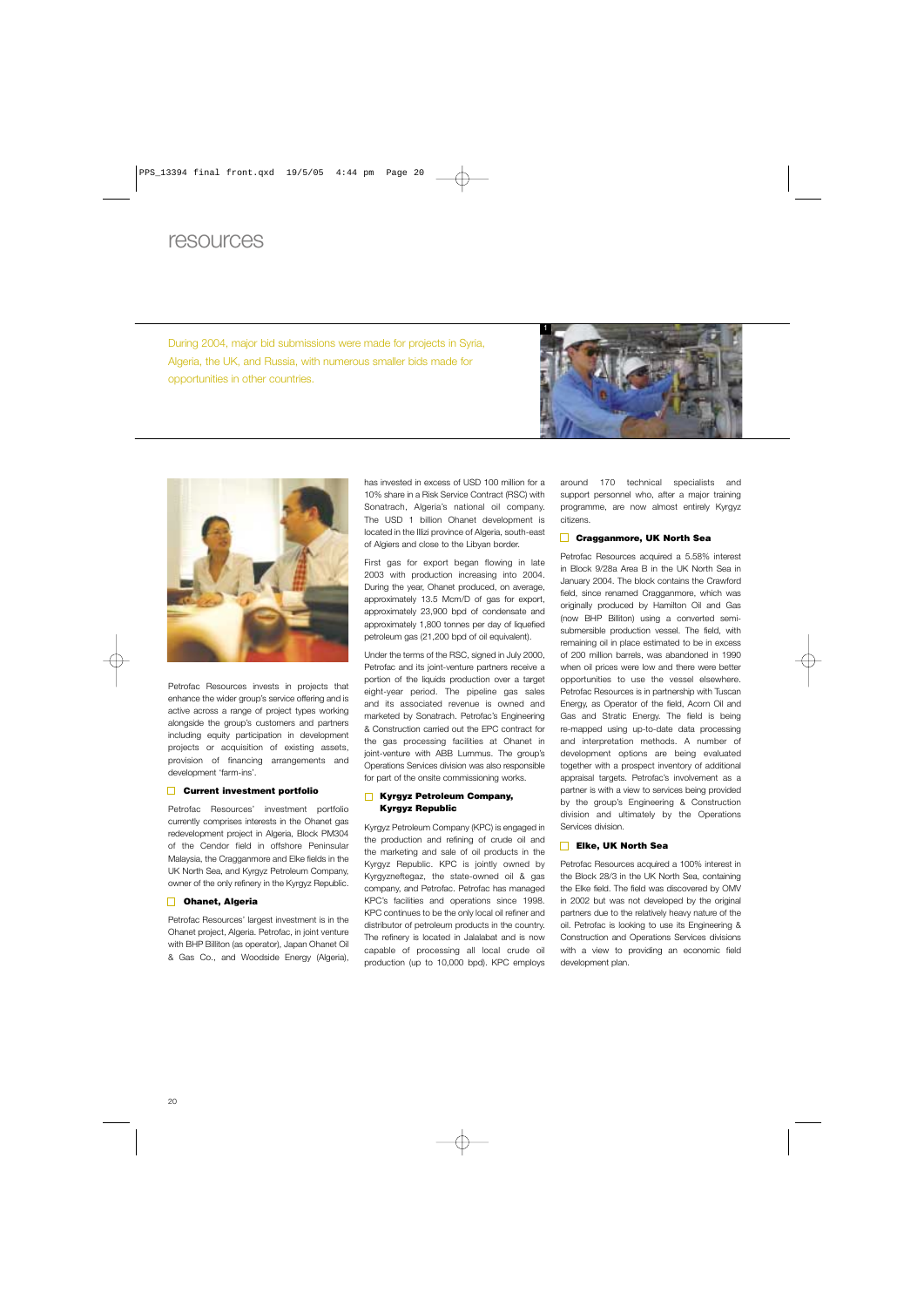



### **1 & 2** Kyrgyz Petroleum Company, Kyrgyz Republic **3** Petronas Twin Towers, Petrofac's Malaysia base

### **New business development**

During 2004, major bid submissions were made for projects in Syria, Algeria, the UK, and Russia, with numerous smaller bids made for opportunities in other countries. Whilst 2003 saw significant asset transfer activity in the UK North Sea, there was a notable slowdown during 2004. Notwithstanding this change, 2004 was a significant year for Petrofac Resources in terms of business development with new investment initiated in Malaysia and the formation of an alliance with Cal Dive International to develop a common investment and service offering in the UK North Sea and elsewhere.

### **Cendor PM304, Malaysia**

During the year, Petrofac Resources acquired the Amerada Hess subsidiary which operates and owns an interest in the Production Sharing Contract for the undeveloped Cendor field offshore Peninsular Malaysia in Block PM304.

The field will be developed in phases by a Petrofac-led, joint operating team with Petronas Carigali. Other field partners are Kuwait Foreign Petroleum Exploration Company and PetroVietnam Investment Development Company. First oil from the field is scheduled for late 2006. Base reserves after approval of the field development plan (FDP) are estimated to be 20 million barrels of oil. The FDP, approved by all the partners, was formally submitted to Petronas in early February 2005.

### **Petrofac-Cal Dive Alliance, UK North Sea**

During the year, Petrofac Resources and Cal Dive International, a leading US marine contractor and operator of offshore oil & gas properties and production facilities, entered into an alliance to pursue opportunities jointly in mature offshore oil & gas properties and proven undeveloped reserves in the UK North Sea. The arrangement brings together Petrofac's engineering and operational track record in the UK with Cal Dive's Gulf of Mexico experience in marine contracting and decommissioning. The alliance's strategy is to operate mature fields and offer the capability to manage and carry out decommissioning as required. The alliance will seek to align the interests of the producer and the contractor where it can add value through the provision of integrated services. The alliance represents a unique offering in the UK North Sea, from two companies with proven track records, complementary skills and strong financial capability.





EBITDA 2004 – Petrofac Resources



**2004 EBITDA\*** ■ Resources **34%**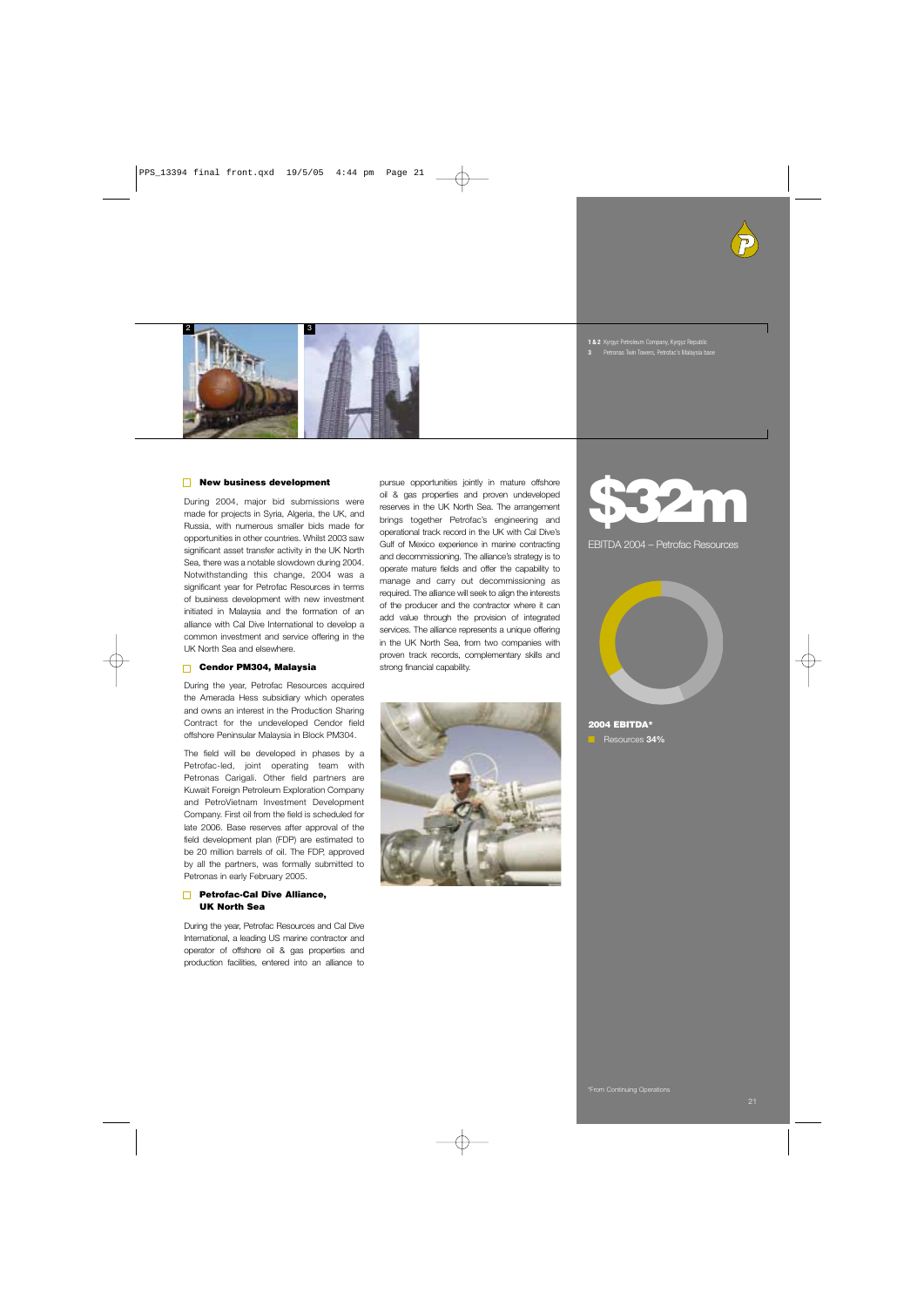# corporate & social responsibility



**1 & 2** Computers for Africa 2004

In all its group activities, Petrofac is committed to acting responsibly and with respect for the communities in which it operates. Petrofac plays an active and positive role in its project locations, developing local communities through education and training and seeking to develop partnerships which bring mutual benefits.

In the UK, Petrofac's Community Involvement Group (CIG) provides support to a number of charities, groups and individuals. Amongst its achievements is the sponsorship of wheelchair athlete Kenny Herriot, a former fitness instructor who was paralysed following an accident in 00. Petrofac's sponsorship has helped ensure that Herriot is able to compete in the world's major competitions and he has continued to break a string of records in his native Scotland. In 2004, the CIG named Cornerstone Community Care as its charity of the year and, through fundraising activities, supported the charity in helping to provide accommodation for people with learning disabilities

In recognition of the essential role of arts and science in building quality of life, Petrofac is a main sponsor of both The Aberdeen International Youth Festival, which showcases the musical, dance and acting talents of young people from all over the world, and Techfest, stival of science, technology and engineering, visited by over 10,000 school pupils.

Petrofac is committed to the development of education. In addition to providing graduate centres, the group provides support to educational initiatives around the world.

For many years, Petrofac has actively supported the American Universities in Sharjah and Beirut. Funding has assisted their engineering faculties to invest in leading-edge research technology excellence. The long-standing, mutually beneficial relationship between Petrofac and the American



University of Sharjah is strengthened further by the recent appointment of Maroun Semaan to the university's Board of Trustees.

Through an award-winning education/industry partnership with Kincorth Academy in the UK, which was established in 1998, Petrofac has helped raise significant funding, providing students with some excellent facilities. The partnership, which also offers pupils an insight into the industry and working the environment, has been so successful that it has been used as a model for other businesses and schools.

Petrofac seeks to support local communities in its project locations around the world by helping to develop small business and service sector opportunities and enhancing infrastructure and cilities. In Kyrgyzstan, where Petrofac is joint owner of the Kyrgyz Petroleum Company, initiatives include nationalisation and training of the refinery workforce and minimising health, safety and environmental risks to the local

population. In Georgia, where work is ongoing on the BTC pipeline and related facilities etrofac has provided support to the local community in constructing and repairing roads and other local amenities, by refurbishing schools and in funding various educational projects.

**"Petrofac is aware of how it impacts upon societies"**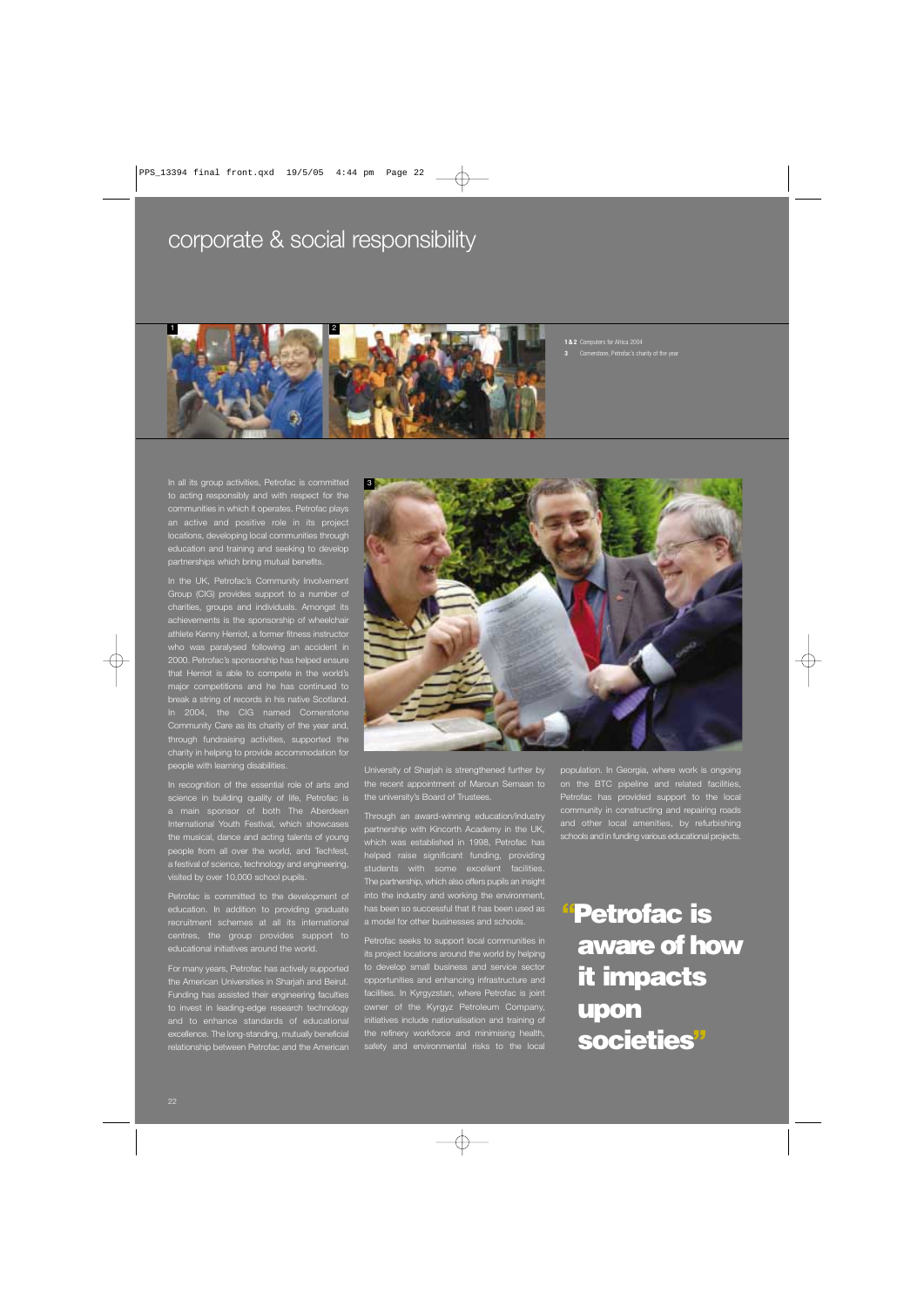# discontinued operations





**1** P-50 modules set sail for Brazil **2** DeGas unit, Big Hill site, Texas, USA



During 2003, Petrofac sold substantially all of the operating assets of Petrofac Inc. to Chicago Bridge & Iron Company NV. Petrofac retained contractual responsibility for completion of the work-in-hand at the time of the sale. These contracts, which included two significant projects on which further information is set out below, were substantially completed during the year although a number of minor commercial matters remain to be settled against which management consider adequate provision has been made in these accounts.

As a result of the sale, the trading results and net assets of Petrofac Inc. have been separately disclosed within the financial statements as 'Discontinued operations'.

### П. **Petrobras Netherlands BV (PNBV), P-50 process modules**

During the year, Petrofac Inc. completed the engineering, procurement and construction of two oil separation/treatment modules and two gas treatment modules for PNBV's P-50 floating production storage offloading (FPSO) unit,

which is to produce oil & gas from the Albacora Leste Field in Brazil's Campo Basin. The modules are the heart of the P-50 FPSO and will process up to 200,000 bpd of crude oil and 100,000 bpd of produced water. Additionally, they will remove carbon dioxide from 6.2 Mcm/D of associated gas and dehydrate the saturated gas. An associated gas compression train will recover 0.2 Mcm/D of gas from the oil processing trains. Fabrication of the 4,000-tonne modules, under the management of Petrofac, was undertaken in New Iberia, USA, with direct barge access to the Gulf of Mexico. Completion of the project required some major challenges to be dealt with, including managing major design changes and directing an interface with over 28 subcontracts during fabrication, necessitated through the absence of a single fabrication source in the region. In addition to the Tyler office, now closed, completion of the project involved technical support from Petrofac's offices in Sharjah, Woking and Aberdeen.

### **US Government's Department of Energy (DOE), crude oil degasification unit**

During the year, Petrofac Inc. also completed work on a crude oil degasification (DeGas) unit located at the US Government's DOE Strategic Petroleum Reserve site at Big Hill in Texas, USA. The work scope involved the provision of a turnkey facility and managing the site's civil, mechanical and electrical construction. The DeGas unit was designed to process 125,000 bpd of oil and is also capable of being relocated after completion of the initial crude inventory. Petrofac worked on the project under the direction of DynMcDermott on behalf of the DOE.

During the year, Petrofac Inc. also completed work on a crude oil degasification unit located at the US Government's DOE Strategic Petroleum Reserve site at Big Hill in Texas, USA.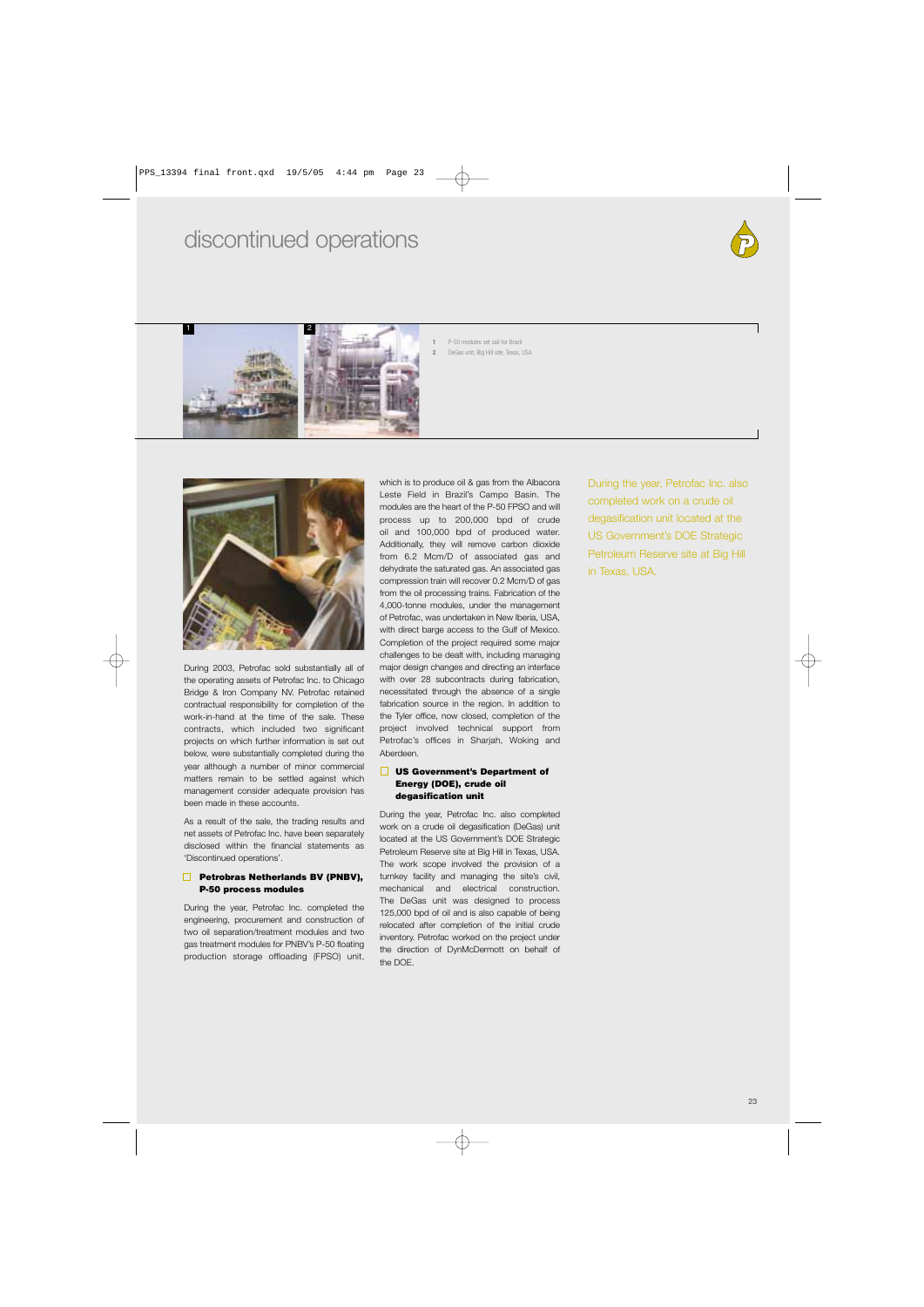**"It is increasingly important that we take on the right business with the right returns"**

**Keith Roberts**



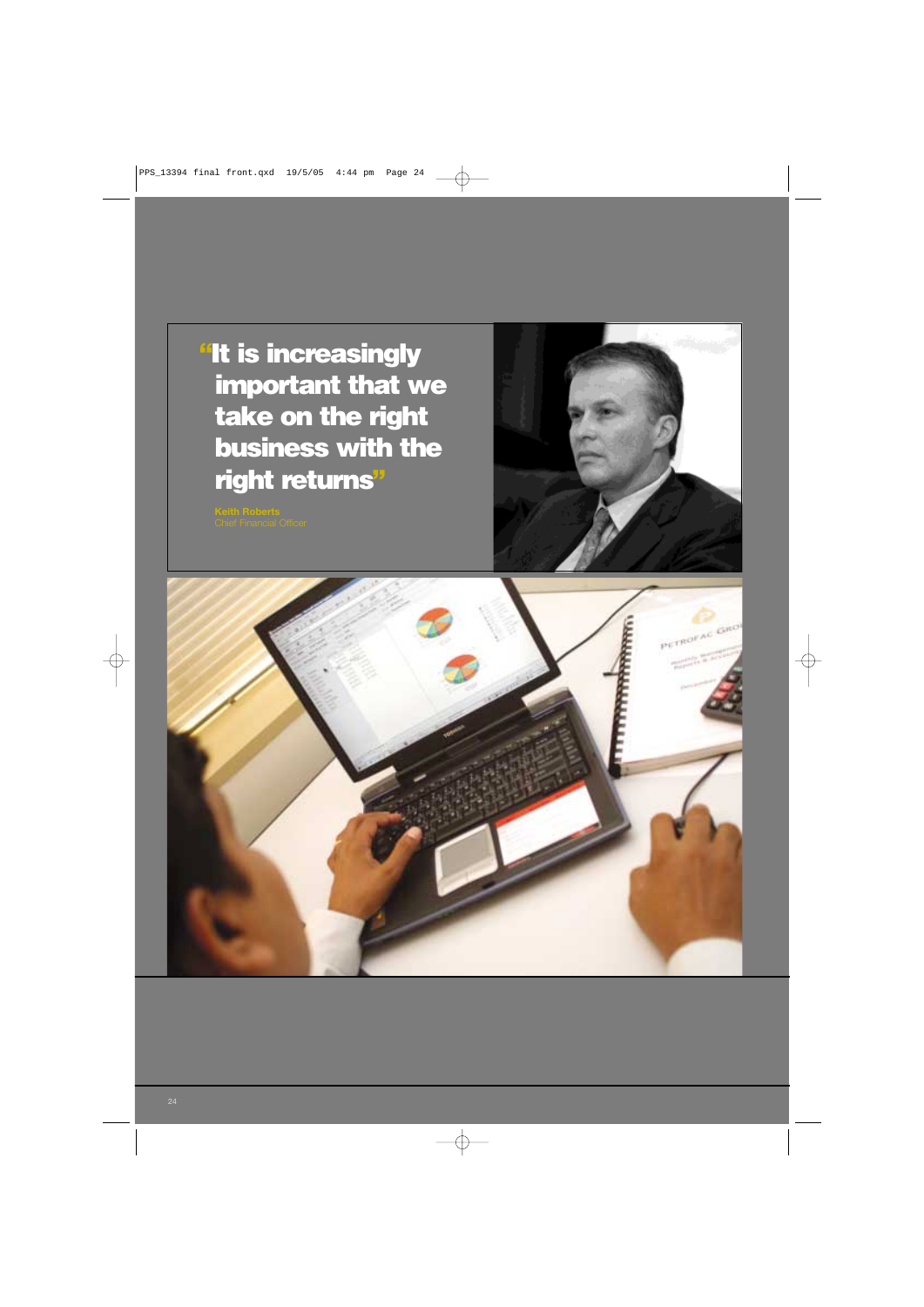# financial review

Managing risk is at the heart of any business, particularly a major contracting and operations service provider such as Petrofac. Since the formation of the current group in 2002, we have devoted significant time to developing and enhancing our financial controls and risk management processes and to ensuring we appropriate access to capital to fina our business plan. This work is not particularly glamorous or even noticeable to the outside world but it is vitally important in ensuring that we can continue to grow our business in a controlled and sustainable way.

We have put considerable effort into streamlining our management information, reporting and consolidation processes. As a result of the group's rapid global development, the information that management require to run the business has increased both in terms of volume and complexity. During 2004 it became clear that we needed to enhance both the quality and timeliness of our monthly management reporting.

At the end of the year we went live with a new management reporting system, a web-based application which provides secure and convenient access to management information, from any location at any time. The system has improved our ability to analyse financial wing multi-level measures of performance and comparison. It has also reduced the time it takes us to issue our monthly accounts by more than half.

We established a risk review committee in 2003 and this was further developed during the year. The committee reviews all major proposals, perspective and makes recommendations to the main board. The review process considers issues ranging from cost estimates and projected margins, HSE and technical issues. counter-party risk of proposed joint venture partners and subcontractors, through to security and country risk considerations. As we continue our recent successes in securing major contracts, it is increasingly important that we take on the right business with the right returns and on the right contractual terms. The risk review process helps ensure we do this.

As part of a major reorganisation of the group's finances, during the year we successfully raised a USD 145m loan, jointly funded by The Royal Bank of Scotland and Bank of Scotland. This provided funds to re-finance existing loans on better terms and to finance the share buy-back, as well as to meet our future investment plans.

With these developments underpinning our business, we are now well-placed to execute our strategic plans.

### **Keith Roberts**

Chief Financial Officer



revenue increase from 2003



net income increase from 2003

**1** Ohanet Gas Development, Algeria

**2** Britannia platform, UK North Sea



All figures shown above are for Continuing Operations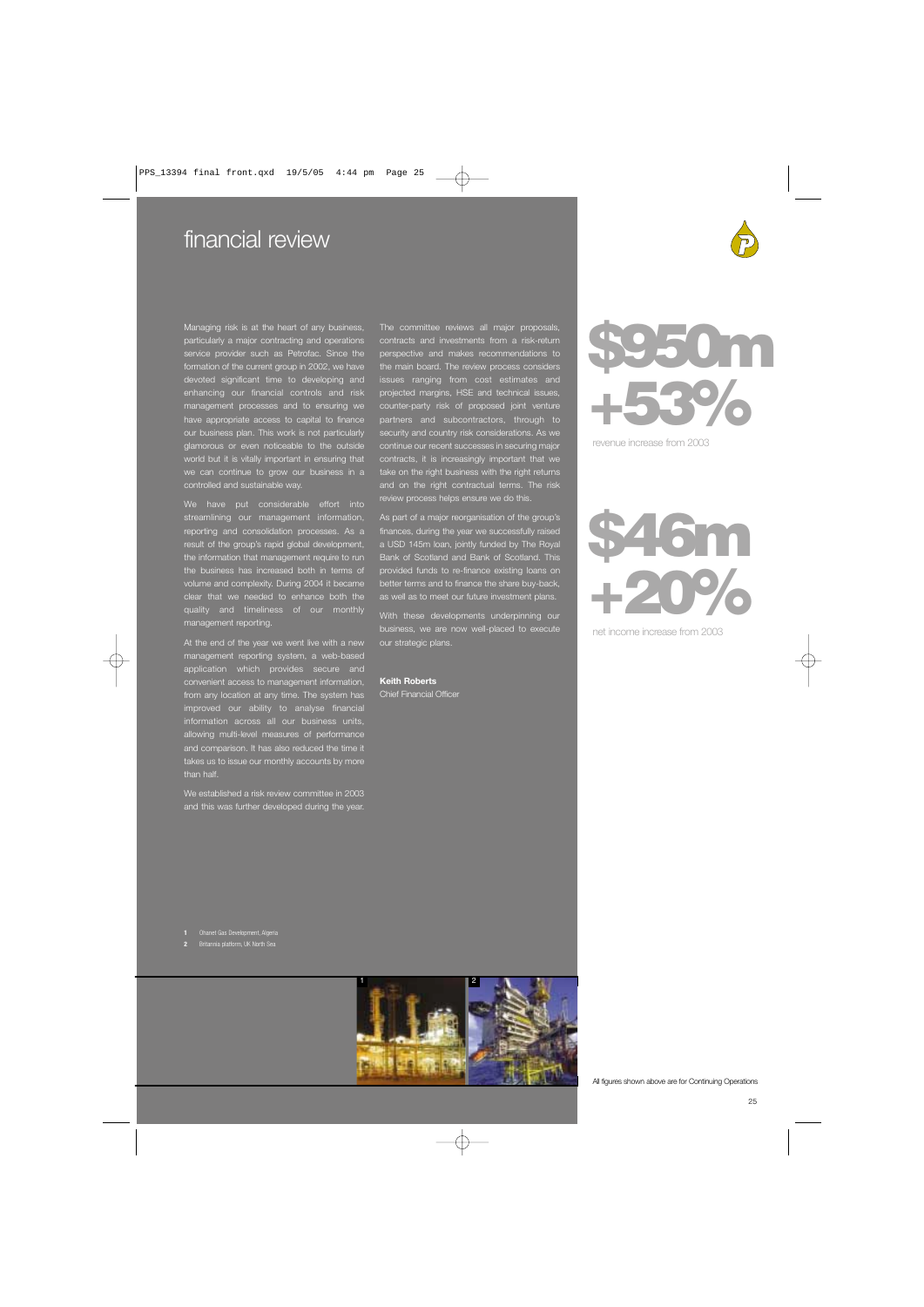# financial review



### **Economic environment**

Oil prices ranged between USD 30 and USD 57 per barrel in 2004 and closed the year at the top end of that range driven by an increase in world oil demand of over 3% and increasing concerns about the ability of established oil-producing nations to increase their production rates. With demand being driven from all regions but particularly by the emerging economies of Asia (China is now the second largest consumer of oil after the USA), this trend seems well established and the focus is on developing new reserves of oil and, increasingly, gas in both established and new hydrocarbon provinces. This provides a favourable macroeconomic background for the oil & gas services sector in general and for Petrofac in particular.

Increasing investment into oil & gas infrastructure is providing good market opportunities for the group's Engineering & Construction and Resources divisions, both of which are well established in regions with substantial proven hydrocarbon reserves. A high oil price also has the advantage of extending the economic life of mature fields, a core market for the group's Operations Services division.

In developing markets, there is an increasing number of outsourcing opportunities for the group's Operations Services division, as a trend by national oil companies towards considering outsourcing certain production-related services appears to be becoming established. In 2004, the group has successfully sold its expertise in managing outsourced operations and maintenance contracts internationally, using the competencies and experience developed over the past two decades in the UK. The addition of RGIT Montrose, a leading provider of training and consultancy services to the oil & gas industry, in early 2004 has complemented the existing Operations Services offering. Management expect the demand for training services in international markets to continue to increase as international and national oil companies focus on increasing local content in new projects and production operations by training indigenous employees.

### **Results for the year**

Group revenues increased by 35.6% to USD 964 million (2003: USD 711 million) reflecting a strong trading year for the group with all three trading divisions experiencing revenue growth.

Group EBITDA (earnings before interest, tax, depreciation and amortisation) on continuing operations increased to USD 96.1 million, up USD 48.0 million on 2003, and representing 10.1% on sales. The composition of EBITDA in 2004 was well balanced across the group's three trading divisions with Engineering & Construction contributing 43.9%, Operations Services 22.2% and Resources 33.9%.

Net income, attributable to the shareholders of Petrofac Limited, on the group's continuing business activities increased by 20.1% to USD 46.1 million (2003: USD 38.4 million).

Net losses from the group's discontinued operation in the US were a disappointing USD 13.2 million. However, operational activities in the US are now substantially complete and management consider adequate provision has been made to cover the residual commercial risks in this business.

### **Segment performance**

In 2004, the results show the increased importance of the Operations Services and Resources divisions, although Engineering & Construction remains the largest contributor to net income.

### **Engineering & Construction**  $\Box$

Revenue for the Engineering & Construction division was USD 473.5 million in 2004 compared to USD 342.9 million in 2003. This increase is largely attributable to an increased level of activity for the group's Sharjah-based EPC operation and in particular, a full year's activity on the BTC/SCP Pipelines and Facilities project (BTC) for a BP-led consortium in Azerbaijan and Georgia.

Despite the increase in revenue from 2003 (38.1%), net income for the division remained relatively flat at USD 33.1 million (2003: USD 32.2 million) due largely to the recognition of a loss on the BTC project. Under the group's revenue recognition policies, contract claims are only recognised when negotiations have reached an advanced stage such that it is probable the claim will be accepted and can be measured reliably. A series of claims have been submitted on the BTC project, a number of which remain unresolved at the time of completing these financial statements. Whilst management believe the loss position could be recovered in 2005, the 2004 accounts reflect a loss based on strictly applying the group's revenue recognition policy. The financial performance on all other lump-sum EPC contracts in 2004 was very satisfactory.

### **Operations Services**

In 2004, the Operations Services division experienced significant growth with revenue up

In 2004, the results show the increased importance of the Operations Services and Resources divisions, although Engineering & Construction remains the largest contributor to net income.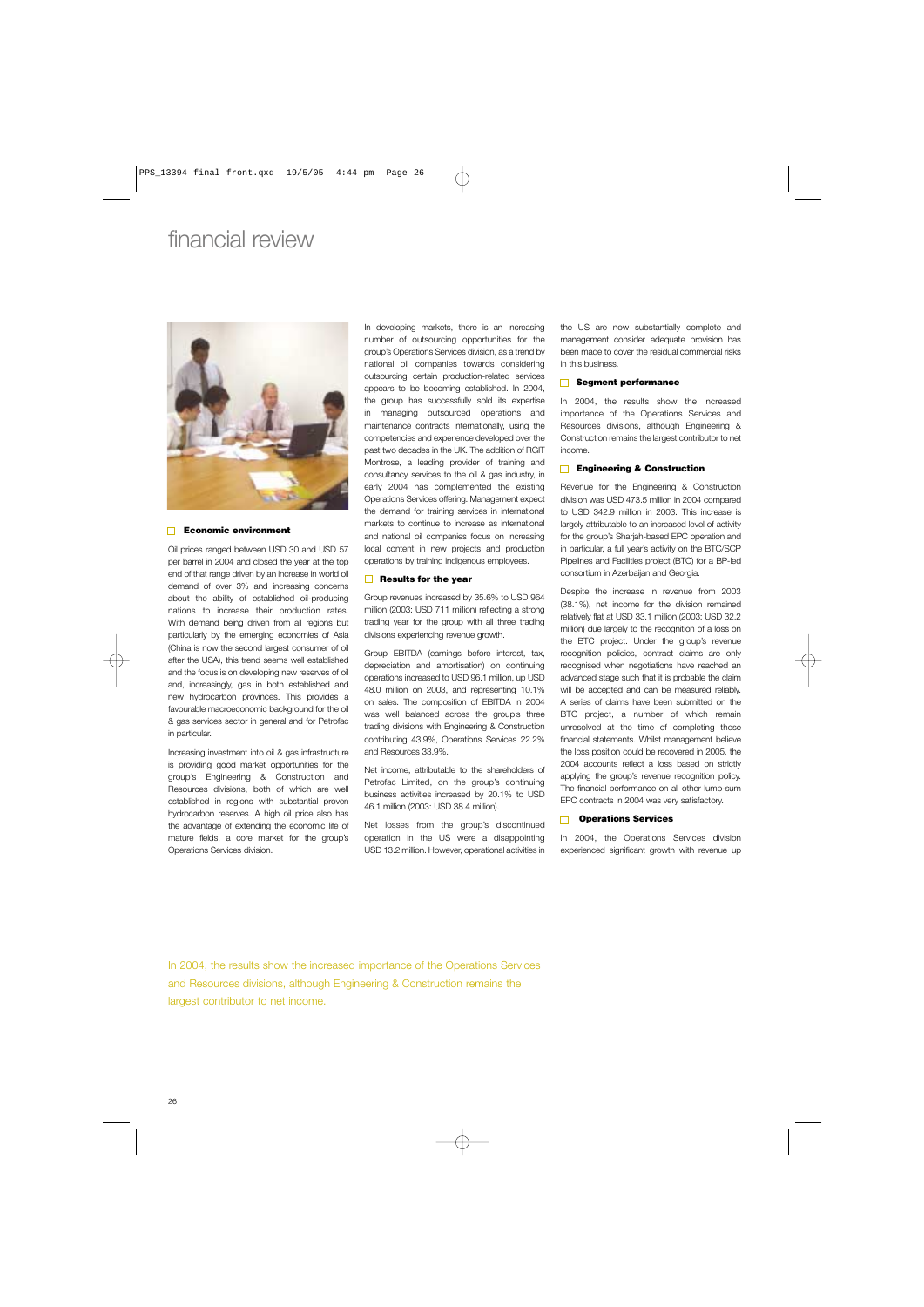60.1% to USD 440.1 million (2003: USD 274.9 million). In February 2004, the division acquired RGIT Montrose; this acquisition has accounted for USD 46.4 million of the increase in revenue. Organic growth in 2004 has therefore been 43.2% out of which approximately two-thirds relates to Facilities Management activities in the UK, and in particular new Service Operator contracts, with the balance coming from new international Facilities Management contracts.

Net income for this division was USD 9.6 million (2003: USD 6.8 million), representing a 41.5% year-on-year increase. Eliminating the impact of the acquisition of RGIT Montrose, net income increased by USD 1.3 million.

### **Resources**

Revenue for the Resources division was USD 45.0 million (2003: USD 14.4 million). The significant increase in 2004 is attributable to a full year of revenue from the division's RSC investment in Ohanet, compared with two months' revenue in 2003. Net income for the division has increased correspondingly to USD 7.0 million (2003: USD 1.6 million).

### **Discontinued operations**

The group's discontinued operation, Petrofac Inc., in the US reported a net loss of USD 13.2 million (2003: net loss USD 16.2 million). This is a disappointing result arising largely from unanticipated cost overruns in the year on the finalisation of a lump-sum EPC project for Petrobras. However, all projects within the business have now been substantially completed and, whilst a small number of commercial issues remain open, management consider that adequate provision has been made in the accounts for these matters.

### **Interest and taxation**

Net interest payable by the group in 2004 was USD 5.5 million (2003: USD 0.5 million). The increase in interest cost includes the impact of:

- a full year of interest on project finance for the group's Ohanet investment which was being capitalised in the period before project completion (2003: 2 months)
- interest cost on assumed loans and borrowings following the acquisition of RGIT Montrose (in February) and the share buy-back (in October)
- an increase in LIBOR interest rates in the UK and US

The group had interest cover of 10.0 times (2003: 54.4 times) based on profit from operations.

An analysis of the income tax charge is set out in note 7 to the group's financial statements. The income tax charge on continuing operations as a percentage of profit before tax in 2004 was 26.6% (2003: 6.8%). The effective rate of tax has increased in the current year as a result of the group generating a greater proportion of its profits in higher income tax jurisdictions and is largely attributable to:

- a full year of income from the group's investment in Ohanet, Algeria which is taxed at 38%
- additional withholding taxes, on several projects executed in the year
- an increase in the proportion of income from UK operations, where the income tax rate is 30%

### **Earnings per share**

Diluted earnings per share on continuing operations have increased in the current year to USD 4.77 per share from USD 3.58 per share in 2003. This increase is attributable to the improved profitability of the group in 2004 and the reduction in issued shares, following the buy-back and cancellation of 23.9% of the Company's share capital in October 2004.



# **10.0x**

interest cover 2004



- **1** RGIT Montrose, Aberdeen UK
- **2** Ohanet Gas Plant, Algeria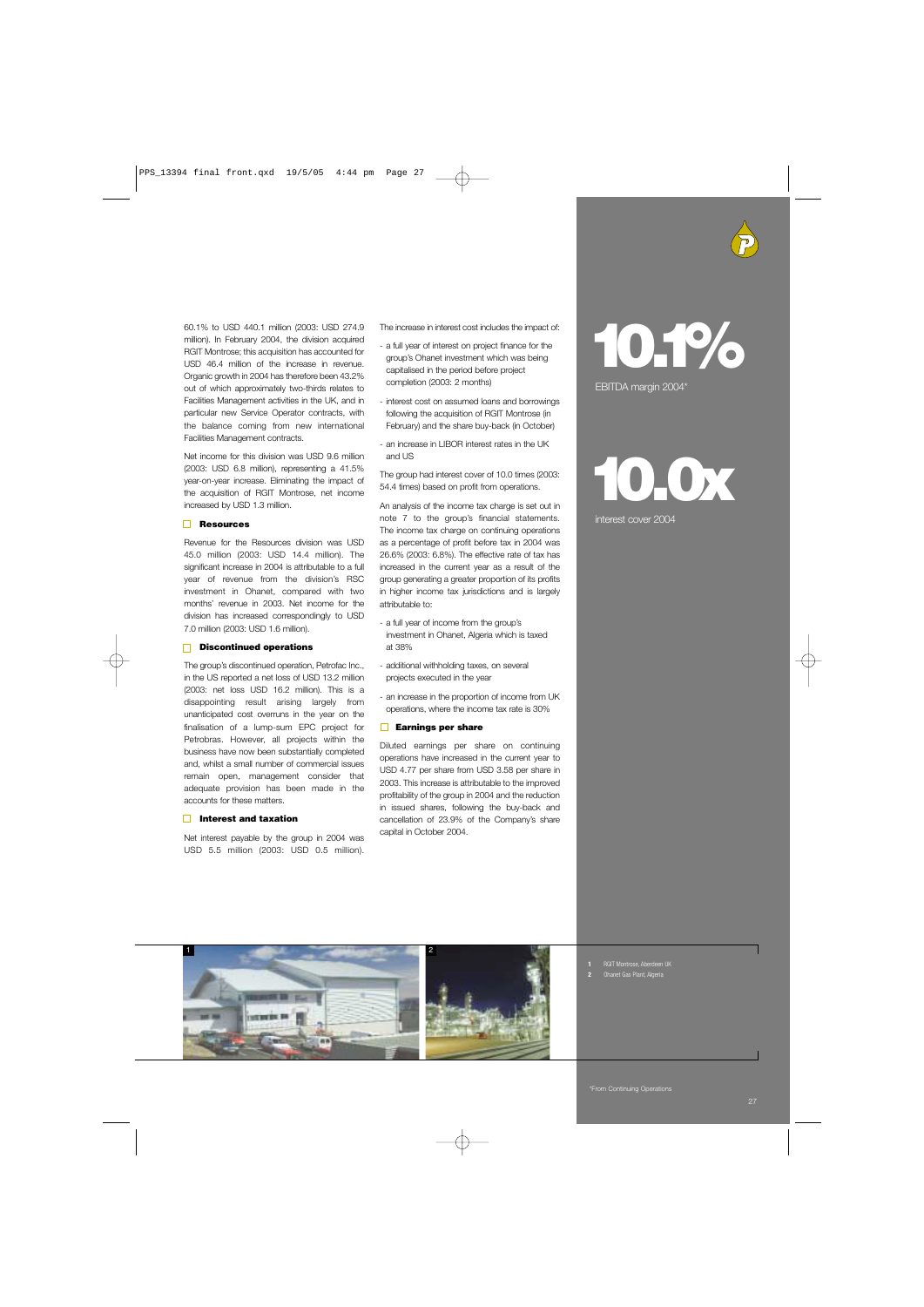# P-50 process modules

During 2004, Petrofac Inc completed work on the process modules for Petrobras' P-50 floating production storage offloading (FPSO) unit.

The engineering, procurement and construction contract, awarded to Petrofac in 2002, tasked the company with providing two oil separation/treatment modules and two gas treatment modules for the FPSO unit, which will produce oil & gas from the Albacora Leste Field in Brazil's Campos Basin. The modules are at the heart of the FPSO and will process up to 200,000 BPD of crude oil and 100,000 BPD of produced water.

The sheer mass of the modules, which amount to around 4,000 tonnes, meant that the fabrication and assembly site had to have direct barge access to the Gulf of Mexico. Under the management of Petrofac, fabrication, which commenced in mid-2002, was carried out at the yard in New Iberia in Louisiana.

Through the course of the project the Petrofac project team met and dealt with several challenges, including managing major design changes and directing an interface with over 28 subcontractors.

Project management, engineering and procurement for the modules were executed from Petrofac's Tyler offices (now closed), with equipment and materials sourced primarily<br>with equipment and materials sourced primarily in the USA. Completion of the project required team effort from around the globe with support drawn from Petrofac's Sharjah, Woking and Aberdeen offices. Despite the increase in scope and difficulties with execution and delay, through sheer perseverance, the team ensured that the project was delivered to the customer without compromise to the overall development schedule.

The P-50 process modules sailed from the fabricator's facility on July 20, 2004, embarking on a 35-day journey to Rio de Janeiro.

financial review



### **Operating cash flow and liquidity**

The net cash flow from all operating activities in 2004 was USD 75.6 million (2003: cash used USD 14.5 million). On continuing operations, net cash flow from operating activities was USD 82.9 million compared with USD 23.6 million in 2003, representing 86.3% of EBITDA (2003: 49.1%) despite the growth in revenues. The increase in operating cash flow, compared with 2003, is attributable to the increase in operating profits together with a significantly lower level of investment in working capital.

In October 2004, the group arranged a USD 145 million facility, jointly provided by The Royal Bank of Scotland and Bank of Scotland, to refinance certain of its existing term loans and working capital facilities on more favourable commercial terms and to provide additional funds to finance the expansion of the business. This facility was also used to finance the share buy-back, which was executed in October 2004.

As a result of the strong operating cash flow in 2004, net debt (excluding restricted cash balances) reduced slightly during the year to end at USD 17.9 million (2003: net debt USD 20.1 million), notwithstanding the share buy-back.

Gross borrowings at the end of 2004 were USD 166.8 million (2003: USD 122.5 million), of which 65.9% was denominated in USD and 34.1% was denominated in GBP. During 2004, the group adopted a policy to hedge between 60% and 80% of variable-interest rate loans and borrowings. At 31 December 2004, 67.6% of term interest-bearing loans and borrowings were hedged. An analysis of the derivative instruments used by the group to hedge this exposure is contained in note 29 to the financial statements.

### **Capital expenditure**

Capital expenditure on property, plant and equipment during 2004 was USD 17.1 million (2003: USD 34.2 million). The main elements of the expenditure in 2004 related to property, plant and equipment in support of the BTC project and the completion of capital works on the group's investment in Ohanet.

In addition to property, plant and equipment, the group invested USD 4.5 million (2003: USD nil) securing a 30% interest in a PSC in Malaysia. At the year end the oil & gas reserves associated with this interest were not proved and therefore the investment has been classified as an intangible oil & gas asset.

### **Share buy-back**  $\Box$

In October 2004, the company acquired 2.247 million shares from two retiring senior executives for a total consideration of USD 30.8 million financed by a new bank facility. The shares were subsequently cancelled.

**1** P-50 Process modules

- **2** BTC/SCP Pipeline, Azerbaijan and Georgia
- **3** Ohanet Gas Plant, Algeria



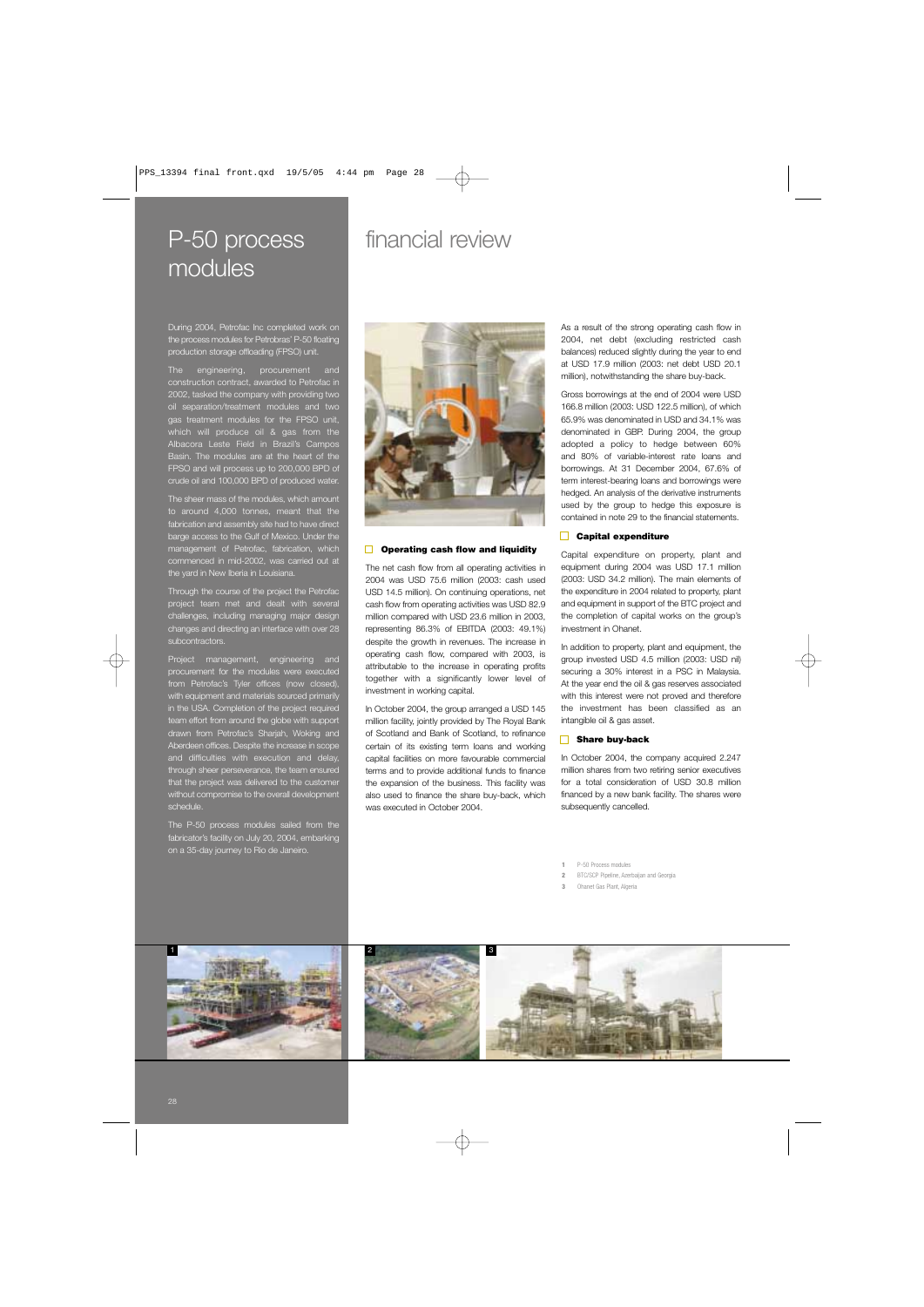# corporate governance



Petrofac, as a private company, is not required to comply with the Financial Reporting Council's Combined Code on corporate governance. However, the Board recognises the importance of, and is committed to, the principle of good corporate governance.

### **Board of Directors**

The Board currently comprises an Executive Vice-Chairman, five Executive Directors and three Non-Executive Directors. Ordinarily, meetings of the Board take place four times a year with additional meetings as and when required. The Board is responsible for setting overall group strategy, policy, monitoring group performance and authorising significant transactions. To enable the Board to discharge its duties, all Directors have full and timely access to information both by way of briefing packs distributed in advance of Board meetings and on an ongoing basis as required. The group has a schedule of delegated authorities, which is reviewed and updated regularly, to ensure there is a clear understanding of those matters reserved for Board decision.

In support of maintaining strong corporate governance within the group, the Board has maintained three standing committees throughout the year:

### **Audit Committee**

The Audit Committee currently comprises three Non-Executive Directors and the Executive Vice-Chairman and is chaired by Bernard de Combret. The Committee, which meets at least twice a year, has specific terms of reference and is primarily responsible for providing guidance to the Board on the group's internal control and financial reporting processes. In addition, the Committee ensures that the group's external auditors remain objective and independent. Audit Committee meetings are normally attended by the Chief Financial Officer; all Directors and the group's external auditors have the right to attend meetings.

### **Remuneration Committee**

The Remuneration Committee currently comprises three Non-Executive Directors and the Executive Vice-Chairman and is chaired by Michael Press. The Committee, which meets at least annually, has specific terms of reference and has a primary duty of determining the framework and associated cost of executive remuneration. The Committee, on behalf of the Board, is responsible for specifying the remuneration packages for each of the Executive Directors and senior employees, having regard to the relevant codes of best practice on remuneration policy and on Directors' service contracts and compensation.

### **Risk Review Committee**

The Risk Review Committee comprises three Executive Directors and the Director of Group Legal & Commercial Affairs and is normally chaired by the Group Chief Executive. The Committee has specific terms of reference. The primary duty of the Committee is to make recommendations to the Board on the acceptance, or rejection, of a proposed activity. The group's schedule of delegated authorities sets out the thresholds, both monetary and otherwise, which determine those matters referred to the Committee.



Petrofac, as a private company, is not required to comply with the Financial Reporting Council's Code on corporate governance. However, the Board recognises the importance of, and is committed to, the principle of good corporate governance.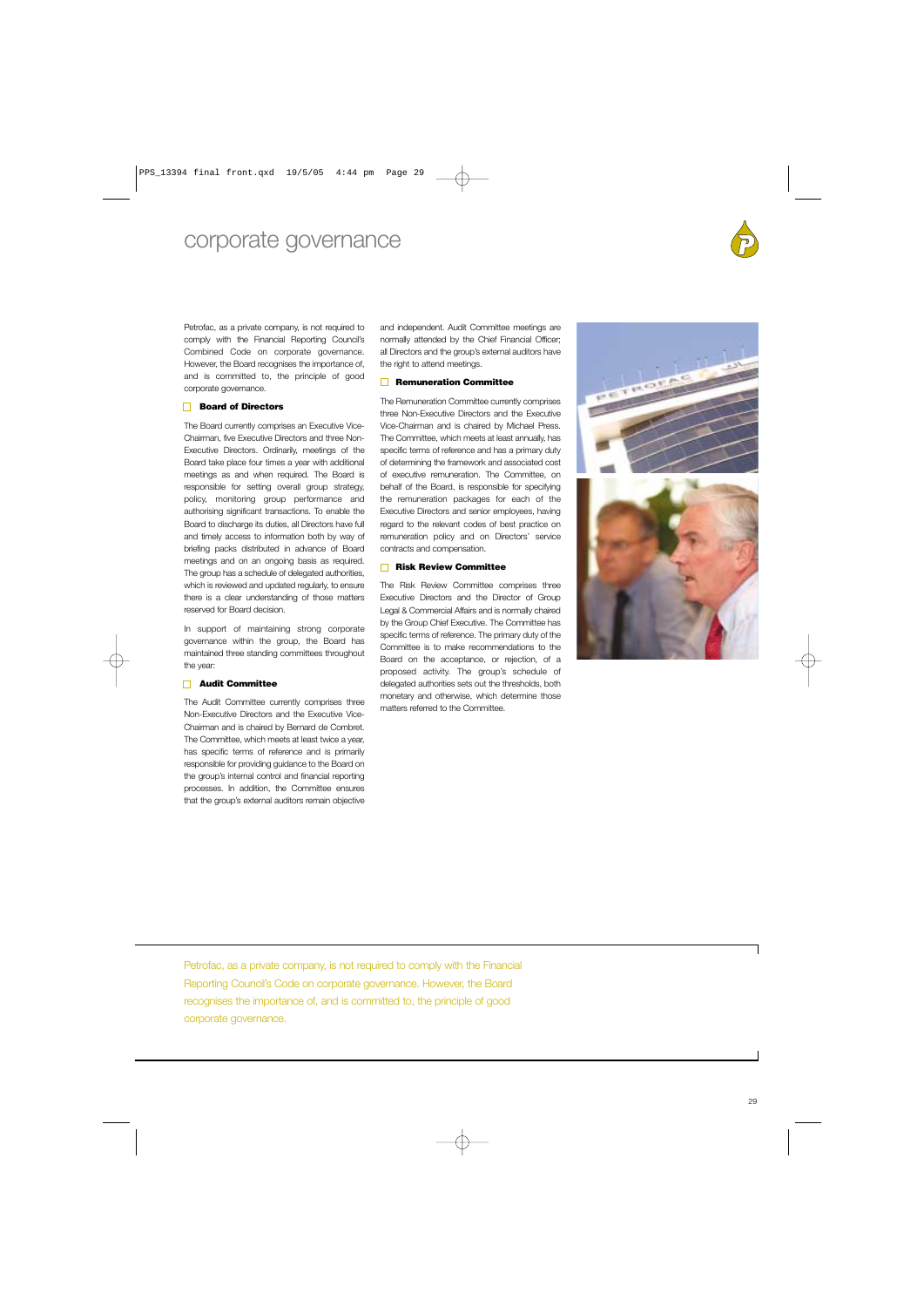# board of directors





# **Kjell Almskog Non-executive Director 1, 2**

Kjell joined Petrofac in 2005. After starting his professional career in brand management with Procter & Gamble, Kjell subsequently spent some 25 years in various senior executive positions. During 13 years in the ABB group, Kjell was country manager in Norway while, in parallel, developing a substantial and highly successful international oil & gas activity, ultimately becoming Executive Vice-President and Head of ABB Oil, Gas and Petrochemicals. In 1998, he moved to Kvaerner with responsibility for executing a major turnaround of that business until its acquisition by Aker in 2001. Presently, Kjell is senior advisor and non-executive director of several international companies, including Orkla, a large listed Norwegian group involved in branded consumer goods, chemicals and financial investments.

### **Ayman Asfari Group Chief Executive 3**

Ayman joined Petrofac in 1991 to establish Petrofac International. Ayman has 25 years' experience in the oil & gas industry and served as Chief Executive Officer of Petrofac International until his appointment as Group Chief Executive of Petrofac Limited in January 2002. Ayman previously worked as the Managing Director of a major civil and mechanical construction business based in Oman.



### **Amjad Bseisu Chief Executive, Petrofac Resources**

Amjad joined Petrofac in 1998 and founded Petrofac Resources. From 1984 to 1998, Amjad worked for the Atlantic Richfield Company (ARCO) starting his career as Senior Engineer in the drilling and production division and moving to the position of Vice-President – Arco Petroleum Ventures, with responsibility for operations and commercial activities in the Middle East and North Africa and ultimately in 1996, as General Manager of International Marketing, Negotiations and Business Development and President of ARCO Petroleum Ventures and ARCO Crude Trading, Inc.



## **Bernard de Combret** Non-executive Director 1, 2

Bernard joined Petrofac in 2003. Bernard is an international consultant and former Deputy Chairman of TotalFinaElf (TFE). Following senior positions in both foreign affairs and the Ministry of Finance with the French Civil Service, he spent over 20 years with the Elf Group. During his industry career, Bernard was heavily involved with building the trading organisation of Elf Aquitaine and then subsequently Total. As Chief Executive of Refining/Marketing, he played a leading role in increasing profitability of the downstream sector and, in 2000, became Deputy Chairman of TFE's Executive Committee, President & Chief Executive for gas and power and Chief Executive for trading and shipping. Bernard left TFE in 2002, after successful completion of the merger.



# **Robin Pinchbeck Chief Executive, Petrofac Operations Services**

Robin joined Petrofac in 2002 to establish an independent facilities management business and has over 30 years' experience in the upstream oil & gas industry. Following petroleum engineering and general management roles worldwide with BP, in 1995 he became Managing Director of Atlantic Power and Gas, the UK North Sea's leading operations management services provider which was sold in 1998 to Petroleum Geo-Services and subsequently acquired by Petrofac in 2002. Robin is a non-executive director of Sondex, a UK listed oilfield logging technology company.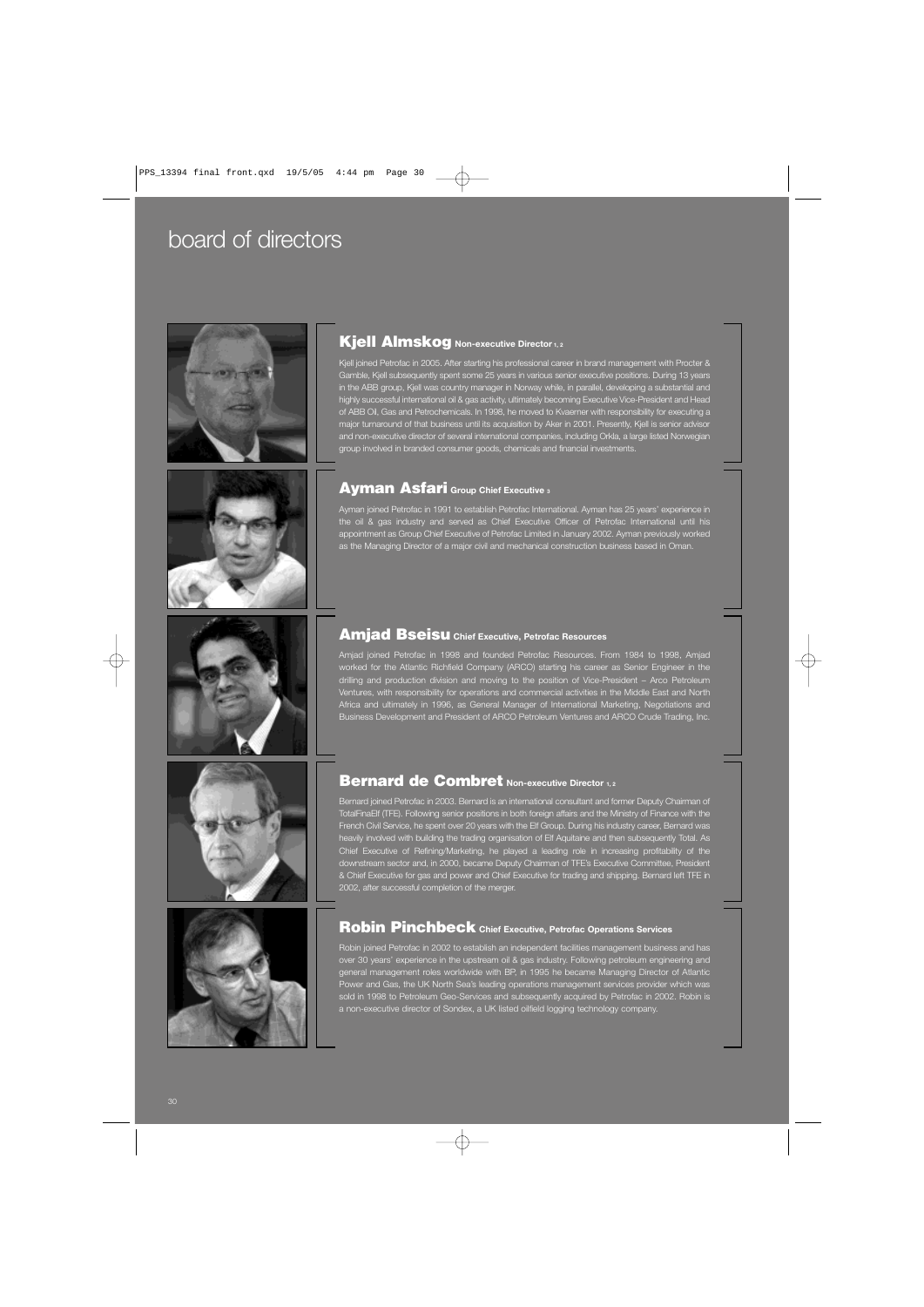### **Michael Press Non-executive Director 1, 2**

Michael joined Petrofac in 2002 having previously held senior executive positions for the Standard Oil Company Inc and BP and as a main board director of Amerada Hess. Between 1997 and 2001, Michael had various posts at KBC Advanced Technologies including non-executive director, executive Chairman, and Chief Executive. He is currently also non-executive Chairman of Varel International, a manufacturer of drill bits, non-executive Chairman of SPS International, a supplier of downhole tools and services used in wellbore clean-up and filtration, a director of ABARTA Inc, T3Energy Services and a member of the Advisory Board of Pharmadule Emtunga.

### **Keith Roberts Chief Financial Officer 3**

Keith joined Petrofac in 2002 as Chief Financial Officer having spent most of his working life as an investment banker based in the City of London. After positions in commercial banking with Standard Chartered Bank and then with County Bank, the merchant banking subsidiary of National Westminster Bank, Keith moved into corporate finance with Hawkpoint where he was a Managing Director and a member of the Operating Committee. Keith is also a non-executive director of Peacocks Group, a UK listed value-for-money clothing retailer.

### **Maroun Semaan Chief Executive, Petrofac Engineering & Construction**

Maroun joined Petrofac in 1991 to establish Petrofac International. From 1977 to 1991, Maroun held various project management positions with Consolidated Contractors International Co. (CCC), based in the Middle East, where he managed oil & gas pipeline and process facilities construction contracts in Oman and Bahrain.

### **Michael Stacey Vice-Chairman 1, 2, 3**

Mike joined Petrofac in January 2001. A chemical engineer with over 35 years' experience in the oil & s industry working with oil companies and EPC contractors, he was the founder, Chairman & Chief Executive of Granherne Group, a leading global oil & gas production development consultancy, which he sold to Dresser Industries, Inc. in 1996. Following the sale, Mike served in various Vice-President and Company Officer roles with MW Kellogg Co. and KBR until joining Petrofac. Prior to founding Granherne, he held various engineering and management roles in oil & gas production facilities, gas separation and cryogenics contractors and oil companies, including Petrocarbon Developments, Burmah Oil Co., Air Products and Chemicals Inc. and Statoil.

- **1** Member of Audit Committee
- **2** Member of Remuneration Committee
- **3** Permanent member of Risk Review Committee







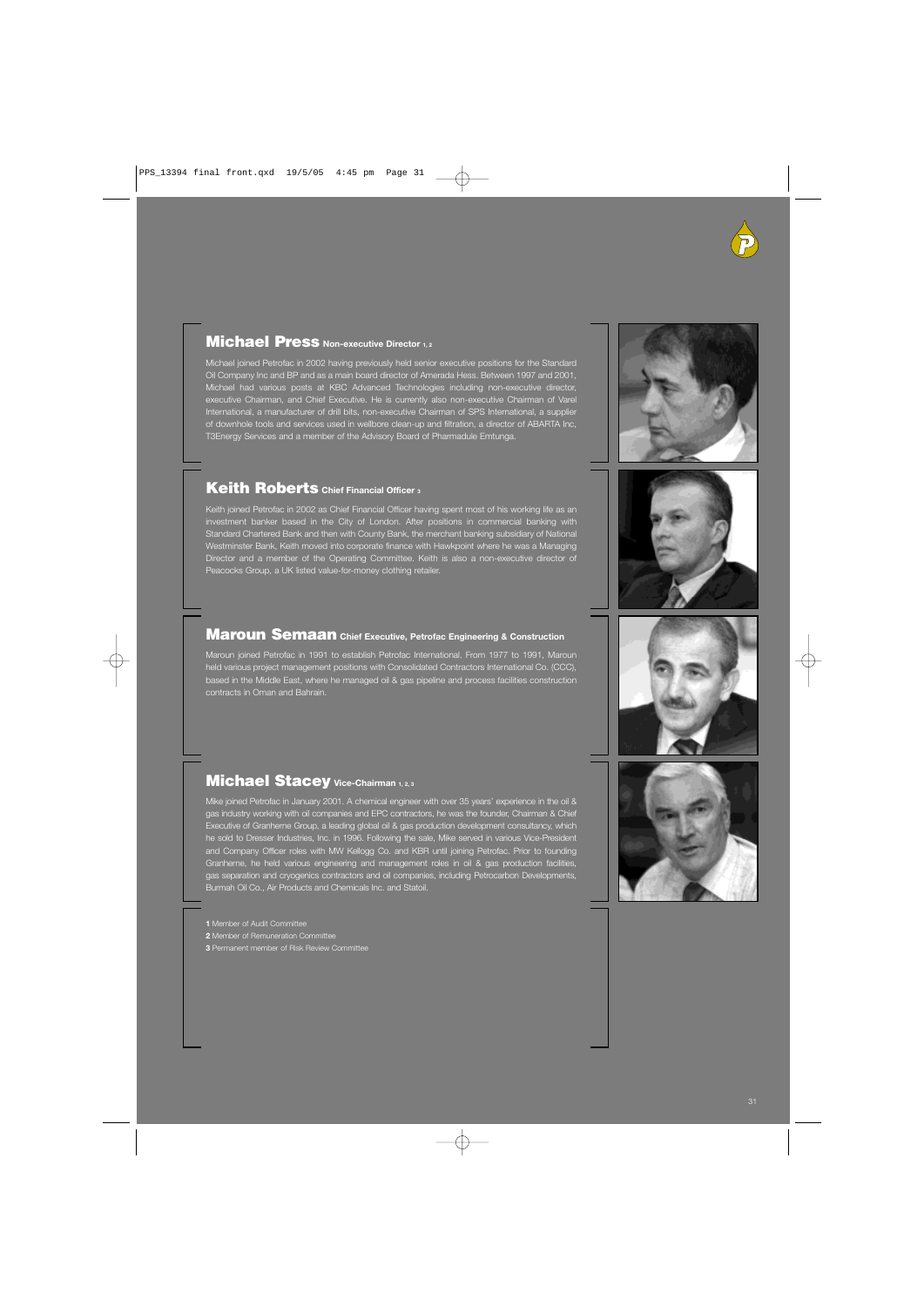

- general information
- independent auditors' report to the shareholders of Petrofac Limited
- consolidated income statement
- consolidated balance sheet
- consolidated cash flow statement
- consolidated statement of changes in equity
- notes to the consolidated financial statements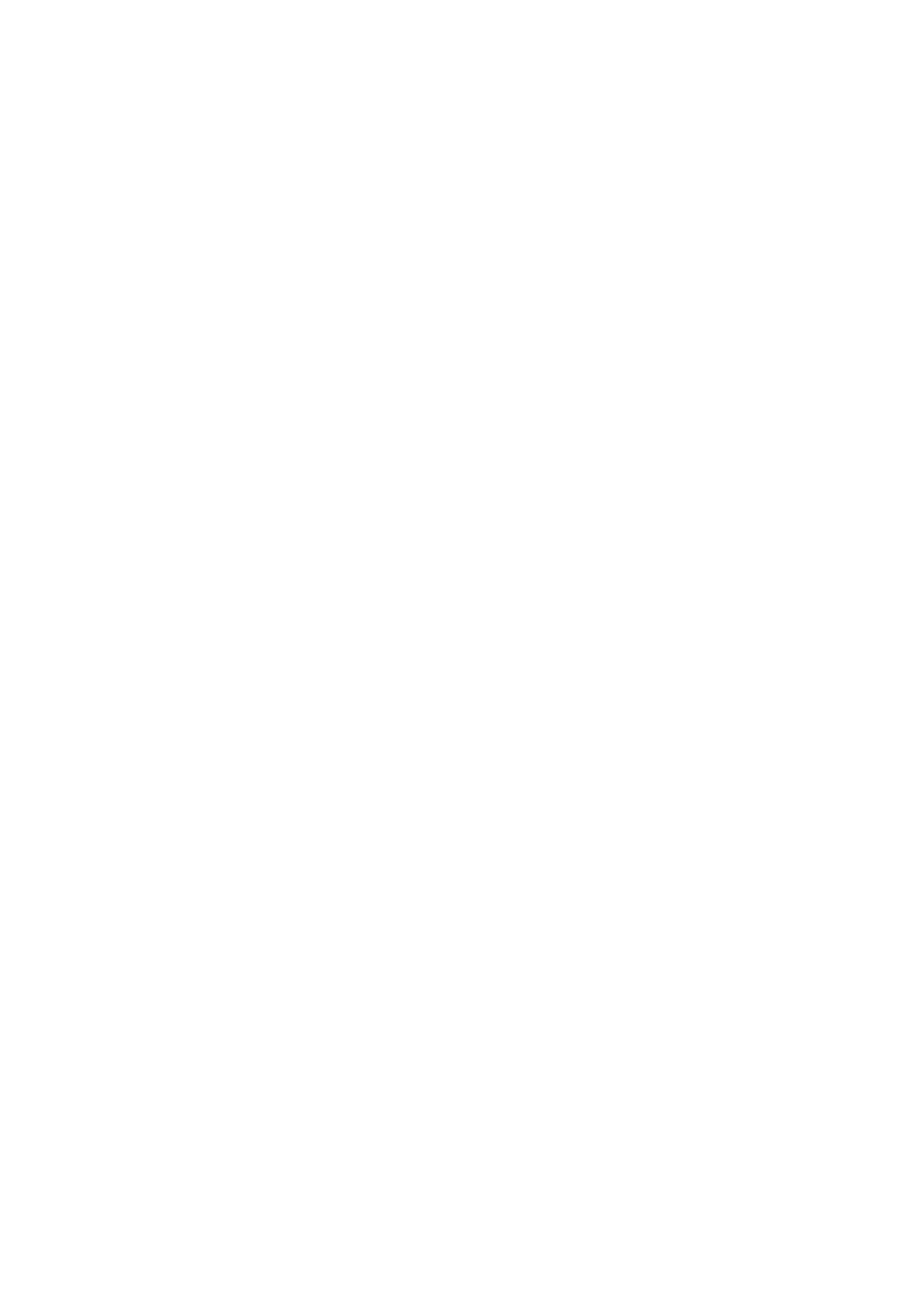# general information

### **Directors**

Michael Stacey (1) (2) (3) Contract and the Michael Stacey of the Michael Stacey of the Michael Stacey of the Michael Stace Chairman Amjad Bseisu Louis Owen **Resigned 9 April 2004** Maroun Semaan

Michael Press<sup>(2) (3)</sup> Non-Executive Bernard de Combret (2) (3) Non-Executive Combret (2) (3) Non-Executive

*(1) Permanent Member of Risk Review Committee (2) Member of Audit Committee (3) Member of Remuneration Committee*

Ayman Asfari<sup>(1)</sup> Group Chief Executive Keith Roberts (1) Chief Financial Officer

Robin Pinchbeck Appointed 7 April 2004

Ralph Martin **Resigned 9 November 2004** Resigned 9 November 2004

Kjell Almskog<sup>®®</sup> (3) Non-Executive, appointed 23 March 2005

### **Company Secretary**

Ogier Secretaries (Jersey) Limited Whiteley Chambers Don Street St Helier Jersey, Channel Islands JE4 9WG

### **Solicitors**

Norton Rose Kempson House Camomile Street London EC3A 7AN

### **Principal Banks**

**United Kingdom** Bank of Scotland The Royal Bank of Scotland plc

### **United Arab Emirates**

ABN AMRO Bank N.V. Mashreqbank psc Standard Chartered Bank plc

### **Registered Office**

Whiteley Chambers Don Street St Helier Jersey, Channel Islands JE4 9WG Registered Company Number: 81792

### **Auditors**

Ernst & Young LLP 1 More London Place London SE1 2AF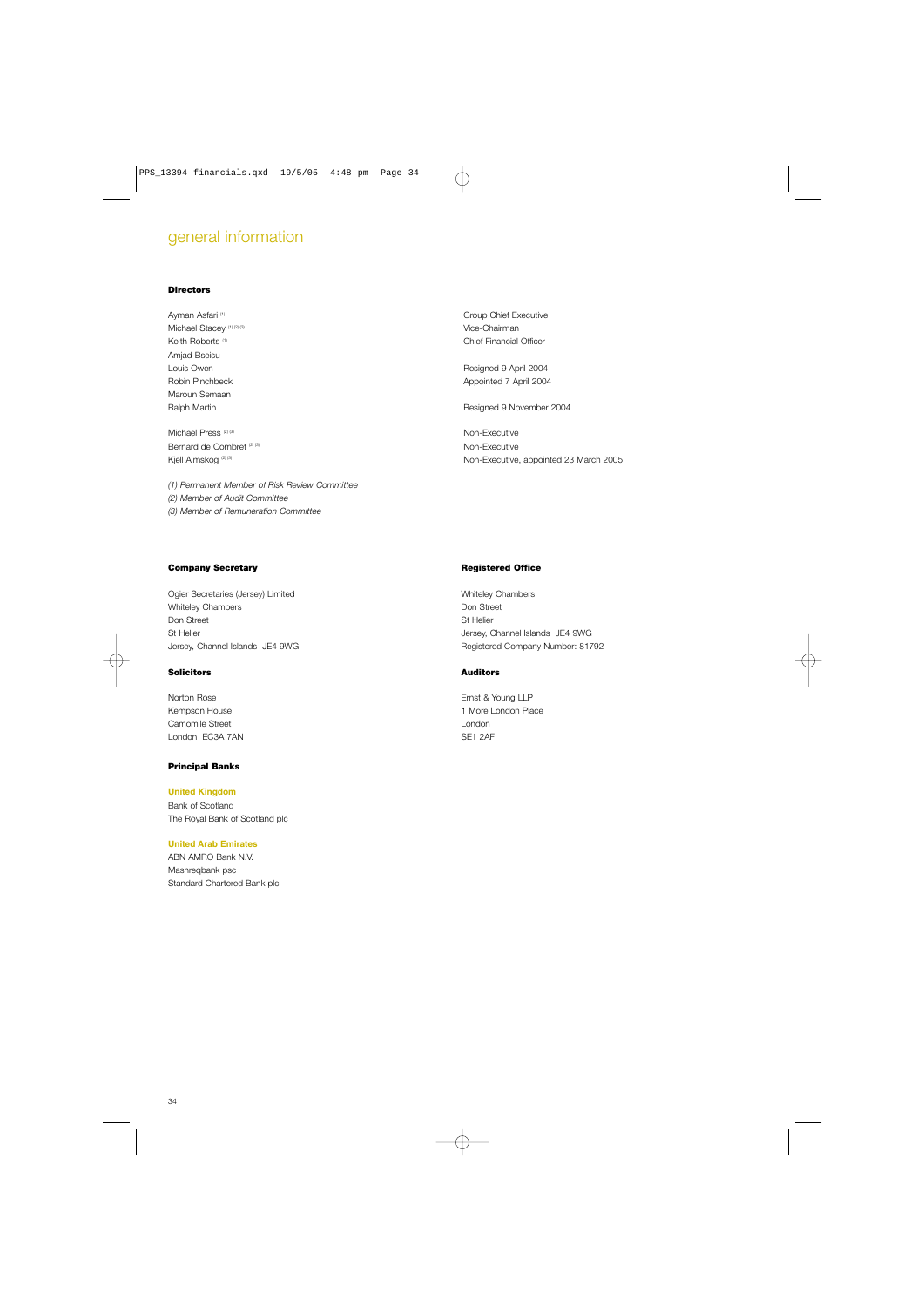# independent auditors' report to the shareholders of Petrofac Limited

We have audited the accompanying consolidated financial statements of Petrofac Limited ("the company") and its subsidiaries (together "the group") for the year ended 31 December 2004 which comprise consolidated income statement, consolidated balance sheet, consolidated cash flow statement, consolidated statement of changes in equity and the related notes 1 to 32. These financial statements have been prepared on the basis of the accounting policies herein. These financial statements are the responsibility of the company's management. Our responsibility is to express an opinion on these financial statements based on our audit.

This report is made solely to the company's members, as a body in accordance with Article 110 of the Companies (Jersey) Law 1991. Our report has been undertaken so that we might state to the company's members those matters we are required under International Standards on Auditing to state to them in an auditors' report and for no other purpose. To the fullest extent required by the law, we do not accept or assume responsibility to anyone other than the company and the company's members as a body, for our audit work, for this report, or for the opinions we have formed.

We conducted our audit in accordance with International Standards on Auditing. Those Standards require that we plan and perform the audit to obtain reasonable assurance about whether the financial statements are free of material misstatement. An audit includes examining, on a test basis, evidence supporting the amounts and disclosures in the financial statements. An audit also includes assessing the accounting principles used and significant estimates made by management, as well as evaluating the overall financial statement presentation. We believe that our audit provides a reasonable basis for our opinion.

In our opinion, the consolidated financial statements give a true and fair view of the financial position of the group as of 31 December 2004 and of the results of its operations and its cash flows for the year then ended in accordance with International Financial Reporting Standards and comply with the Companies (Jersey) Law 1991.

Emain 2 Tem cup

Ernst & Young LLP London 23 March 2005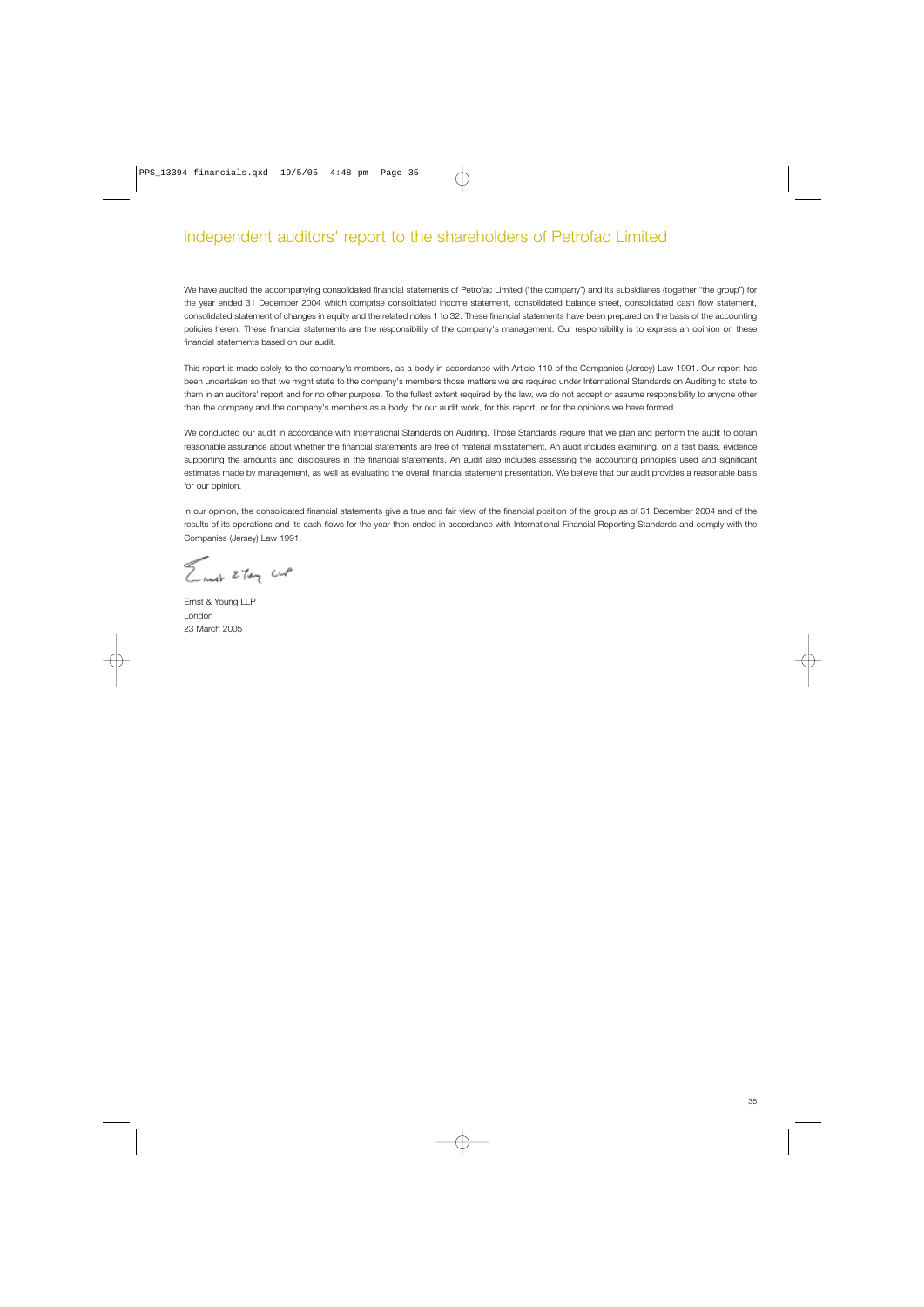# consolidated income statement

For the year ended 31 December 2004

|                                                |                |                 | 2004                |                          | 2003                     |                            |                 |
|------------------------------------------------|----------------|-----------------|---------------------|--------------------------|--------------------------|----------------------------|-----------------|
|                                                |                | Continuing      | <b>Discontinued</b> |                          | Continuing<br>operations | Discontinued<br>operations | Total           |
|                                                |                | operations      | operations          | <b>Total</b>             |                          |                            |                 |
|                                                | Notes          | <b>USD '000</b> | <b>USD '000</b>     | <b>USD '000</b>          | <b>USD '000</b>          | <b>USD '000</b>            | <b>USD '000</b> |
| Revenue                                        |                | 950,404         | 13,750              | 964,154                  | 621,589                  | 89,511                     | 711,100         |
| Cost of sales                                  |                | (827, 955)      | (26, 039)           | (853, 994)               | (547,085)                | (106, 497)                 | (653, 582)      |
| Gross profit / (loss)                          |                | 122,449         | (12, 289)           | 110,160                  | 74,504                   | (16,986)                   | 57,518          |
| Selling, general and administration expenses   | 5 <sub>c</sub> | (58, 825)       | (1,043)             | (59, 868)                | (38, 705)                | (6,087)                    | (44, 792)       |
| Other operating income                         | 5a             | 6,246           | 135                 | 6,381                    | 2,025                    | 92                         | 2,117           |
| Other operating expenses                       | 5 <sub>b</sub> | (1,587)         |                     | (1,587)                  | (77)                     | (330)                      | (407)           |
| Net gain on disposal of discontinued operation | 4              |                 |                     | $\overline{\phantom{0}}$ | $\qquad \qquad -$        | 12,507                     | 12,507          |
| Profit / (loss) from operations                |                | 68,283          | (13, 197)           | 55,086                   | 37,747                   | (10, 804)                  | 26,943          |
| Finance costs                                  | 6              | (7, 544)        | (5)                 | (7, 549)                 | (1,046)                  | (544)                      | (1,590)         |
| Finance income                                 | 6              | 1,997           | 40                  | 2,037                    | 1,073                    | 22                         | 1,095           |
| Profit / (loss) before income tax              |                | 62,736          | (13, 162)           | 49,574                   | 37,774                   | (11, 326)                  | 26,448          |
| Income tax expense                             | $\overline{7}$ | (16, 699)       |                     | (16, 699)                | (2,579)                  | (4,915)                    | (7, 494)        |
| Profit / (loss) for the year                   |                | 46,037          | (13, 162)           | 32,875                   | 35,195                   | (16, 241)                  | 18,954          |
| Attributable to:                               |                |                 |                     |                          |                          |                            |                 |
| Petrofac Limited shareholders                  |                | 46,083          | (13, 162)           | 32,921                   | 38,359                   | (16, 241)                  | 22,118          |
| Minority interests                             |                | (46)            | —                   | (46)                     | (3, 164)                 | $\overline{\phantom{0}}$   | (3, 164)        |
|                                                |                | 46,037          | (13, 162)           | 32,875                   | 35,195                   | (16, 241)                  | 18,954          |
| Earnings per share (USD)                       | 8              |                 |                     |                          |                          |                            |                 |
| Basic                                          |                | 5.28            | (1.51)              | 3.77                     | 4.00                     | (1.70)                     | 2.30            |
| Diluted                                        |                | 4.77            | (1.29)              | 3.48                     | 3.58                     | (1.47)                     | 2.11            |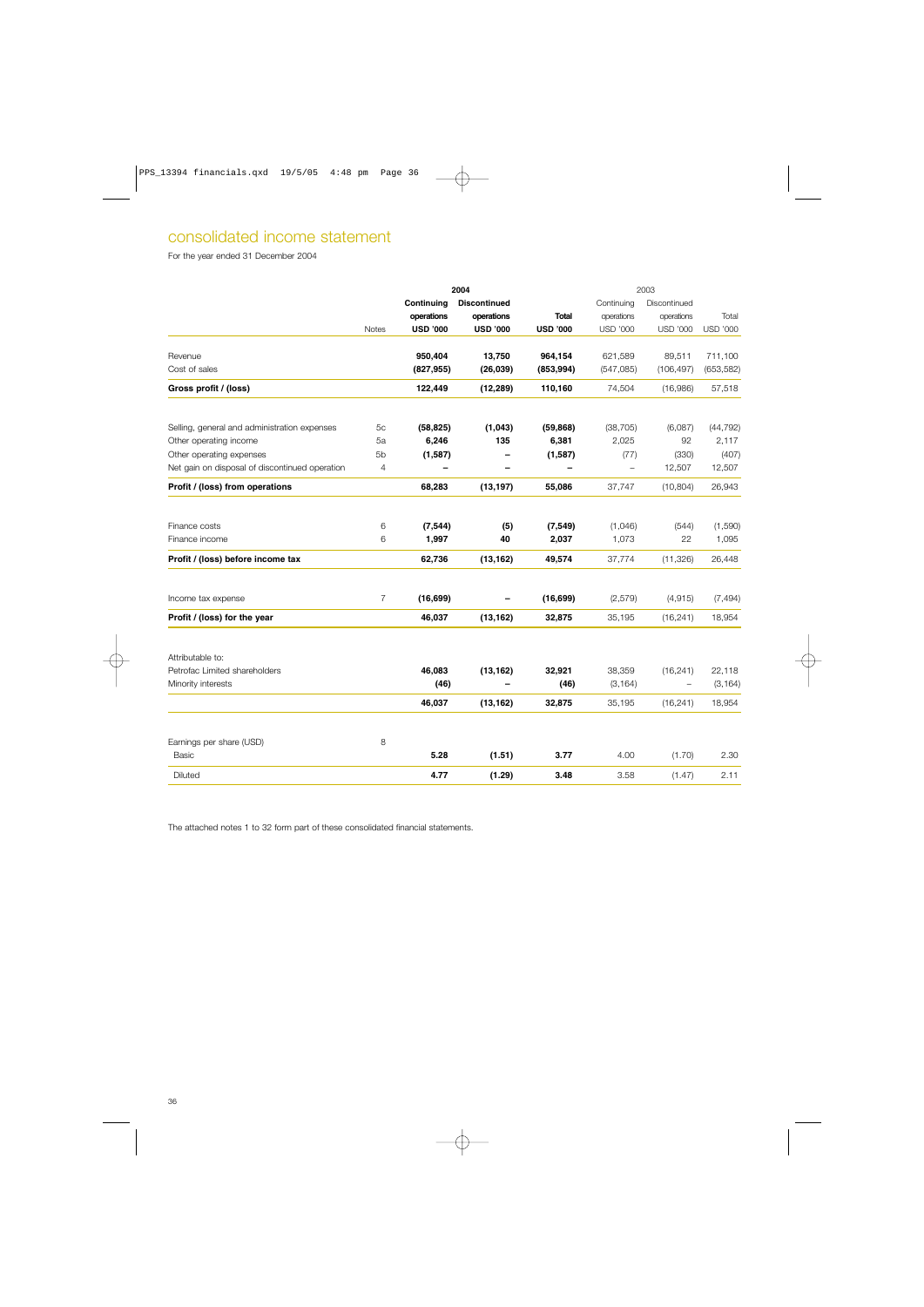# consolidated balance sheet

At 31 December 2004

|                                                                       |                | 2004                     | 2003               |
|-----------------------------------------------------------------------|----------------|--------------------------|--------------------|
|                                                                       | <b>Notes</b>   | <b>USD '000</b>          | <b>USD '000</b>    |
| <b>ASSETS</b>                                                         |                |                          |                    |
| <b>Non-current assets</b>                                             |                |                          |                    |
| Property, plant and equipment                                         | 10             | 127,091                  | 123,166            |
| Goodwill                                                              | 12             | 49,653                   | 26,376             |
| Other intangible assets                                               | 13             | 6,721                    |                    |
| Available-for-sale financial assets                                   | 15             | 4,104                    | 2,135              |
| Other non-current assets                                              | 16             | 11,205                   | 18,079             |
| Deferred income tax assets                                            | $\overline{7}$ | 782                      | 975                |
|                                                                       |                | 199,556                  | 170,731            |
| <b>Current assets</b>                                                 |                |                          |                    |
| Inventories                                                           |                | 1,702                    | 1,589              |
| Work in progress                                                      | 17             | 109,037                  | 102,841            |
| Trade and other receivables                                           | 18             | 200,042                  | 96,485             |
| Due from related parties                                              | 28             | 20,889                   | 21,635             |
| Other current assets                                                  | 19             | 54,597                   | 33,193             |
| Cash and short-term deposits                                          | 20             | 143,534                  | 97,502             |
|                                                                       |                | 529,801                  | 353,245            |
| <b>TOTAL ASSETS</b>                                                   |                | 729,357                  | 523,976            |
|                                                                       |                |                          |                    |
| <b>EQUITY AND LIABILITIES</b>                                         |                |                          |                    |
| Equity attributable to Petrofac Limited shareholders<br>Share capital | 21             | 7,166                    | 9,066              |
| Share premium                                                         |                | 28,553                   | 52,592             |
|                                                                       |                | 2,395                    | 1,127              |
| Net unrealised gains on available-for-sale financial assets           |                | 22,964                   |                    |
| Net unrealised gains / (losses) on derivatives                        |                | 1,688                    | (1,020)<br>(1,910) |
| Foreign currency translation                                          |                | 75,792                   | 44,186             |
| Retained earnings                                                     |                |                          |                    |
|                                                                       |                | 138,558                  | 104,041            |
| Minority interest                                                     |                | $\overline{\phantom{0}}$ | 2,241              |
| <b>Total equity</b>                                                   |                | 138,558                  | 106,282            |
| <b>Non-current liabilities</b>                                        |                |                          |                    |
| Interest-bearing loans and borrowings                                 | 22             | 110,787                  | 85,627             |
| Other non-current liabilities                                         | 23             | 12,789                   | 4,525              |
| Deferred income tax liabilities                                       | $\overline{7}$ | 1,535                    | 120                |
|                                                                       |                | 125,111                  | 90,272             |
| <b>Current liabilities</b>                                            |                |                          |                    |
| Trade and other payables                                              | 24             | 114,873                  | 110,516            |
| Due to related parties                                                | 28             | 1,453                    | 108                |
| Current portion of interest-bearing loans and borrowings              | 22             | 50,691                   | 31,966             |
| Income tax payable                                                    |                | 3,172                    | 613                |
| Billings in excess of cost and estimated earnings                     | 17             | 72,155                   | 11,382             |
| Accrued contract expenses and provisions                              | 25             | 179,008                  | 150,519            |
| Accrued expenses and other liabilities                                | 26             | 44,336                   | 22,318             |
|                                                                       |                | 465,688                  | 327,422            |
| <b>TOTAL EQUITY AND LIABILITIES</b>                                   |                | 729,357                  | 523,976            |
|                                                                       |                |                          |                    |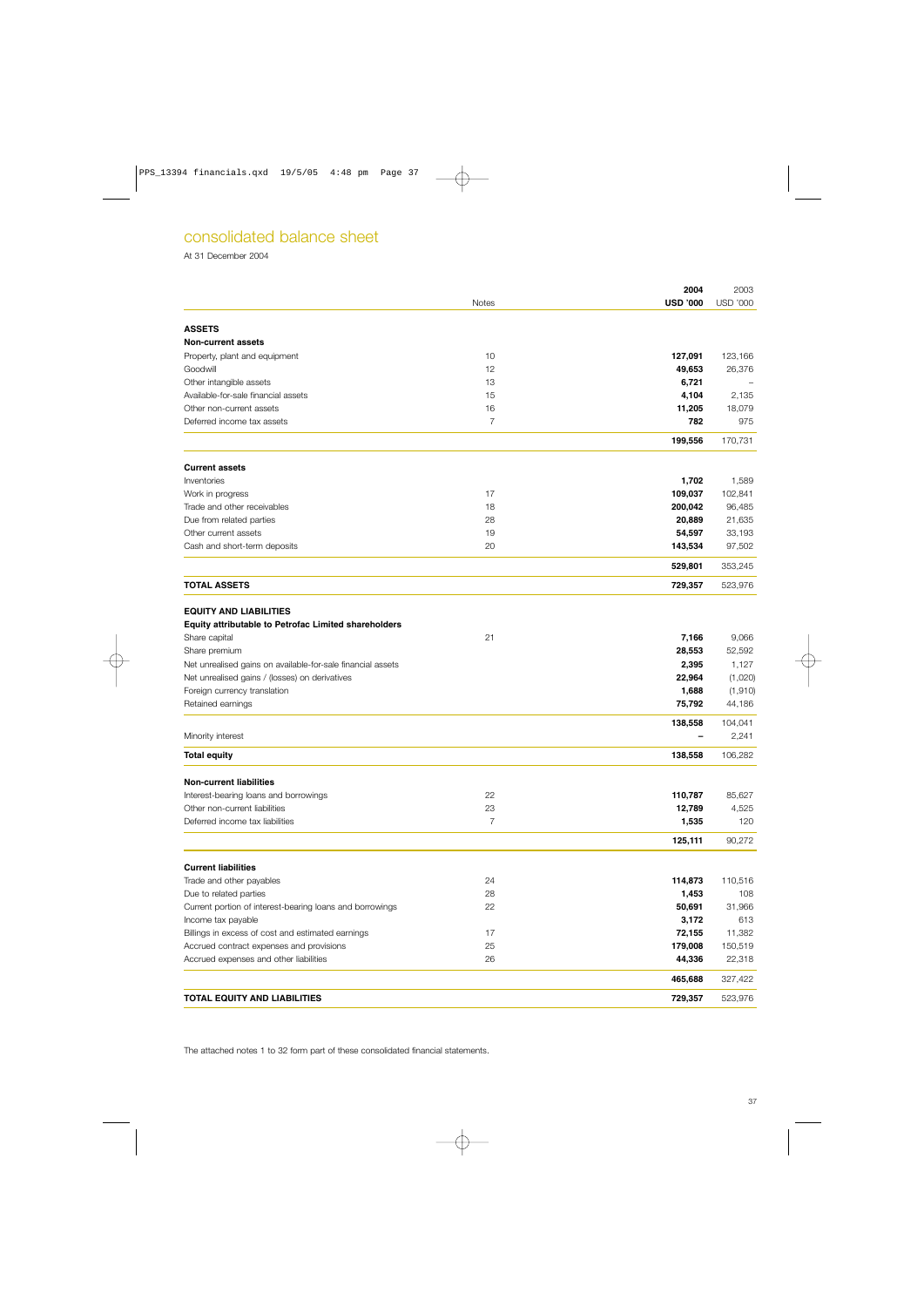# consolidated cash flow statement

For the year ended 31 December 2004

|                                                                                                                          | <b>Notes</b> | 2004<br><b>USD '000</b> | 2003<br><b>USD '000</b> |
|--------------------------------------------------------------------------------------------------------------------------|--------------|-------------------------|-------------------------|
|                                                                                                                          |              |                         |                         |
| <b>OPERATING ACTIVITIES</b>                                                                                              |              |                         |                         |
| Net profit before income taxes and minority interests                                                                    |              | 49,574                  | 26,448                  |
| Adjustments for:                                                                                                         |              |                         |                         |
| Depreciation, amortisation and impairment                                                                                |              | 27,888                  | 11,059                  |
| Finance costs, net                                                                                                       |              | 5,512                   | 495                     |
| Minority interests<br>Other non-cash items, net                                                                          |              | 46                      | 3,164                   |
| Gain on disposal of discontinued operation                                                                               |              | (412)                   | (158)<br>(12,507)       |
| Gain on disposal of investments                                                                                          |              | (2,932)                 |                         |
|                                                                                                                          |              |                         |                         |
| Operating profit before working capital changes:                                                                         |              | 79,676                  | 28,501                  |
| Trade and other receivables                                                                                              |              | (99, 582)               | (8, 247)                |
| Work in progress                                                                                                         |              | (6, 196)                | (55, 725)               |
| Due from related parties                                                                                                 |              | 746                     | (19, 596)               |
| Inventories                                                                                                              |              | (113)                   | 1,082                   |
| Other current assets                                                                                                     |              | 171                     | 4,002                   |
| Trade and other payables                                                                                                 |              | (4,581)                 | (5,610)                 |
| Billings in excess of cost and estimated earnings<br>Accrued contract expenses and provisions                            |              | 60,773                  | (21, 476)<br>52,971     |
| Due to related parties                                                                                                   |              | 28,489<br>1,345         | 108                     |
| Accrued expenses and other liabilities                                                                                   |              | 17,965                  | (2,791)                 |
|                                                                                                                          |              |                         |                         |
|                                                                                                                          |              | 78,693                  | 26,781                  |
| Other non-current items, net                                                                                             |              | 15,905                  | (16, 541)               |
| Cash generated from / (used in) operations                                                                               |              | 94,598                  | (10, 240)               |
| Interest paid                                                                                                            |              | (5,695)                 | (1,705)                 |
| Income taxes paid, net                                                                                                   |              | (13, 278)               | (2,590)                 |
| Net cash flows from / (used in) operating activities                                                                     |              | 75,625                  | (14, 535)               |
|                                                                                                                          |              |                         |                         |
| <b>INVESTING ACTIVITIES</b>                                                                                              |              |                         |                         |
| Purchase of property, plant and equipment                                                                                |              | (17, 142)               | (34, 321)               |
| Acquisition of business assets                                                                                           | 11           | (695)                   | (373)                   |
| Acquisition of subsidiary, net of cash acquired                                                                          | 11           | (9, 119)                |                         |
| Acquisition of interest in joint venture                                                                                 | 11           | (1,000)                 |                         |
| Purchase of intangible oil & gas assets                                                                                  |              | (4, 480)                |                         |
| Net cash from disposal of discontinued operation                                                                         |              |                         | 20,692                  |
| Proceeds from disposal of property, plant and equipment<br>Proceeds from disposal of available-for-sale financial assets |              | 804<br>2,344            | 1,617                   |
| Movement in translation reserve                                                                                          |              | 3,598                   | (2, 125)                |
| Interest received                                                                                                        |              | 1,665                   | 576                     |
|                                                                                                                          |              |                         |                         |
| Net cash flows used in investing activities                                                                              |              | (24, 025)               | (13,934)                |
| <b>FINANCING ACTIVITIES</b>                                                                                              |              |                         |                         |
| Proceeds from issue of share capital                                                                                     |              | 1,511                   |                         |
| Proceeds from interest-bearing loans and borrowings                                                                      |              | 45,722                  | 31,412                  |
| Repayment of interest-bearing loans and borrowings                                                                       |              | (35, 684)               | (2, 294)                |
| Purchase of derivative financial instruments                                                                             |              | (62)                    |                         |
| Redemption of preference shares                                                                                          |              | -                       | (7,336)                 |
| Shareholders loan note transactions, net                                                                                 |              | (1,581)                 | 208                     |
| Transactions with employee share plan, net                                                                               |              | 3,016                   | 890                     |
| Repurchase of shares                                                                                                     | 21           | (30, 760)               | (8,250)                 |
| Equity dividends paid                                                                                                    |              | (1, 315)                |                         |
| Net cash flows (used in) / from financing activities                                                                     |              | (19, 153)               | 14,630                  |
| NET INCREASE / (DECREASE) IN CASH AND CASH EQUIVALENTS                                                                   |              | 32,447                  | (13,839)                |
| Cash and cash equivalents at 1 January                                                                                   |              | 95,376                  | 109,215                 |
|                                                                                                                          |              |                         |                         |
| <b>CASH AND CASH EQUIVALENTS AT 31 DECEMBER</b>                                                                          | 20           | 127,823                 | 95,376                  |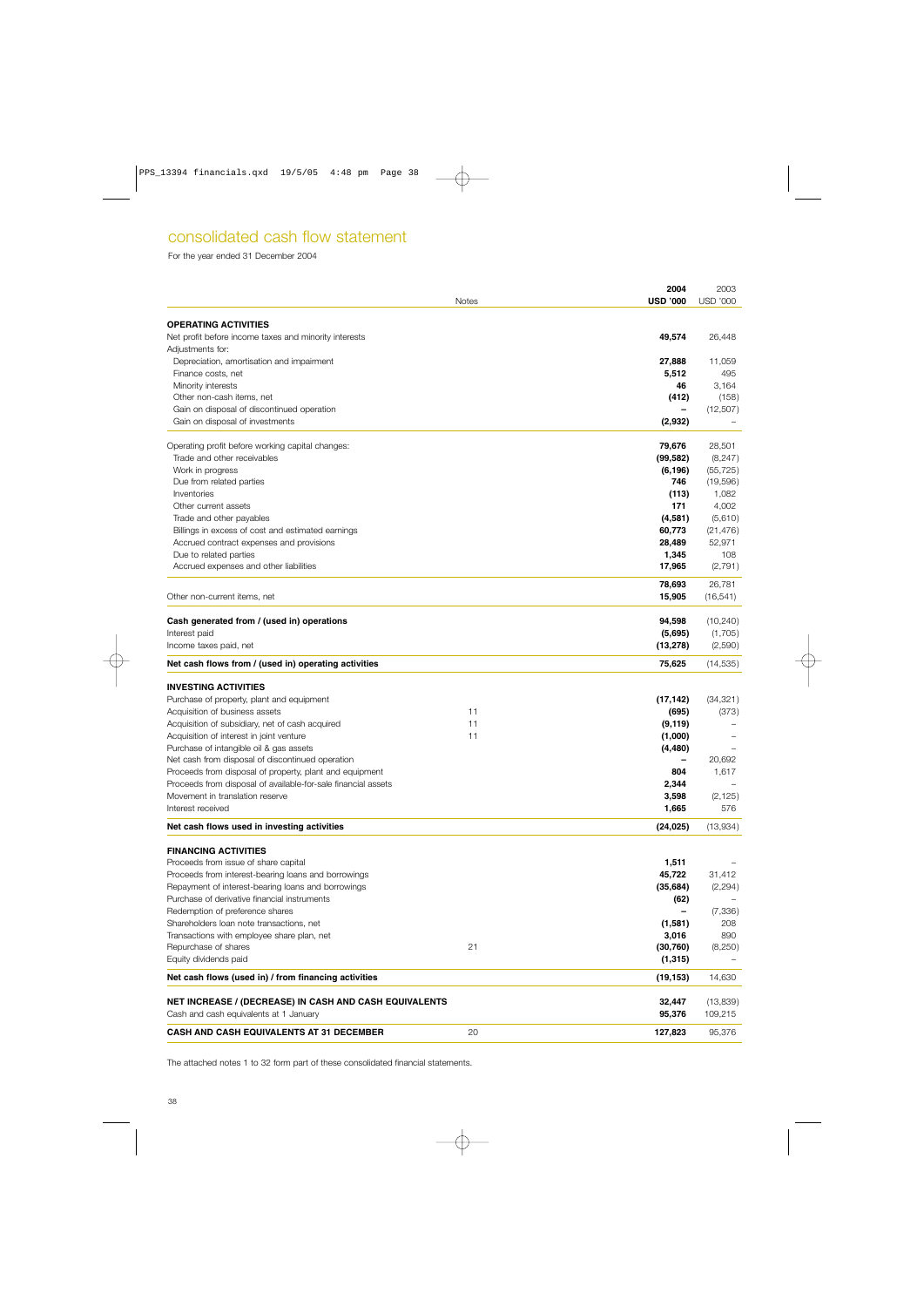# consolidated statement of changes in equity

For the year ended 31 December 2004

| Balance at 31 December 2004                                                 | 7,166                                            | 28,553                     | 2,395                               | 22,964                            | 1,688                          | 75,792                      | 138,558                  |                                  | 138,558                   |
|-----------------------------------------------------------------------------|--------------------------------------------------|----------------------------|-------------------------------------|-----------------------------------|--------------------------------|-----------------------------|--------------------------|----------------------------------|---------------------------|
|                                                                             |                                                  |                            |                                     |                                   |                                |                             |                          |                                  |                           |
| Equity dividends                                                            |                                                  |                            |                                     |                                   | $\overline{\phantom{m}}$       | (1, 315)                    | (1, 315)                 |                                  | (1, 315)                  |
| Elimination of minority interest                                            |                                                  |                            |                                     |                                   |                                |                             |                          | (2, 195)                         | (2, 195)                  |
| Increase in value of stock warrants                                         |                                                  | 294                        |                                     |                                   |                                |                             | 294                      |                                  | 294                       |
| Changes in the fair value of<br>available-for-sale financial assets         |                                                  |                            | 1,268                               |                                   |                                |                             | 1,268                    |                                  | 1,268                     |
| Changes in fair value of derivatives                                        |                                                  |                            |                                     |                                   |                                |                             |                          |                                  | 23,984                    |
|                                                                             |                                                  |                            | -                                   | 23,984                            |                                | $\overline{\phantom{m}}$    | 23,984                   | $\overline{\phantom{m}}$         |                           |
| Foreign currency translation                                                |                                                  |                            |                                     | $\overline{\phantom{0}}$          | 3,598                          |                             | 3,598                    |                                  | 3,598                     |
| Net profit for the year                                                     | $\overline{\phantom{0}}$                         |                            |                                     |                                   | $\equiv$                       | 32,921                      | 32,921                   | $\overline{\phantom{m}}$<br>(46) | 32,875                    |
| Employee stock plan transactions, net<br>Shares repurchased during the year | 232<br>(2, 247)                                  | 2,784<br>(28, 513)         |                                     |                                   |                                |                             | 3,016<br>(30, 760)       |                                  | 3,016<br>(30, 760)        |
| Shares issued during the year                                               | 115                                              | 1,396                      |                                     |                                   |                                |                             | 1,511                    |                                  | 1,511                     |
| Balance at 31 December 2003                                                 | 9,066                                            | 52,592                     | 1,127                               | (1,020)                           | (1,910)                        | 44,186                      | 104,041                  | 2,241                            | 106,282                   |
|                                                                             |                                                  |                            |                                     |                                   |                                |                             |                          |                                  |                           |
| Other movement in minority interests                                        |                                                  |                            |                                     |                                   |                                |                             |                          | 1,084                            | 1,084                     |
| available-for-sale financial assets                                         |                                                  |                            | 1,127                               |                                   |                                |                             | 1,127                    |                                  | 1,127                     |
| Changes in the fair value of                                                |                                                  |                            |                                     |                                   |                                |                             |                          |                                  |                           |
| Changes in fair value of derivatives                                        |                                                  |                            |                                     | (220)                             |                                |                             | (220)                    |                                  | (220)                     |
| Foreign currency translation                                                |                                                  |                            |                                     |                                   | (2, 125)                       | -                           | (2, 125)                 |                                  | (2, 125)                  |
| Net profit for the year                                                     |                                                  |                            |                                     |                                   | $\overline{\phantom{m}}$       | 22,118                      | 22,118                   | (3, 164)                         | 18,954                    |
| Employee stock plan transactions, net<br>Shares repurchased during the year | 54<br>(988)                                      | 836<br>(7, 262)            |                                     |                                   |                                | $\overline{\phantom{0}}$    | 890<br>(8,250)           | $\overline{\phantom{m}}$         | 890<br>(8,250)            |
| Balance at 1 January 2003                                                   | 10,000                                           | 59,018                     |                                     | (800)                             | 215                            | 22,068                      | 90,501                   | 4,321                            | 94,822                    |
|                                                                             |                                                  |                            |                                     |                                   |                                |                             |                          |                                  |                           |
|                                                                             | capital<br><b>USD '000</b>                       | premium<br><b>USD '000</b> | financial assets<br><b>USD '000</b> | on derivatives<br><b>USD '000</b> | translation<br><b>USD '000</b> | earnings<br><b>USD '000</b> | Total<br><b>USD '000</b> | interest<br><b>USD '000</b>      | equity<br><b>USD '000</b> |
|                                                                             | share                                            | Share                      | available-for-sale                  | gains / (losses)                  | currency                       | Retained                    |                          | Minority                         | Total                     |
|                                                                             | <b>Issued</b>                                    |                            | gains on                            | Net unrealised                    | Foreign                        |                             |                          |                                  |                           |
|                                                                             |                                                  |                            | Net unrealised                      |                                   |                                |                             |                          |                                  |                           |
|                                                                             |                                                  |                            |                                     |                                   |                                |                             |                          |                                  |                           |
|                                                                             | Attributable to Shareholders of Petrofac Limited |                            |                                     |                                   |                                |                             |                          |                                  |                           |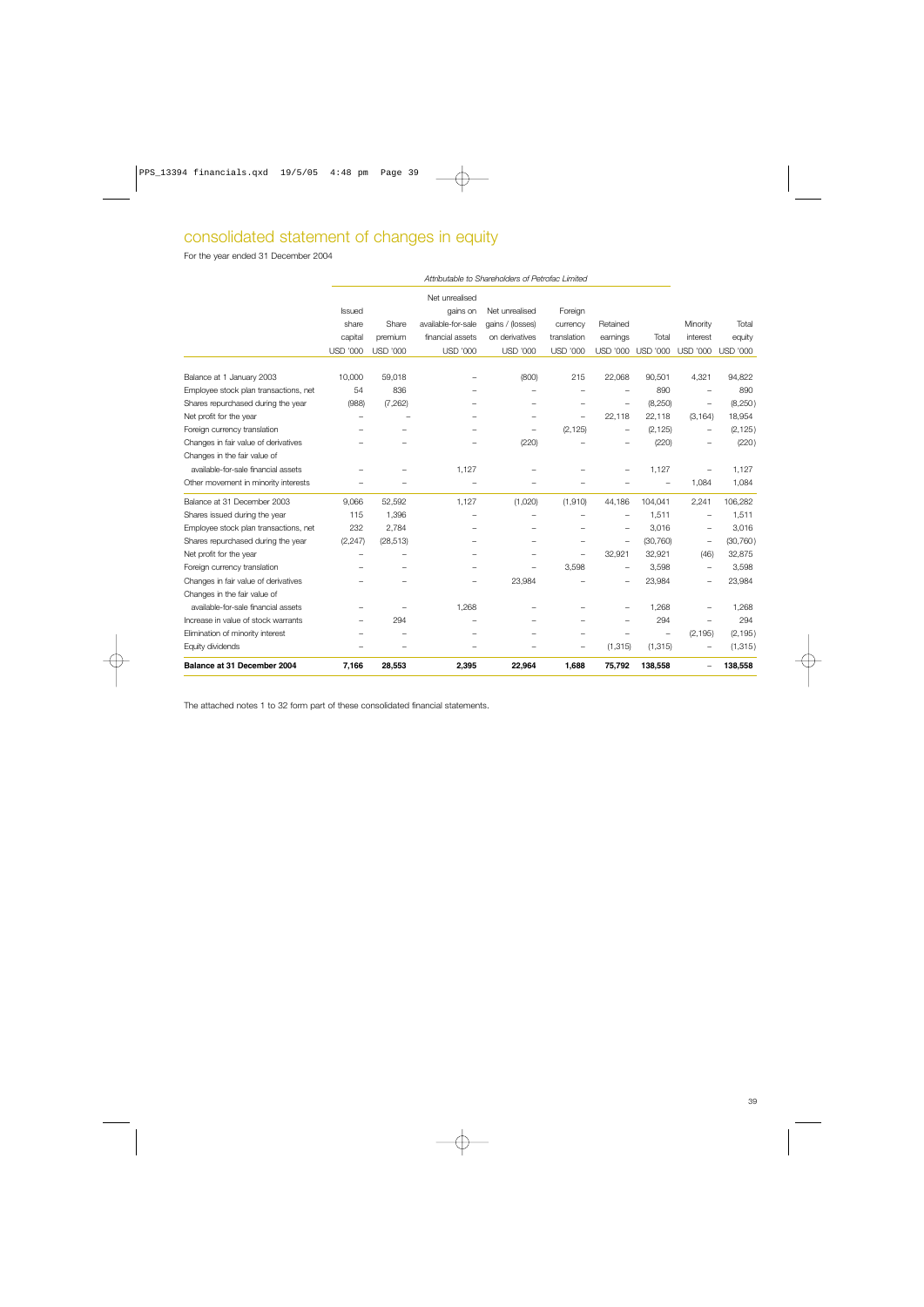At 31 December 2004

### **1. Corporate Information**

The consolidated financial statements of Petrofac Limited (the company) for the year ended 31 December 2004 were authorised for issue in accordance with a resolution of the directors on 23 March 2005.

Petrofac Limited is a limited liability company registered in Jersey and is the holding company for the international group of Petrofac companies. The group's principal activity is the provision of total facilities solutions to the oil & gas industry.

A full listing of all group companies, including joint venture companies, is contained in note 31 to these consolidated financial statements.

### **2. Summary of significant accounting policies**

### **Basis of preparation**

The consolidated financial statements have been prepared on a historical cost basis, except for derivative financial instruments and available-for-sale financial assets that have been measured at fair value. The carrying values of recognised assets and liabilities that are hedged are adjusted to record changes in the fair values attributable to the risks that are being hedged. The consolidated financial statements are presented in thousands of United States dollars (USD).

### **Statement of compliance**

The consolidated financial statements of Petrofac Limited and all its subsidiaries have been prepared in accordance with International Financial Reporting Standards (IFRS) and in compliance with the applicable requirements of Jersey law.

### **Basis of consolidation**

The consolidated financial statements comprise the financial statements of Petrofac Limited and its subsidiaries. Subsidiaries are consolidated from the date on which control is transferred to the group and cease to be consolidated from the date on which control is transferred out of the group. All inter-company balances and transactions are eliminated on consolidation. Profit attributable to minority interests is disclosed separately on the face of the Consolidated Income Statement.

Included in these consolidated financial statements are the consolidated financial results of Petrofac Resources (Ohanet) Holdings LLC (PROL). The company is consolidating its investment in PROL because, as a result of various agreements, the group exerts significant operating and financial control over PROL and also has a fixed price option to purchase the entire share capital of PROL.

The group's interest in joint ventures is accounted for by proportionate consolidation, which involves recognising a proportionate share of the joint venture's assets, liabilities, income and expenses with similar items in the consolidated financial statements on a line-by-line basis.

### **Use of estimates**

The preparation of consolidated financial statements requires management to make estimates and assumptions that affect the reported amounts of assets and liabilities and disclosure of contingent assets and liabilities at the date of the consolidated financial statements and the reported amounts of revenues and expenses during the year. Actual results could differ from those estimates.

### **Goodwill**

Acquisitions of companies are accounted for using the purchase method of accounting. Goodwill represents the excess of the cost of acquisition over the fair value of the identifiable net assets of the entity at the date of acquisition. Goodwill is amortised on a straight-line basis over its useful economic life. Useful lives vary between 10 years and 20 years depending on the nature of the acquisition. Expected useful lives are reviewed at each balance sheet date and where these differ significantly from previous estimates, amortisation periods are changed accordingly. The group assesses the carrying value of goodwill annually for impairment when events or changes in circumstances indicate that the carrying value may not be recoverable. Impairment losses are recognised immediately in the income statement. Goodwill is carried at cost less accumulated amortisation and any impairment in value.

### **Transactions in foreign currencies**

In the accounts of individual group companies, transactions in foreign currencies are recorded at the prevailing rate at the date of the transaction. At the year end, monetary assets and liabilities denominated in foreign currencies are retranslated at the rates of exchange prevailing at the balance sheet date. All foreign exchange gains and losses are taken to the income statement.

### **Foreign group companies**

The balance sheets of overseas subsidiaries and joint ventures are translated using the closing rate method, whereby assets and liabilities are translated at the rates of exchange ruling at the balance sheet date. The income statements of overseas subsidiaries and joint ventures are translated at average exchange rates for the year. Exchange differences arising on the retranslation of net assets are taken directly to equity.

On the disposal of a foreign entity, accumulated exchange differences are recognised in the income statement as a component of the gain or loss on disposal.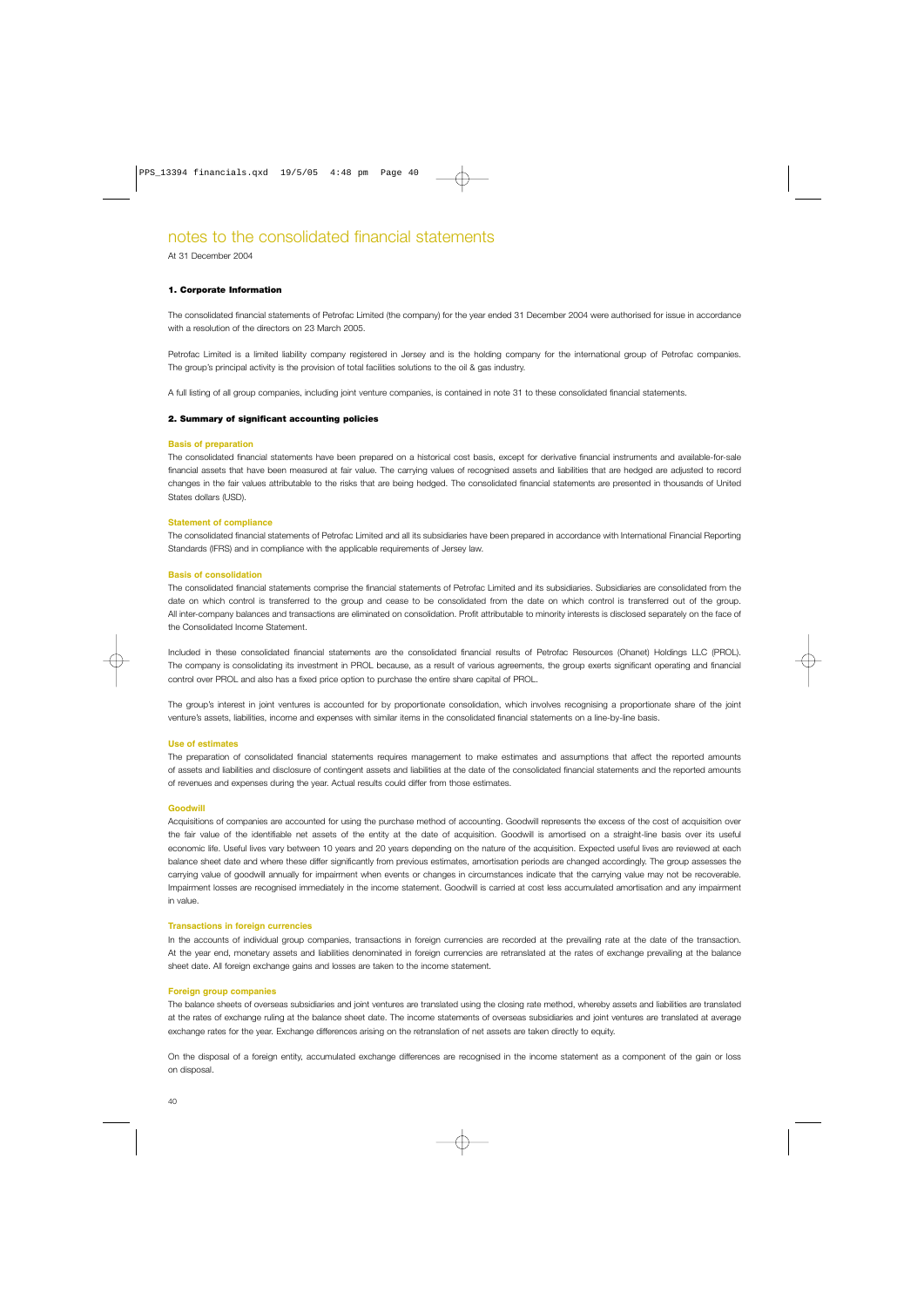At 31 December 2004

### **2. Summary of significant accounting policies (continued)**

### **Revenue recognition**

Revenue is recognised to the extent that it is probable economic benefits will flow to the group and the revenue can be reliably measured. The following specific recognition criteria also apply:

### *Engineering, procurement & construction services*

Revenues from fixed-price and modified fixed-price contracts are recognised on the percentage-of-completion method, based on surveys of work performed. This method is used because management considers it to be the best available measure of progress on these contracts. Revenues from cost-plus-fee contracts are recognised on the basis of costs incurred during the year plus the fee earned measured by the cost-to-cost method.

Provision is made for all losses expected to arise on completion of contracts entered into at the balance sheet date, whether or not work has commenced on these contracts.

Incentive payments are included in revenue when the contract is sufficiently advanced and the amount of the incentive payments can be measured reliably. Claims are only included in revenue when negotiations have reached an advanced stage such that it is probable the claim will be accepted and can be measured reliably.

### *Facilities management, engineering and training services*

Revenues from reimbursable contracts are recognised in the period in which the services are provided based on the agreed contract schedule of rates. Revenues from fixed-price contracts are recognised on the percentage-of-completion method, measured by milestones completed or earned value.

Incentive payments are included in revenue when the contract is sufficiently advanced and the amount of the incentive payments can be measured reliably.

### *Oil & gas activities*

Oil & gas revenues comprise the group's share of sales from the processing or sale of hydrocarbons on an entitlement basis.

### **Property, plant and equipment**

Property, plant and equipment is stated at cost less accumulated depreciation and any impairment in value. The group capitalises directly attributable interest on property, plant and equipment in the course of construction.

Property, plant and equipment is depreciated on a straight-line basis over their estimated useful lives as follows:

| Oil & gas facilities                 | 10%-12.5% |
|--------------------------------------|-----------|
| Plant and equipment                  | 4%-33%    |
| Buildings and leasehold improvements | 5%-33%    |
| Office furniture and equipment       | 25%-100%  |
| Motor vehicles                       | 20%-33%   |

No depreciation is charged on land or capital work in progress.

The carrying values of property, plant and equipment are reviewed annually for impairment when events or changes in circumstances indicate the carrying amount may not be recoverable. If any such indication exists and where the carrying value exceeds the estimated recoverable amount, the assets are written down to their recoverable amount. The recoverable amount of property, plant and equipment is the greater of net selling price and value in use.

### **Oil & gas assets**

### *Capitalised costs*

The group follows the full cost method of accounting for oil & gas assets, under which expenditure relating to the acquisition, appraisal and development of oil & gas interests, including an appropriate share of directly attributable overheads and relevant financing costs, is capitalised in cost pools on the basis of income-generating units. The cost of borrowing in respect of a field development is capitalised until commencement of production from that field.

Expenditure on significant new appraisal and development areas and licences is carried outside the full cost pools, as intangible oil & gas assets, pending determination of commercial reserves. Intangible oil & gas assets are carried forward until either declared part of a commercial development or such time as the licence area is abandoned, at which point the relevant total cost is transferred to the relevant tangible cost pool. Where there are no development and producing assets within the cost pool, the transferred costs are charged immediately to the income statement.

Amortisation of expenditure held in each tangible cost pool is provided using the unit-of-production method based on entitlement to proven and probable reserves, taking account of estimated future development expenditure relating to those reserves.

Disposal proceeds in respect of oil & gas assets are taken to the relevant cost pool and no gain or loss on disposal is recognised.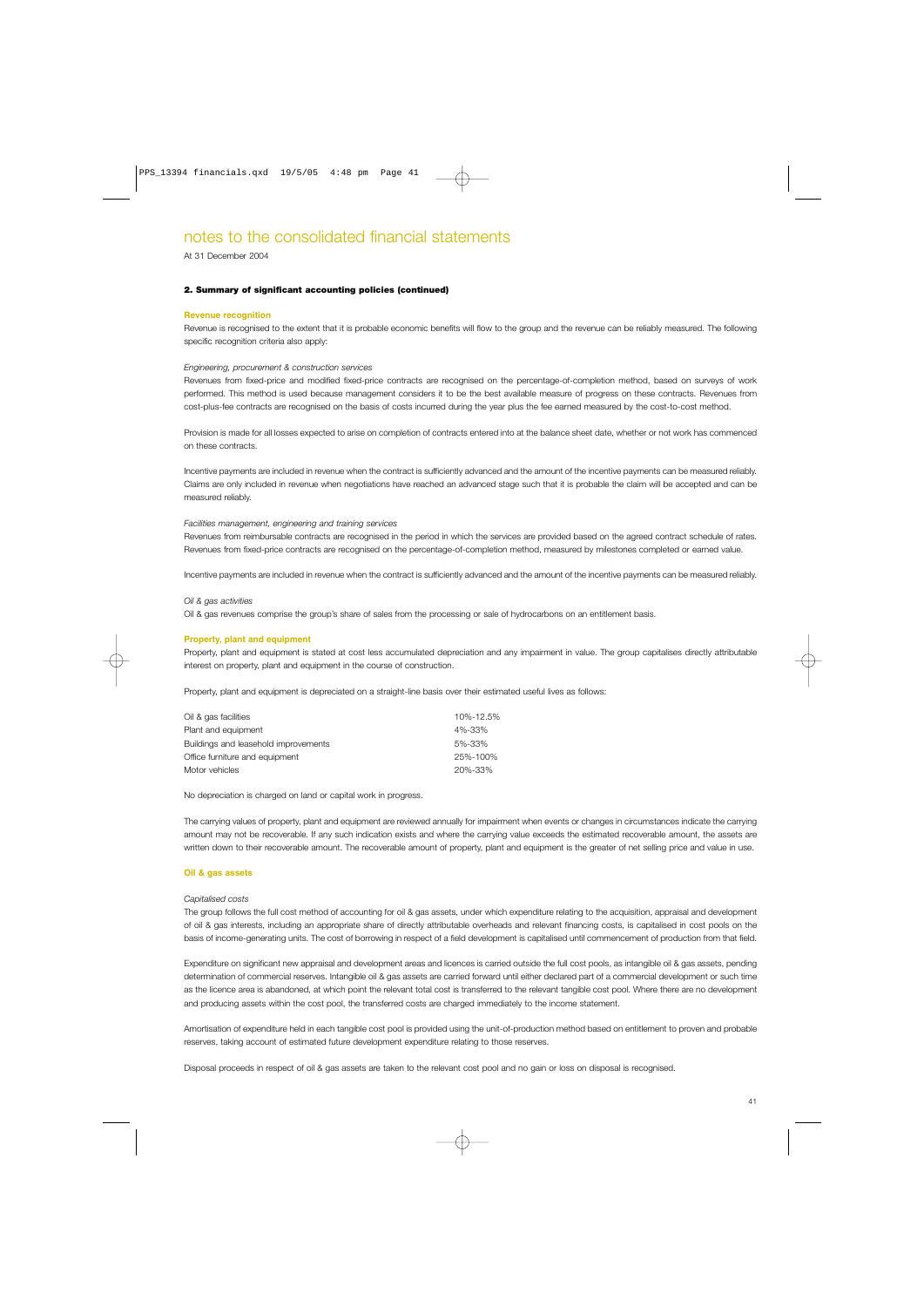At 31 December 2004

### **2. Summary of significant accounting policies (continued)**

### **Oil & gas assets (continued)**

### *Decommissioning*

Provision for future decommissioning costs is made in full when the group has an obligation to dismantle and remove a facility or an item of plant and to restore the site on which it is located, and when a reasonable estimate of that liability can be made. The amount recognised is the present value of the estimated future expenditure. An amount equivalent to the initial provision for decommissioning costs is capitalised and amortised over the life of the underlying asset on a unit-of-production basis over proven and probable reserves. Any change in the present value of the estimated expenditure is reflected as an adjustment to the provision and the oil & gas asset.

### **Available-for-sale financial assets**

Investments classified as available-for-sale are initially stated at cost, being the fair value of consideration given, including acquisition charges associated with the investment.

After initial recognition, available-for-sale financial assets are measured at their fair value using quoted market rates. Gains and losses are recognised as a separate component of equity until the investment is sold or impaired, at which time the cumulative gain or loss previously reported in the equity is included in the income statement.

### **Cash and cash equivalents**

Cash and cash equivalents consist of cash at hand and bank and short-term deposits with an original maturity of three months or less.

For the purpose of the Consolidated Cash Flow Statement, cash and cash equivalents consists of cash and cash equivalents as defined above, net of outstanding bank overdrafts.

### **Inventories**

Inventories, which comprise raw materials and consumables, are valued at the lower of cost and net realisable value. The realisable value is the estimated selling price in the ordinary course of business, less estimated costs of completion and the estimated costs necessary to make the sale.

### **Work in progress and billings in excess of cost and estimated earnings**

Work in progress is stated at cost and estimated earnings less provision for any anticipated losses and progress payments received or receivable. Where the payments received or receivable for any contract exceed the cost and estimated earnings less provision for any anticipated losses, the excess is shown as billings in excess of cost and estimated earnings.

### **Trade and other receivables**

Trade receivables are recognised and carried at original invoice amounts less an allowance for any amounts estimated to be uncollectable. An estimate for doubtful debts is made when collection of the full amount is no longer probable. Bad debts are written off when identified.

A proportion of the group's trading cycle is on average more than twelve months, due to the long-term nature of the contracts undertaken. Retentions relating to long-term contracts are presented as a current asset although they may not be recovered within twelve months of the balance sheet date.

### **Interest-bearing loans and borrowings**

All interest-bearing loans and borrowings are initially recognised at cost, being the fair value of the consideration received net of issue costs associated with the borrowing.

After initial recognition, interest-bearing loans and borrowings are subsequently measured at amortised cost using the effective interest rate method. Amortised cost is calculated by taking into account any issue costs, and any discount or premium on settlement.

### **Provisions**

Provisions are recognised when the group has a present legal or constructive obligation as a result of past events, it is probable that an outflow of resources will be required to settle the obligation and a reliable estimate can be made of the amount of the obligation.

### **Leases**

The group has entered into various operating leases the payments under which are treated as rentals and charged to the income statement on a straight-line basis over the lease terms.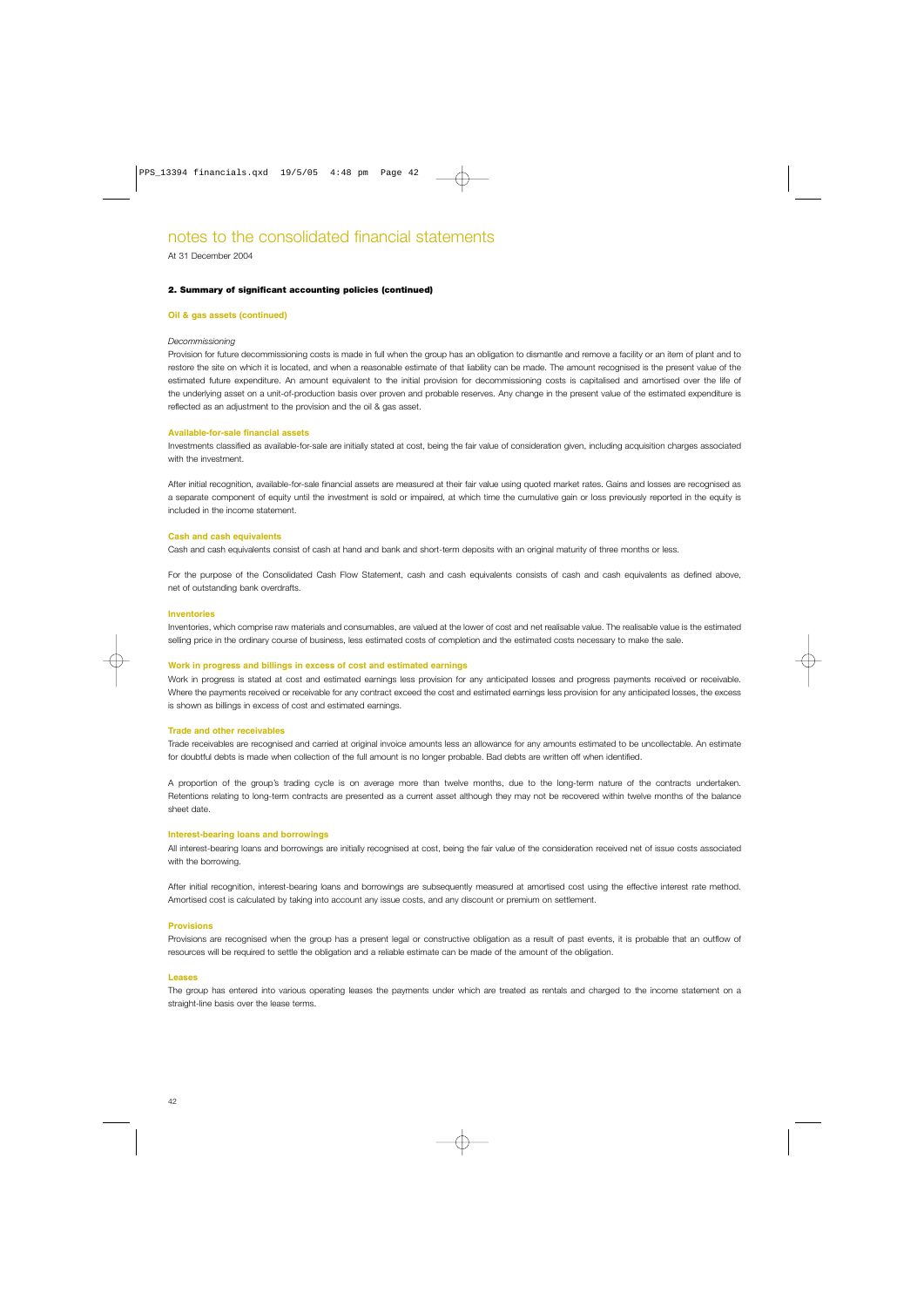At 31 December 2004

### **2. Summary of significant accounting policies (continued)**

### **Pensions and employees' end-of-service benefits**

The group has various defined contribution pension schemes in accordance with the local conditions and practices in the countries in which it operates. The amount charged to the Consolidated Income Statement in respect of pension costs and other post-retirement benefits is the contributions payable in the year. Differences between contributions payable during the year and contributions actually paid are shown as either accrued liabilities or prepaid assets in the Consolidated Balance Sheet.

Employees' end-of-service benefits are provided in accordance with the labour laws of the countries in which the group operates. The year-end provision is calculated based on the length of service of each employee.

### **Income taxes**

Current taxes are based on the results of the group companies and are calculated according to local tax rules. Deferred tax assets and liabilities are determined, using the liability method, for all temporary differences between the tax basis of assets and liabilities and their carrying values for financial reporting purposes.

Deferred tax assets and liabilities are measured at the tax rates that are expected to apply when the asset is realised or the liability is settled, based on tax rates and tax laws enacted or substantively enacted at the balance sheet date.

### **Employee share ownership plan**

The group reports the impact of the purchase and sale of shares warehoused with Petrofac ESOP Trustees Limited under the cost method.

### **Derivative financial instruments**

The group uses derivative financial instruments to hedge the risks associated with interest rate and foreign currency fluctuations. Such derivative financial instruments are initially recognised in the balance sheet at cost and subsequently re-measured at their fair value in compliance with International Accounting Standard (IAS) 39.

For the purpose of hedge accounting, hedges are classified as either fair-value hedges where they hedge the exposure to changes in the fair value of a recognised asset or liability; or cash flow hedges where they hedge the exposure to the variability in cash flows that is either attributable to a particular risk associated with a recognised asset or liability or a forecasted transaction.

In relation to fair value hedges which meet the conditions for special hedge accounting, any gain or loss from re-measuring the hedging instrument to fair value is recognised immediately in the income statement. In relation to cash flow hedges which meet the conditions for special hedge accounting, the portion of the gain or loss on the hedging instrument that is determined to be an effective hedge is recognised directly in equity and the ineffective portion is recognised in the income statement.

When the hedged firm commitment results in the recognition of an asset or a liability, then, at the time the asset or liability is recognised, the associated gains or losses that had previously been recognised in equity are included in the initial measurement of the acquisition cost or other carrying amount of the asset or liability. For all other cash flow hedges, gains or losses that are recognised in equity are transferred to the income statement in the same year in which the hedged firm commitment affects the income statement.

For derivatives that do not qualify for special hedge accounting, any gains or losses arising from changes in fair value are taken directly to the income statement.

### **Dividends**

Dividends proposed by the Board of Directors are not recorded in the financial statements until approved by the shareholders at the Annual General Meeting.

### **Earnings per share**

The group calculates both basic and diluted earnings per share in accordance with IAS 33. Under IAS 33, basic earnings per share are calculated using the weighted average number of shares outstanding during the year. Diluted earnings per share are calculated using the weighted average number of shares outstanding during the year plus the dilutive effect of share options and warrants outstanding during the year.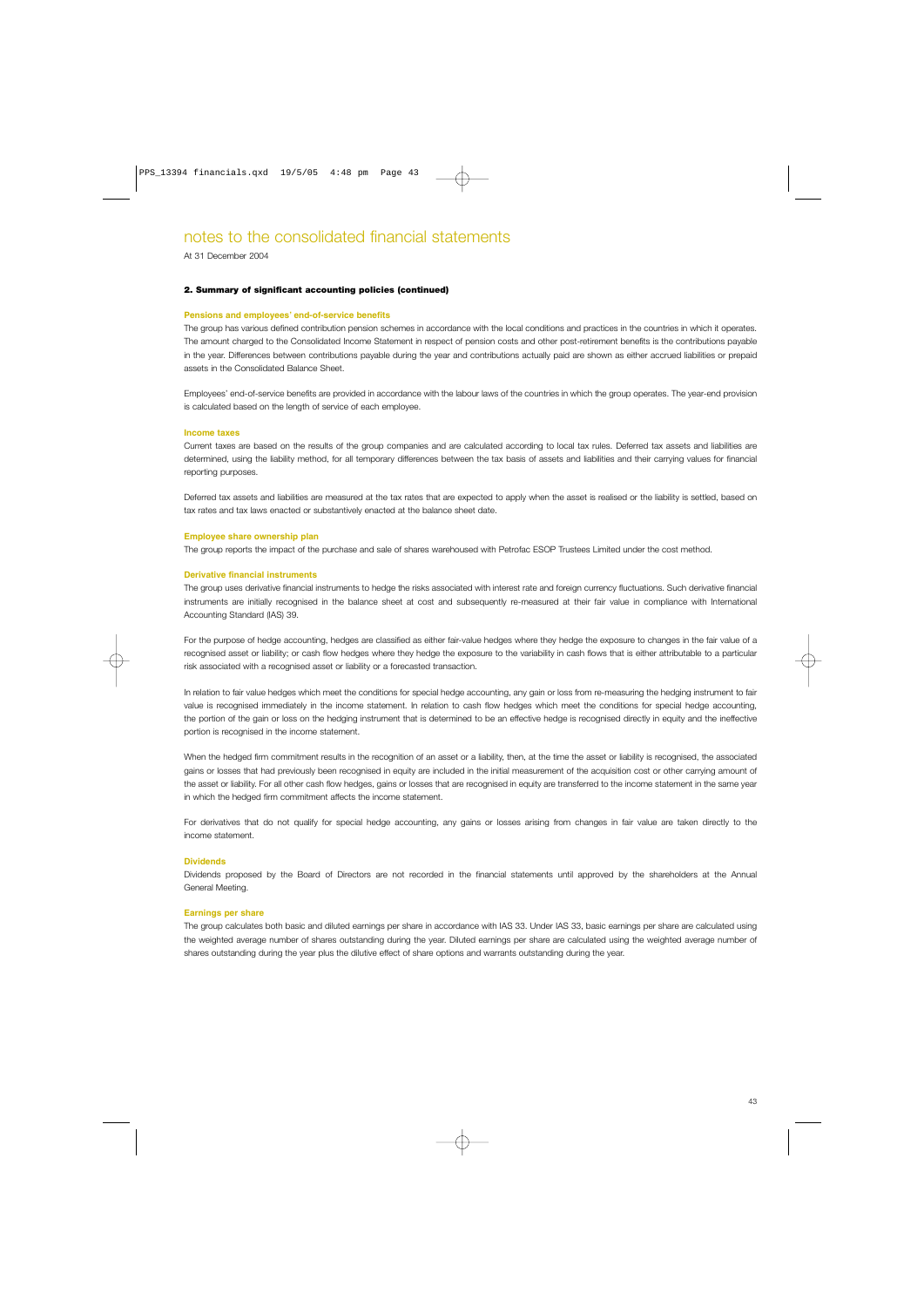At 31 December 2004

### **3. Segment information**

The group's continuing operations are organised on a worldwide basis into three primary business segments: Engineering & Construction, Operations Services and Resources. The accounting policies of the segments are the same as those described in note 2 above. The group accounts for inter-segment sales as if the sales were to third parties, that is, at current market prices. The group evaluates the performance of its segments and allocates resources to them based on this evaluation.

### **Business segment information**

The following tables present revenue and profit information and certain assets and liabilities information relating to the group's business segments for the years ended 31 December 2004 and 2003.

|                                                | Engineering & Construction |                 |                 | <b>Operations Services</b> |
|------------------------------------------------|----------------------------|-----------------|-----------------|----------------------------|
|                                                | 2004                       | 2003            | 2004            | 2003                       |
|                                                | <b>USD '000</b>            | <b>USD '000</b> | <b>USD '000</b> | <b>USD '000</b>            |
| <b>Revenues</b>                                |                            |                 |                 |                            |
| External sales                                 | 467,116                    | 340,891         | 439,372         | 273,372                    |
| Inter-segment sales                            | 6,350                      | 1,980           | 755             | 1,509                      |
| <b>Total revenue</b>                           | 473,466                    | 342,871         | 440,127         | 274,881                    |
| <b>Results</b>                                 |                            |                 |                 |                            |
| Segment operating results                      | 33,524                     | 30,529          | 17,347          | 10,173                     |
| Unallocated corporate income / (costs)         |                            |                 |                 |                            |
| Net gain on disposal of discontinued operation |                            |                 |                 |                            |
| Profit / (loss) from operating activities      | 33,524                     | 30,529          | 17,347          | 10,173                     |
| Interest income                                | 1,969                      | 1,268           | 104             | 106                        |
| Interest expense                               | (133)                      | (104)           | (1, 127)        | (164)                      |
| Profit before income tax                       | 35,360                     | 31,693          | 16,324          | 10,115                     |
| Income tax (expense) / income                  | (2, 260)                   | 490             | (6,681)         | (3,299)                    |
| Minority interests                             |                            |                 |                 |                            |
| Net Profit / (loss)                            | 33,100                     | 32,183          | 9,643           | 6,816                      |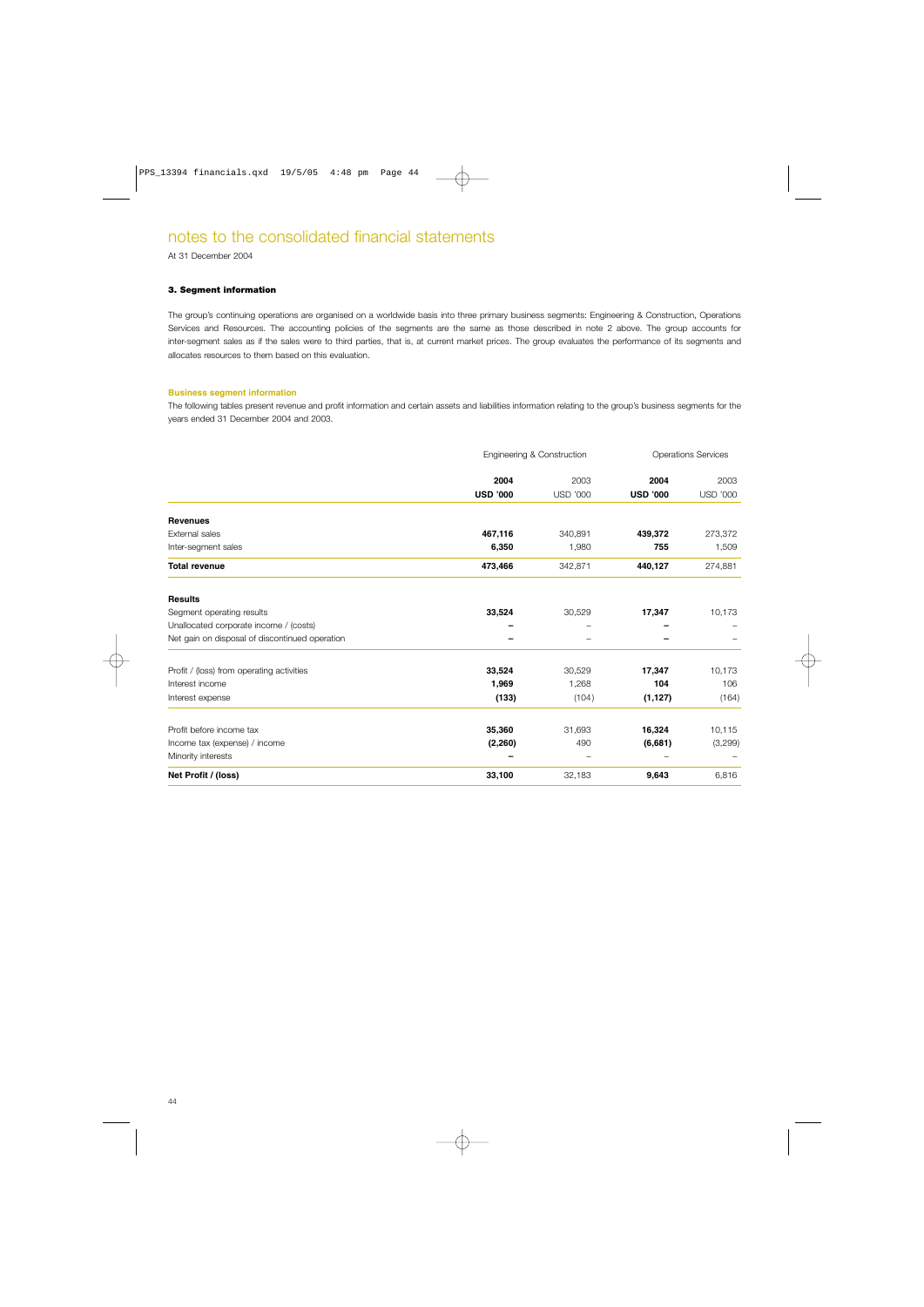| Resources       |                          | <b>Discontinued Operations</b> |           |                          | Consolidation & Elimination | Consolidated    |                 |  |
|-----------------|--------------------------|--------------------------------|-----------|--------------------------|-----------------------------|-----------------|-----------------|--|
| 2004            | 2003                     | 2004                           | 2003      | 2004                     | 2003                        | 2004            | 2003            |  |
| <b>USD '000</b> | USD '000                 | <b>USD '000</b>                | USD '000  | <b>USD '000</b>          | <b>USD '000</b>             | <b>USD '000</b> | <b>USD '000</b> |  |
| 45,042          | 14,439                   | 12,624                         | 82,398    |                          |                             | 964,154         | 711,100         |  |
|                 |                          | 1,126                          | 7,113     | (8, 231)                 | (10,602)                    |                 |                 |  |
| 45,042          | 14,439                   | 13,750                         | 89,511    | (8, 231)                 | (10,602)                    | 964,154         | 711,100         |  |
|                 |                          |                                |           |                          |                             |                 |                 |  |
| 17,164          | (1,805)                  | (13, 197)                      | (23, 311) | (550)                    | (599)                       | 54,288          | 14,987          |  |
|                 | -                        |                                |           | 798                      | (551)                       | 798             | (551)           |  |
| -               | $\overline{\phantom{m}}$ |                                | 12,507    | $\overline{\phantom{m}}$ | -                           |                 | 12,507          |  |
| 17,164          | (1,805)                  | (13, 197)                      | (10, 804) | 248                      | (1, 150)                    | 55,086          | 26,943          |  |
| 17              | 27                       | 40                             | 22        | (93)                     | (328)                       | 2,037           | 1,095           |  |
| (1,968)         | (8)                      | (5)                            | (544)     | (4, 316)                 | (770)                       | (7, 549)        | (1,590)         |  |
| 15,213          | (1,786)                  | (13, 162)                      | (11, 326) | (4, 161)                 | (2, 248)                    | 49,574          | 26,448          |  |
| (8,306)         | 201                      |                                | (4,915)   | 548                      | 29                          | (16, 699)       | (7, 494)        |  |
| 46              | 3,164                    | —                              |           |                          |                             | 46              | 3,164           |  |
| 6,953           | 1,579                    | (13, 162)                      | (16, 241) | (3,613)                  | (2, 219)                    | 32,921          | 22,118          |  |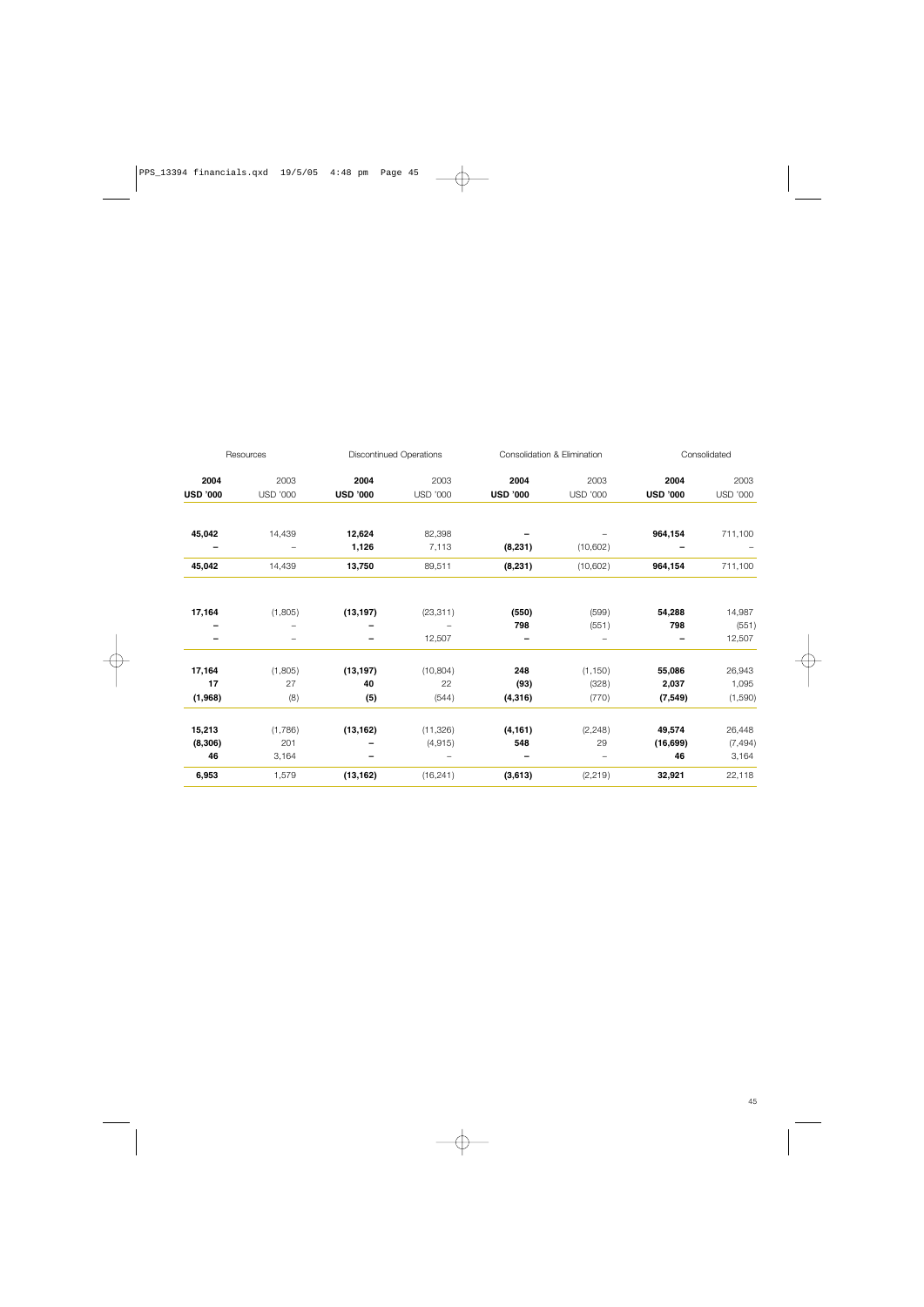At 31 December 2004

### **3. Segment information (continued)**

### **Business segment information**

|                                             | Engineering & Construction |                          | <b>Operations Services</b> |                   |  |
|---------------------------------------------|----------------------------|--------------------------|----------------------------|-------------------|--|
|                                             | 2004                       | 2003                     | 2004                       | 2003              |  |
|                                             | <b>USD '000</b>            | <b>USD '000</b>          | <b>USD '000</b>            | <b>USD '000</b>   |  |
| <b>Assets and liabilities</b>               |                            |                          |                            |                   |  |
| Segment assets                              | 489,663                    | 340,097                  | 164,717                    | 87,336            |  |
| Inter-segment assets                        | (63, 166)                  | (68, 326)                | (604)                      | (364)             |  |
| Investments                                 |                            |                          |                            |                   |  |
|                                             | 426,497                    | 271,771                  | 164,113                    | 86,972            |  |
| Unallocated assets                          |                            |                          |                            |                   |  |
| Income tax assets                           |                            |                          | 780                        | 975               |  |
| <b>Total assets</b>                         | 426,497                    | 271,771                  | 164,893                    | 87,947            |  |
| Segment liabilities                         | 347,316                    | 240,668                  | 99,804                     |                   |  |
| Inter-segment liabilities                   | (3, 133)                   | (8, 377)                 | (16, 751)                  | 51,957<br>(3,865) |  |
|                                             |                            |                          |                            |                   |  |
|                                             | 344,183                    | 232,291                  | 83,053                     | 48,092            |  |
| Unallocated liabilities                     |                            |                          |                            |                   |  |
| Income tax liabilities                      | 712                        |                          | 3,838                      | 580               |  |
| <b>Total liabilities</b>                    | 344,895                    | 232,291                  | 86,891                     | 48,672            |  |
| Other segment information                   |                            |                          |                            |                   |  |
| Capital expenditures:                       |                            |                          |                            |                   |  |
| Property, plant and equipment               | 11,673                     | 16,893                   | 2,931                      | 370               |  |
| Intangible oil & gas assets                 |                            |                          |                            |                   |  |
| Goodwill                                    |                            | $\overline{\phantom{0}}$ | 19,118                     | 373               |  |
| Charges:                                    |                            |                          |                            |                   |  |
| Depreciation                                | 8,356                      | 3,725                    | 1,357                      | 173               |  |
| Goodwill amortisation                       |                            |                          | 2,168                      | 1,268             |  |
| Other amortisation                          |                            |                          | 263                        |                   |  |
| Impairment losses, net of negative goodwill |                            |                          |                            |                   |  |

### **Geographical segment information**

The following table presents revenue, assets and capital expenditure by geographical segments for the years ended 31 December 2004 and 2003.

|                                   | Middle East & Africa |                 | Former Soviet Union / Asia |                          |
|-----------------------------------|----------------------|-----------------|----------------------------|--------------------------|
|                                   | 2004                 | 2003            | 2004                       | 2003                     |
|                                   | <b>USD '000</b>      | <b>USD '000</b> | <b>USD '000</b>            | <b>USD '000</b>          |
| Segment revenue                   | 281,678              | 186,734         | 272,384                    | 204,245                  |
| Carrying amount of segment assets | 382,100              | 246.247         | 127,561                    | 125,138                  |
| Capital expenditure               | 5,674                | 17,652          | 8,851                      | 16,259                   |
| Goodwill additions                |                      | -               |                            |                          |
| Intangible asset additions        |                      |                 | 6,721                      | $\overline{\phantom{0}}$ |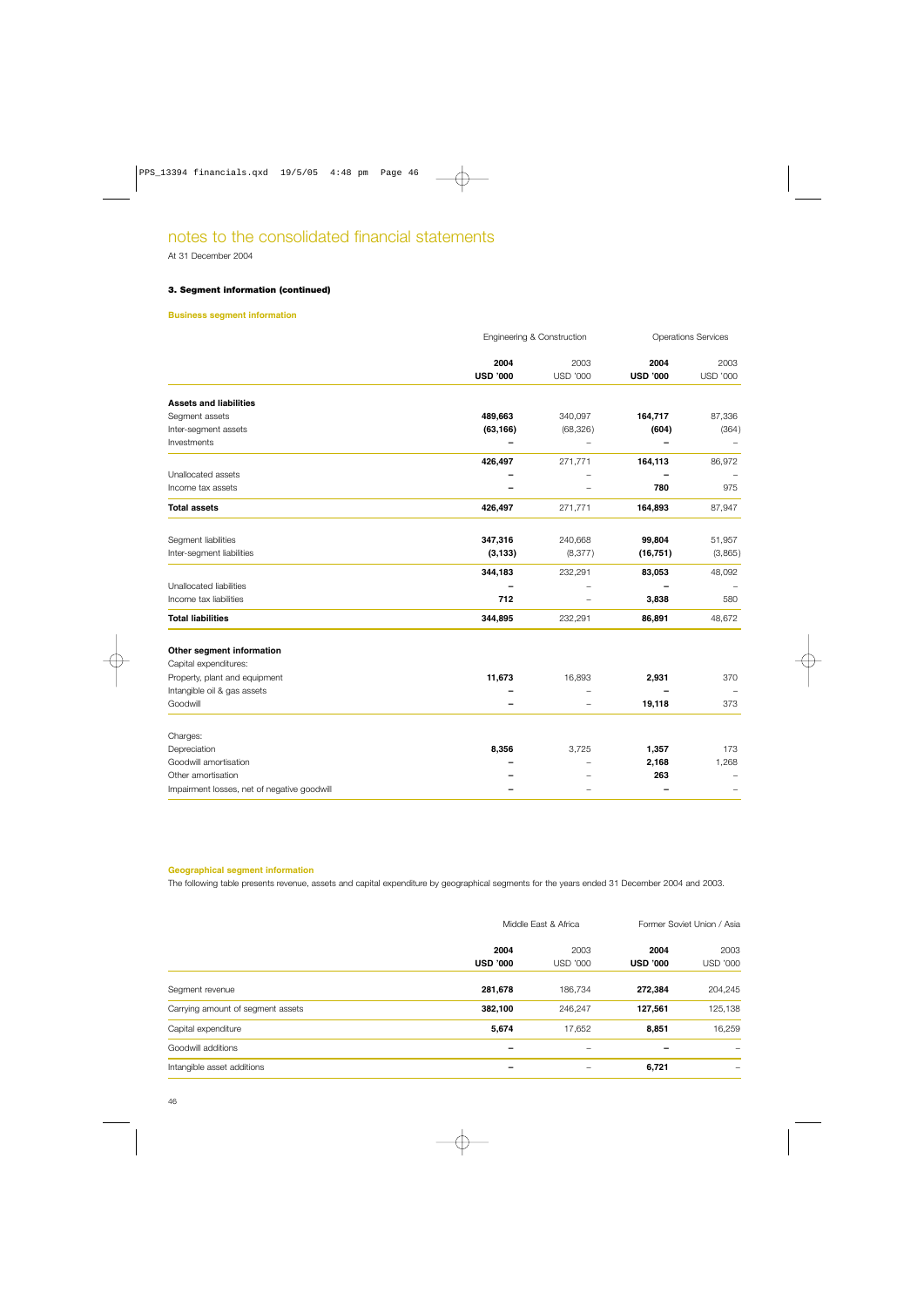|                 | Resources                |                          | <b>Discontinued Operations</b> |                          | Consolidation & Elimination |                          | Consolidated             |
|-----------------|--------------------------|--------------------------|--------------------------------|--------------------------|-----------------------------|--------------------------|--------------------------|
| 2004            | 2003                     | 2004                     | 2003                           | 2004                     | 2003                        | 2004                     | 2003                     |
| <b>USD '000</b> | <b>USD '000</b>          | <b>USD '000</b>          | USD '000                       | <b>USD '000</b>          | <b>USD '000</b>             | <b>USD '000</b>          | <b>USD '000</b>          |
|                 |                          |                          |                                |                          |                             |                          |                          |
| 119,173         | 126,828                  | 7,385                    | 32,358                         | (64, 235)                | (71, 628)                   | 716,703                  | 514,991                  |
| (61)            | (771)                    | (404)                    | (2, 167)                       | 64,235                   | 71,628                      | $\qquad \qquad -$        |                          |
| 4,104           | 2,135                    | $\overline{\phantom{a}}$ | $\overline{\phantom{a}}$       |                          | $\overline{\phantom{m}}$    | 4,104                    | 2,135                    |
| 123,216         | 128,192                  | 6,981                    | 30,191                         | $\qquad \qquad -$        | $\overline{\phantom{a}}$    | 720,807                  | 517,126                  |
|                 |                          |                          | $\overline{\phantom{m}}$       | 7,768                    | 5,875                       | 7,768                    | 5,875                    |
|                 |                          |                          | $\overline{\phantom{a}}$       | $\overline{2}$           | $\overline{\phantom{a}}$    | 782                      | 975                      |
| 123,216         | 128,192                  | 6,981                    | 30,191                         | 7,770                    | 5,875                       | 729,357                  | 523,976                  |
| 100,175         | 111,613                  | 29,044                   | 40,855                         | (108, 273)               | (86, 765)                   | 468,066                  | 358,328                  |
| (61,960)        | (54, 341)                | (26, 429)                | (20, 182)                      | 108,273                  | 86,765                      | $\overline{\phantom{m}}$ | $\overline{\phantom{a}}$ |
| 38,215          | 57,272                   | 2,615                    | 20,673                         | $\overline{\phantom{a}}$ | $\sim$ $-$                  | 468,066                  | 358,328                  |
|                 |                          |                          |                                | 118,026                  | 58,633                      | 118,026                  | 58,633                   |
|                 |                          |                          | $\overline{\phantom{m}}$       | 157                      | 153                         | 4,707                    | 733                      |
| 38,215          | 57,272                   | 2,615                    | 20,673                         | 118,183                  | 58,786                      | 590,799                  | 417,694                  |
|                 |                          |                          |                                |                          |                             |                          |                          |
| 3,744           | 17,741                   |                          | 5                              | (1, 206)                 | (688)                       | 17,142                   | 34,321                   |
| 6,721           |                          |                          |                                |                          | $\overline{\phantom{0}}$    | 6,721                    | $\overline{\phantom{a}}$ |
| $\qquad \qquad$ |                          |                          | $\overline{\phantom{0}}$       | $\overline{\phantom{0}}$ | $\overline{\phantom{a}}$    | 19,118                   | 373                      |
|                 |                          |                          |                                |                          |                             |                          |                          |
| 14,809          | 2,449                    | 106                      | 310                            | (696)                    | (89)                        | 23,932                   | 6,568                    |
| 316             | 316                      |                          | 3,901                          |                          | $\overline{\phantom{a}}$    | 2,484                    | 5,485                    |
|                 | $\overline{\phantom{m}}$ |                          | $\overline{\phantom{m}}$       | 1,209                    | 874                         | 1,472                    | 874                      |
|                 | 1,612                    |                          | 420                            |                          | $\overline{\phantom{0}}$    | $\overline{\phantom{0}}$ | 2,032                    |

|                 | Europe          |                 | Americas                 | Elimination              |                 |                 | Consolidated             |
|-----------------|-----------------|-----------------|--------------------------|--------------------------|-----------------|-----------------|--------------------------|
| 2004            | 2003            | 2004            | 2003                     | 2004                     | 2003            | 2004            | 2003                     |
| <b>USD '000</b> | <b>USD '000</b> | <b>USD '000</b> | <b>USD '000</b>          | <b>USD '000</b>          | <b>USD '000</b> | <b>USD '000</b> | <b>USD '000</b>          |
| 392,085         | 240,607         | 18,007          | 79,514                   |                          | -               | 964,154         | 711,100                  |
| 207,576         | 118,386         | 12,120          | 34,205                   |                          | -               | 729,357         | 523,976                  |
| 2,537           | 568             | 80              | $\overline{z}$           | $\overline{\phantom{0}}$ | (165)           | 17,142          | 34,321                   |
| 19,118          | 373             | $\qquad \qquad$ | $\overline{\phantom{0}}$ |                          | -               | 19,118          | 373                      |
|                 | -               | -               | $\overline{\phantom{0}}$ |                          |                 | 6,721           | $\overline{\phantom{0}}$ |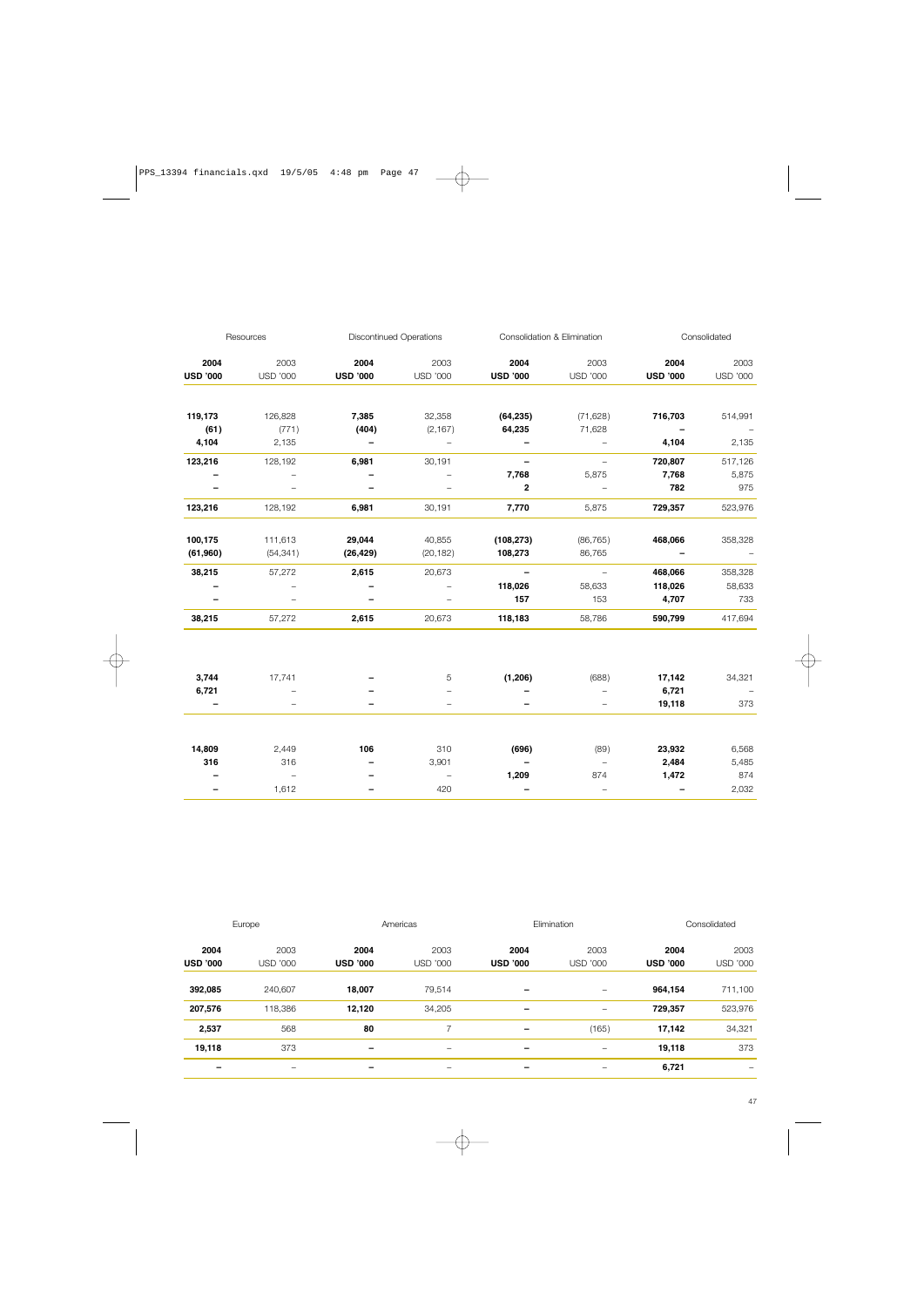At 31 December 2004

### **4. Discontinued operations**

On 29 April 2003, the group sold certain assets of Petrofac Inc., a wholly owned subsidiary, for cash consideration of USD 25,600 which resulted in a gain on disposal of USD 12,507. This gain is net of the write-off of goodwill of USD 3,901.

The assets sold comprised substantially all of the operating assets of Petrofac Inc. although the group retained contractual responsibility for the work in hand at the date of the sale.

In 2004, the business reported a net loss arising from unanticipated cost overruns on the finalisation of lump sum EPC projects. At 31 December 2004, all projects within the business were substantially complete. The results of this discontinued operation are separately reported on the face of the Consolidated Income Statement.

The net liabilities and summary cash flow statement of the discontinued operation are as follows:

|                                                   | 2004                         | 2003     |
|---------------------------------------------------|------------------------------|----------|
|                                                   | <b>USD '000 USD '000</b>     |          |
|                                                   |                              |          |
| Property, plant and equipment                     | 3,706                        | 3,812    |
| Other non-current assets                          | $\qquad \qquad \blacksquare$ | 1,800    |
| Work in progress                                  | 1,132                        | 18,373   |
| Trade and other receivables                       | 1,865                        | 4,679    |
| Other current assets                              | 1,800                        | 2,266    |
| Cash and short-term deposits                      | 217                          | 1,428    |
| Total assets                                      | 8,720                        | 32,358   |
| Trade and other payables                          | 28,109                       | 30,423   |
| Billings in excess of cost and estimated earnings |                              | 529      |
| Accrued contract expenses and provisions          | 165                          | 8,143    |
| Accrued expenses and other liabilities            | 105                          | 759      |
| <b>Total liabilities</b>                          | 28,379                       | 39,854   |
| Net (liabilities) of discontinued operation       | (19, 659)                    | (7, 496) |

Trade and other payables include USD 26,290 (2003: USD 19,000) payable to the company. The increase in this payable is disclosed as part of cash flow from financing activities below.

| Net cash (outflow) / inflow | (1,211) | 1,407                |
|-----------------------------|---------|----------------------|
| Financing                   | 6,048   | 17,635               |
| Investing                   | 39      | 21,929               |
| Operating                   |         | $(7,298)$ $(38,157)$ |
| Cash flow:                  |         |                      |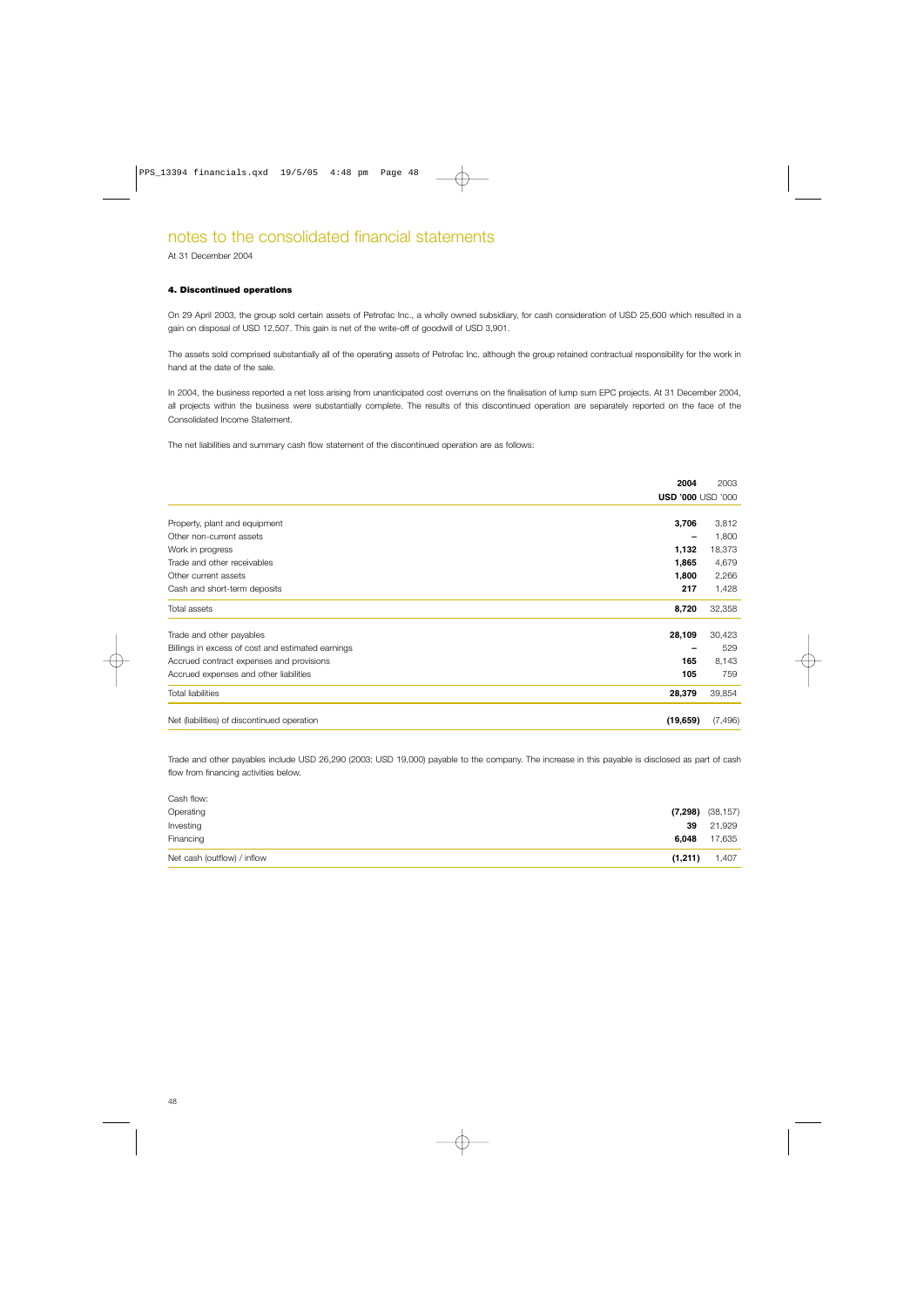### At 31 December 2004

### **5. Revenues and expenses**

### **a. Other operating income**

|                                               | 2004                     | 2003  |
|-----------------------------------------------|--------------------------|-------|
|                                               | <b>USD '000 USD '000</b> |       |
| Gain on sale of investments                   | 2,932                    | -     |
| Foreign exchange gains                        | 2,088                    | 811   |
| Other income                                  | 1,341                    | 1,265 |
| Gain on sale of property, plant and equipment | 20                       | 41    |
|                                               | 6,381                    | 2,117 |
|                                               |                          |       |

### **b. Other operating expenses**

|                                               | 2004                     | 2003              |
|-----------------------------------------------|--------------------------|-------------------|
|                                               | <b>USD '000 USD '000</b> |                   |
| Foreign exchange losses                       | 1,460                    | $\qquad \qquad -$ |
| Other expenses                                | 127                      |                   |
| Loss on sale of property, plant and equipment |                          | 407               |
|                                               | 1,587                    | 407               |

### **c. Selling, general and administration expenses**

|                                                           | 2004    | 2003                     |
|-----------------------------------------------------------|---------|--------------------------|
|                                                           |         | <b>USD '000 USD '000</b> |
| Included in selling, general and administration expenses: |         |                          |
| Staff costs                                               | 28,183  | 24,403                   |
| Depreciation                                              | 1,790   | 1,080                    |
| Amortisation and impairment                               | 3,956   | 4,490                    |
| Other operating expenses                                  | 25,939  | 14,819                   |
|                                                           | 59,868  | 44,792                   |
| Total staff costs:                                        |         |                          |
| Wages and salaries                                        | 283,436 | 175,649                  |
| Social security costs                                     | 22,137  | 15,569                   |
| Pension and other post-employment benefit costs           | 8,672   | 5,311                    |
| Other                                                     | 1,319   | 322                      |
|                                                           | 315,564 | 196,851                  |

The average number of persons employed by the group during the year was 5,302 (2003: 3,498).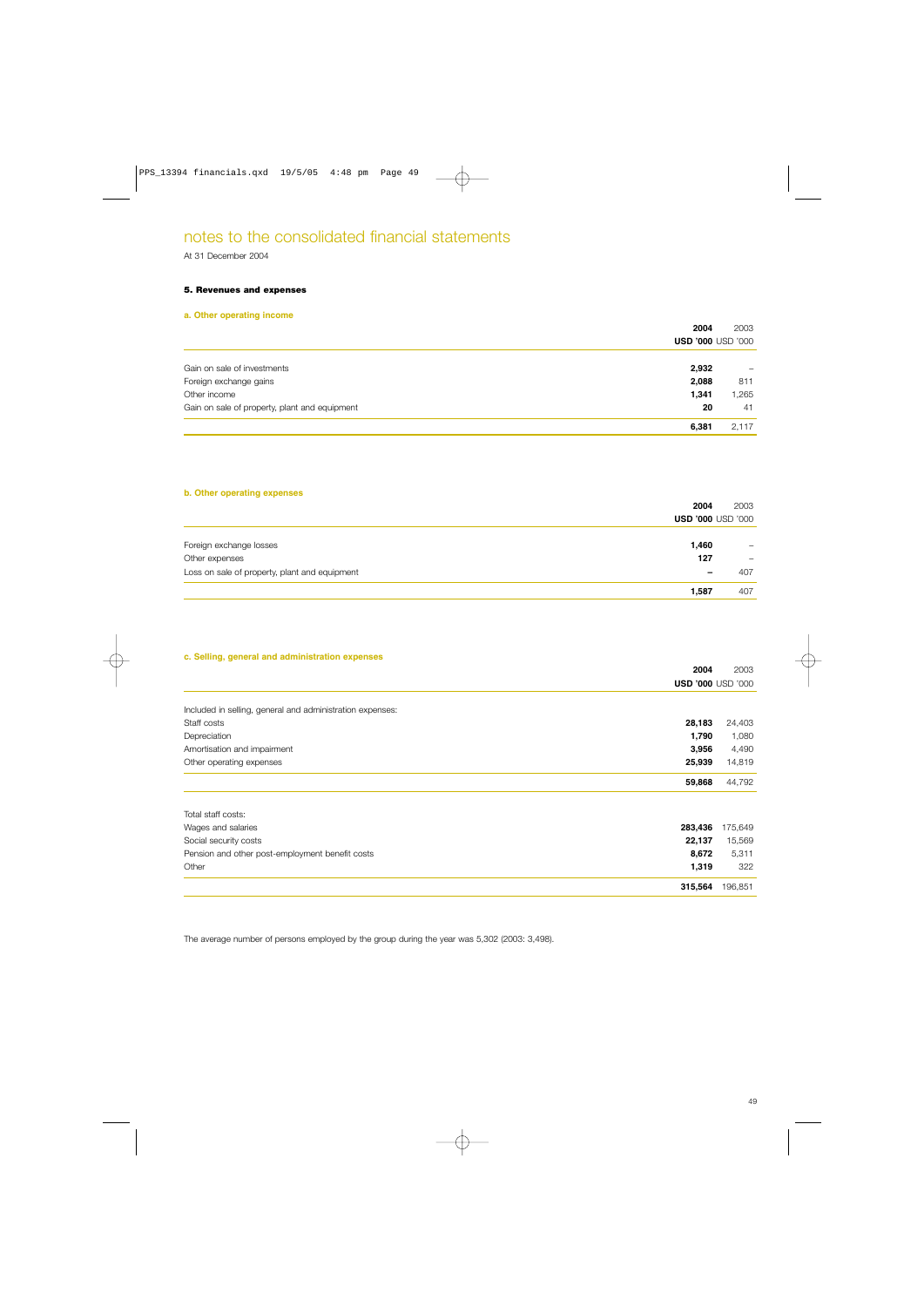At 31 December 2004

### **6. Finance costs / (income)**

|                                                           | 2004                     | 2003    |
|-----------------------------------------------------------|--------------------------|---------|
|                                                           | <b>USD '000 USD '000</b> |         |
| Interest payable:                                         |                          |         |
| Long-term borrowings                                      | 6,608                    | 1,126   |
| Other interest, including short-term loans and overdrafts | 941                      | 311     |
| Redeemable preference shares                              |                          | 153     |
| Total finance cost                                        | 7,549                    | 1,590   |
| Bank interest receivable                                  | (1,684)                  | (914)   |
| Other interest receivable                                 | (353)                    | (181)   |
| Total finance income                                      | (2,037)                  | (1,095) |

Other interest receivable includes shareholder loan interest receivable on loans advanced to employees for the purchase of ordinary shares in the company. The offer for purchase of shares is extended through the Petrofac Limited Executive Share Scheme (ESS), which is administered by Petrofac ESOP Trustees Limited (Petrofac ESOP). The rules of the ESS require a down-payment on acquisition of shares with the balance structured as an interest-bearing shareholder loan note, payable over three years. Shareholder notes bear interest at rates between 3.4% and 6.2% (2003: between 3.4% and 6.2%) dependent on the year of issue.

### **7. Income tax**

Major components of income tax expense for the years ended 31 December are:

|                                                                     | 2004                     | 2003  |
|---------------------------------------------------------------------|--------------------------|-------|
|                                                                     | <b>USD '000 USD '000</b> |       |
|                                                                     |                          |       |
| <b>Consolidated income statement</b>                                |                          |       |
| Current income tax                                                  |                          |       |
| Current income tax charge                                           | 15,576                   | 2,003 |
| Adjustments in respect of current income tax of previous years      | 69                       | 160   |
| Deferred income tax                                                 |                          |       |
| Relating to origination and reversal of temporary differences       | 1.095                    | 373   |
| Adjustment in respect of deferred income tax of previous year       | (41)                     | 43    |
| Relating to write down of previously recognised deferred tax assets |                          | 4.915 |
| Income tax expense reported in Consolidated Income Statement        | 16,699                   | 7,494 |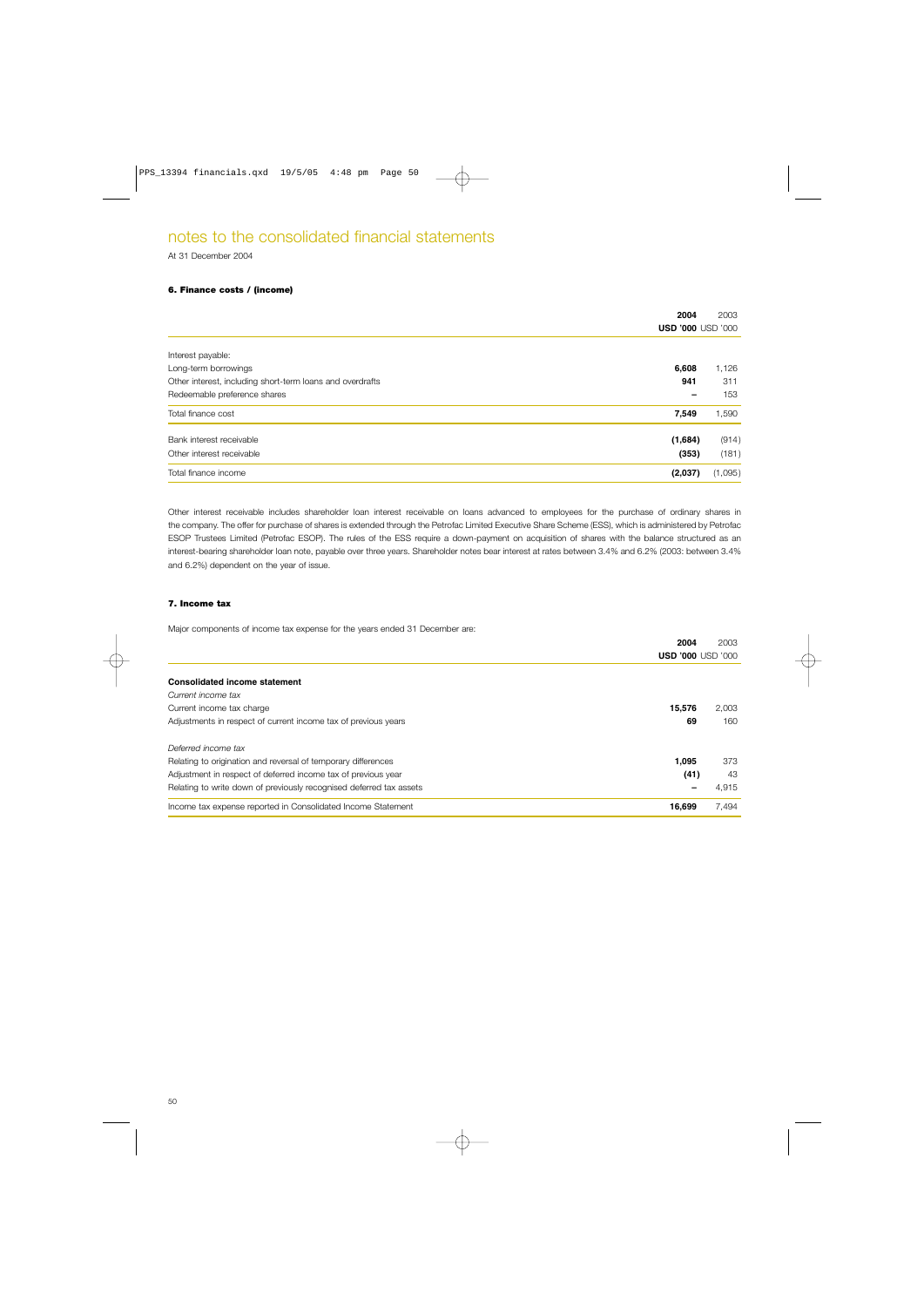At 31 December 2004

### **7. Income tax (continued)**

A reconciliation of the income tax expense applicable to profit from operating activities before income tax at domestic income tax rates to the income tax expense at the group's effective income tax rate is as follows:

|                                                                         | 2004                     | 2003              |
|-------------------------------------------------------------------------|--------------------------|-------------------|
|                                                                         | <b>USD '000 USD '000</b> |                   |
| Profit from operating activities before income tax                      | 49,574                   | 26,448            |
|                                                                         |                          |                   |
| Tax at domestic rates                                                   | 2,981                    | (617)             |
| Adjustments in respect of previous years                                | (91)                     | 160               |
| Tax recognised on unremitted overseas dividends                         | 618                      | $\qquad \qquad -$ |
| Higher income tax rates of other countries, including withholding taxes | 8,718                    | 658               |
| Expenditure not allowable for income tax purposes                       | 174                      | 113               |
| Unrecognised tax losses                                                 | 4,135                    | 2,185             |
| Write down of previously recognised deferred tax assets                 |                          | 4,915             |
| Other                                                                   | 164                      | 80                |
|                                                                         | 16,699                   | 7,494             |

A significant portion of the group's activities are undertaken in countries where income tax is not levied. The tax credit at domestic rates for the year ended 31 December 2003 disclosed in the reconciliation above reflects the net loss position of the group's activities within taxable countries and is a result of the significant losses incurred by the group's discontinued operation in the US.

### **Deferred income tax**

Deferred income tax at 31 December relates to the following:

|                                                           | Consolidated<br><b>Balance Sheet</b> |                 |                 | Consolidated<br>Income Statement |
|-----------------------------------------------------------|--------------------------------------|-----------------|-----------------|----------------------------------|
|                                                           | 2004                                 | 2003            | 2004            | 2003                             |
|                                                           | <b>USD '000</b>                      | <b>USD '000</b> | <b>USD '000</b> | <b>USD '000</b>                  |
| Deferred income tax liabilities                           |                                      |                 |                 |                                  |
| Unremitted overseas dividends                             | 817                                  |                 | 775             |                                  |
| Other timing differences                                  | 718                                  | 120             |                 | (78)                             |
| Gross deferred income tax liabilities                     | 1,535                                | 120             |                 |                                  |
| Deferred income tax assets                                |                                      |                 |                 |                                  |
| Losses available for offset against future taxable income | 241                                  | 281             | 61              | 5,206                            |
| Decelerated depreciation for tax purposes                 | 423                                  | 495             | 108             | 75                               |
| Other timing differences                                  | 118                                  | 199             | 110             | 128                              |
| Gross deferred income tax assets                          | 782                                  | 975             |                 |                                  |
| Deferred income tax charge                                |                                      |                 | 1,054           | 5,331                            |

The group has tax losses arising in the US of USD 32,978 (2003: USD 20,816) and the UK of USD 36,480 (2003: USD 678) that are available for offset against future taxable profits of the companies in which the losses arose, or in certain circumstances against taxable profits of other group companies. As at 31 December 2004, deferred tax assets have not been recognised in respect of these losses due to the uncertainty of utilisation of these tax losses in future years (2003: USD nil). The increase in tax losses available in the UK is attributable to the acquisition of Petrofac (Malaysia-PM304) Limited (note 11).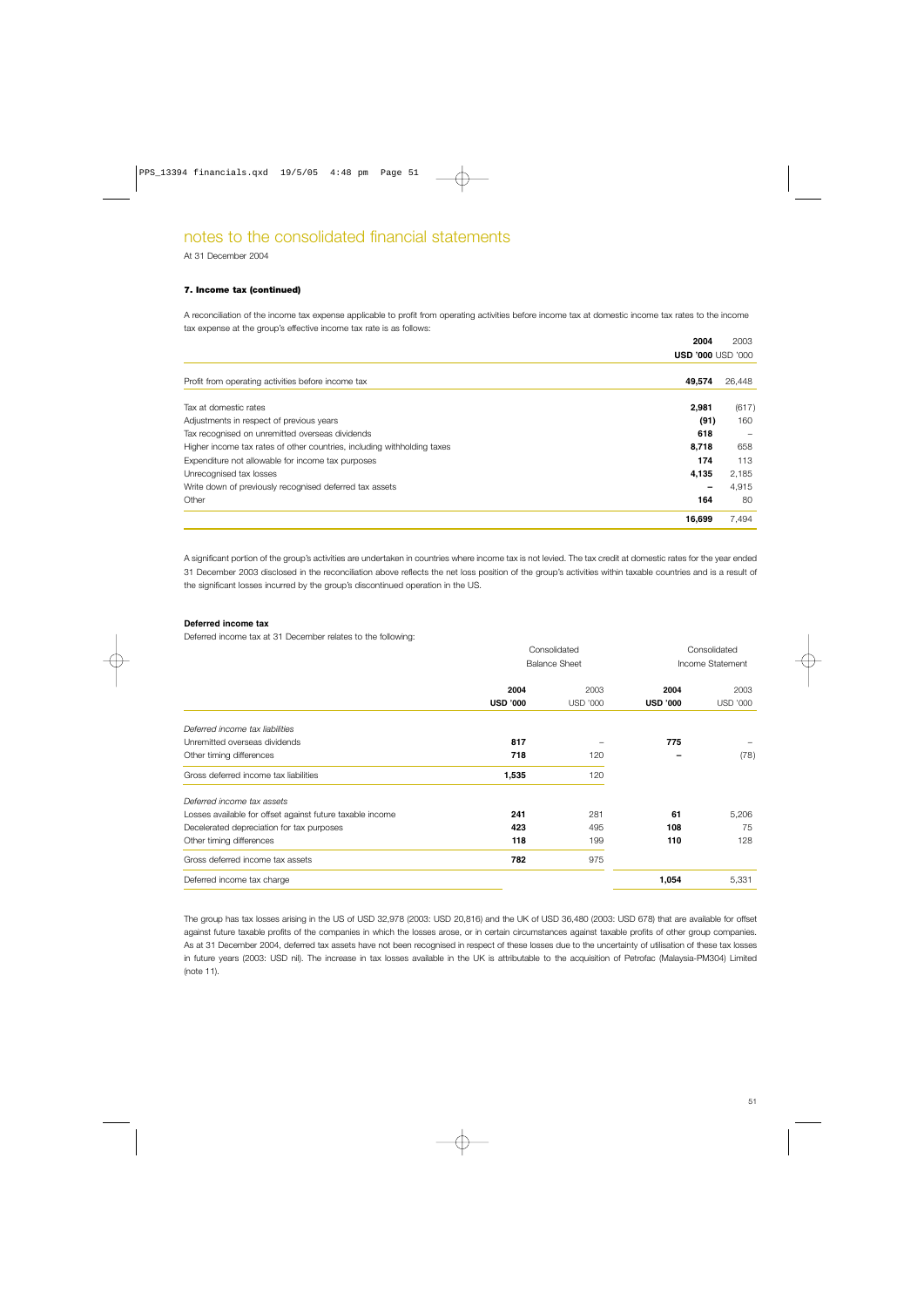At 31 December 2004

### **8. Earnings per share**

Basic earnings per share amounts are calculated by dividing the net profit for the year attributable to ordinary shareholders by the weighted average number of ordinary shares outstanding during the year.

Diluted earnings per share amounts are calculated by dividing the net profit attributable to ordinary shareholders (after adding interest relating to convertible share warrants) by the weighted average number of ordinary shares outstanding during the year (adjusted for the effects of dilutive warrants and options on ordinary shares).

The following reflects the income and share data used in calculating basic and diluted earnings per share:

|                                                                                 | 2004   | 2003<br><b>USD '000 USD '000</b> |
|---------------------------------------------------------------------------------|--------|----------------------------------|
| Net profit attributable to ordinary shareholders for basic earnings per share   | 32.921 | 22.118                           |
| Income statement charge on variable-rate unsecured loan notes (note 22 (vi))    | 2.611  | 1.118                            |
| Net profit attributable to ordinary shareholders for diluted earnings per share | 35.532 | 23.236                           |

|                                                                                    | 2004<br>'000' | 2003<br>'000' |
|------------------------------------------------------------------------------------|---------------|---------------|
| Weighted average number of ordinary shares for basic earnings per share            | 8,732         | 9,597         |
| Convertible share warrants<br>Ordinary share option                                | 1.400<br>75   | 1,366<br>75   |
| Adjusted weighted average number of ordinary shares for diluted earnings per share | 10,207        | 11,038        |

There have been no transactions involving the number of ordinary shares or potential number of ordinary shares in issue since the reporting date and before the completion of these financial statements.

### **9. Dividends paid and proposed**

| Declared and paid during the year:  | 2004  | 2003                     |
|-------------------------------------|-------|--------------------------|
|                                     |       | <b>USD '000 USD '000</b> |
| Equity dividends on ordinary shares | 1.315 | $\qquad \qquad -$        |

A dividend of USD 0.919 (2003: USD 0.145) per ordinary share will be proposed for approval at the company's forthcoming Annual General Meeting.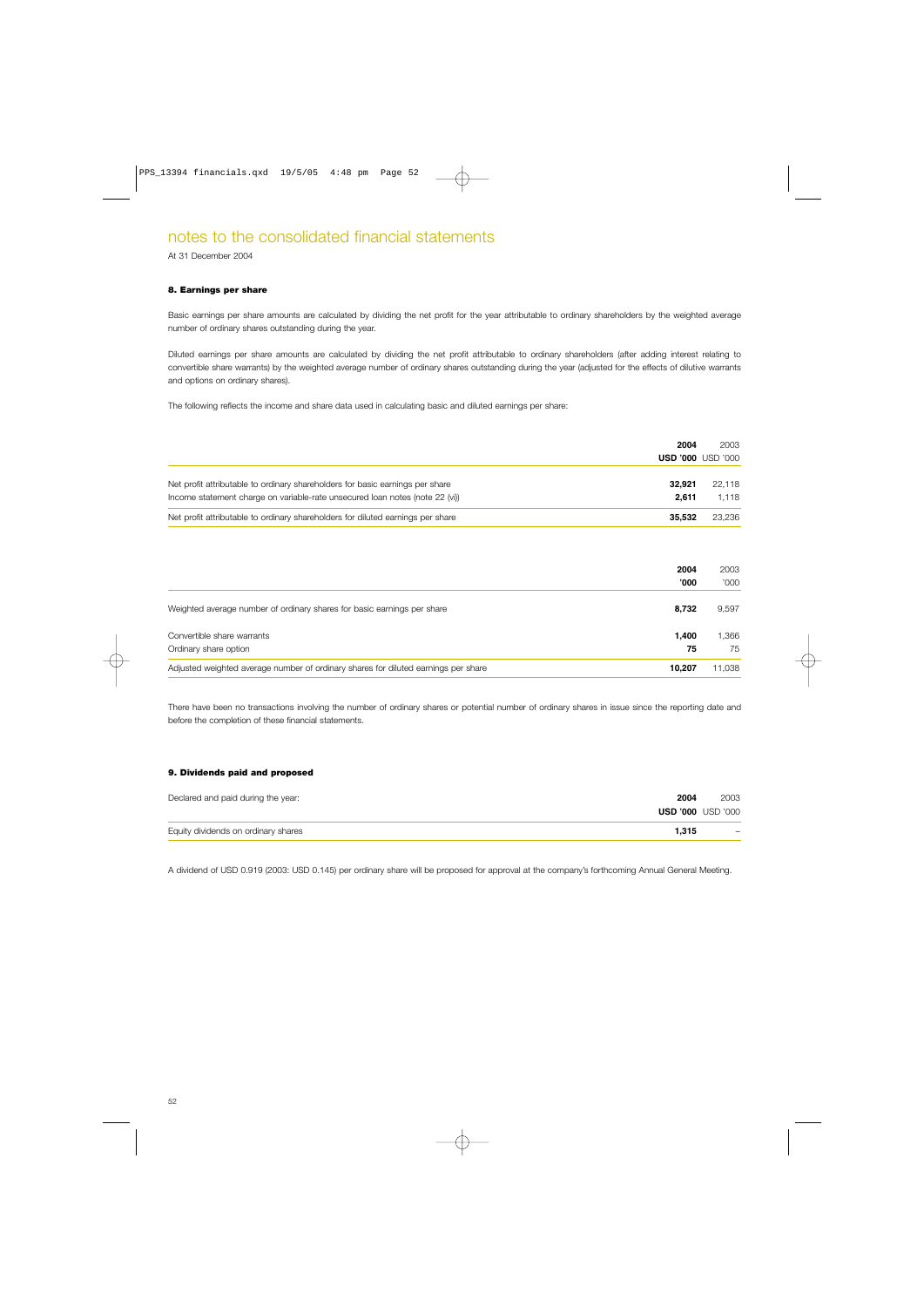At 31 December 2004

### **10. Property, plant and equipment**

|                                |                 | Land, buildings |                 |                 |                  |                 |
|--------------------------------|-----------------|-----------------|-----------------|-----------------|------------------|-----------------|
|                                | Oil & gas       | and leasehold   | Plant and       |                 | Office furniture |                 |
|                                | facilities      | property        | equipment       | Vehicles        | and equipment    | Total           |
|                                | <b>USD '000</b> | <b>USD '000</b> | <b>USD '000</b> | <b>USD '000</b> | <b>USD '000</b>  | <b>USD '000</b> |
| Cost                           |                 |                 |                 |                 |                  |                 |
| At 1 January 2004              | 121,076         | 11,504          | 17,095          | 6,425           | 11,112           | 167,212         |
| Adjustment to opening balances |                 |                 | (650)           |                 | 650              |                 |
| Additions                      | 2,285           | 3,316           | 2,761           | 3,819           | 4,961            | 17,142          |
| Acquisition of subsidiaries    |                 | 9,210           | 2,431           | 106             |                  | 11,747          |
| <b>Disposals</b>               |                 |                 | (110)           | (709)           | (2,624)          | (3, 443)        |
| Exchange difference            | 12              | 358             | 134             | 42              | 347              | 893             |
| At 31 December 2004            | 123,373         | 24,388          | 21,661          | 9,683           | 14,446           | 193,551         |
| <b>Depreciation</b>            |                 |                 |                 |                 |                  |                 |
| At 1 January 2004              | 20,136          | 1,884           | 11,964          | 2,097           | 7,965            | 44,046          |
| Adjustment to opening balances |                 |                 | (467)           |                 | 467              |                 |
| Charge for the year            | 13,734          | 3,017           | 2,456           | 2,515           | 2,210            | 23,932          |
| Acquisition of subsidiaries    |                 | 168             | 560             | 32              |                  | 760             |
| Relating to disposals          |                 |                 | (2)             | (464)           | (2, 259)         | (2, 725)        |
| Exchange difference            | 1               | 89              | 69              | 8               | 280              | 447             |
| At 31 December 2004            | 33,871          | 5,158           | 14,580          | 4,188           | 8,663            | 66,460          |
| Net carrying amount:           |                 |                 |                 |                 |                  |                 |
| At 31 December 2004            | 89,502          | 19,230          | 7,081           | 5,495           | 5,783            | 127,091         |
| At 31 December 2003            | 100,940         | 9,620           | 5,131           | 4,328           | 3,147            | 123,166         |
|                                |                 |                 |                 |                 |                  |                 |

Oil & gas facilities include capitalised interest, net of depreciation, of USD 3,421 (2003: USD 3,944) and the cost of the group's option to acquire the Ohanet investment from its current owners. Subject to satisfying certain conditions, the group can exercise this option for USD 2,400 and retain full ownership of the 10% interest in the Ohanet gas project.

Of the total charge for depreciation in the Consolidated Income Statement, USD 22,142 (2003: USD 5,488) is included in cost of sales and USD 1,790 (2003: USD 1,080) in selling, general and administration expenses.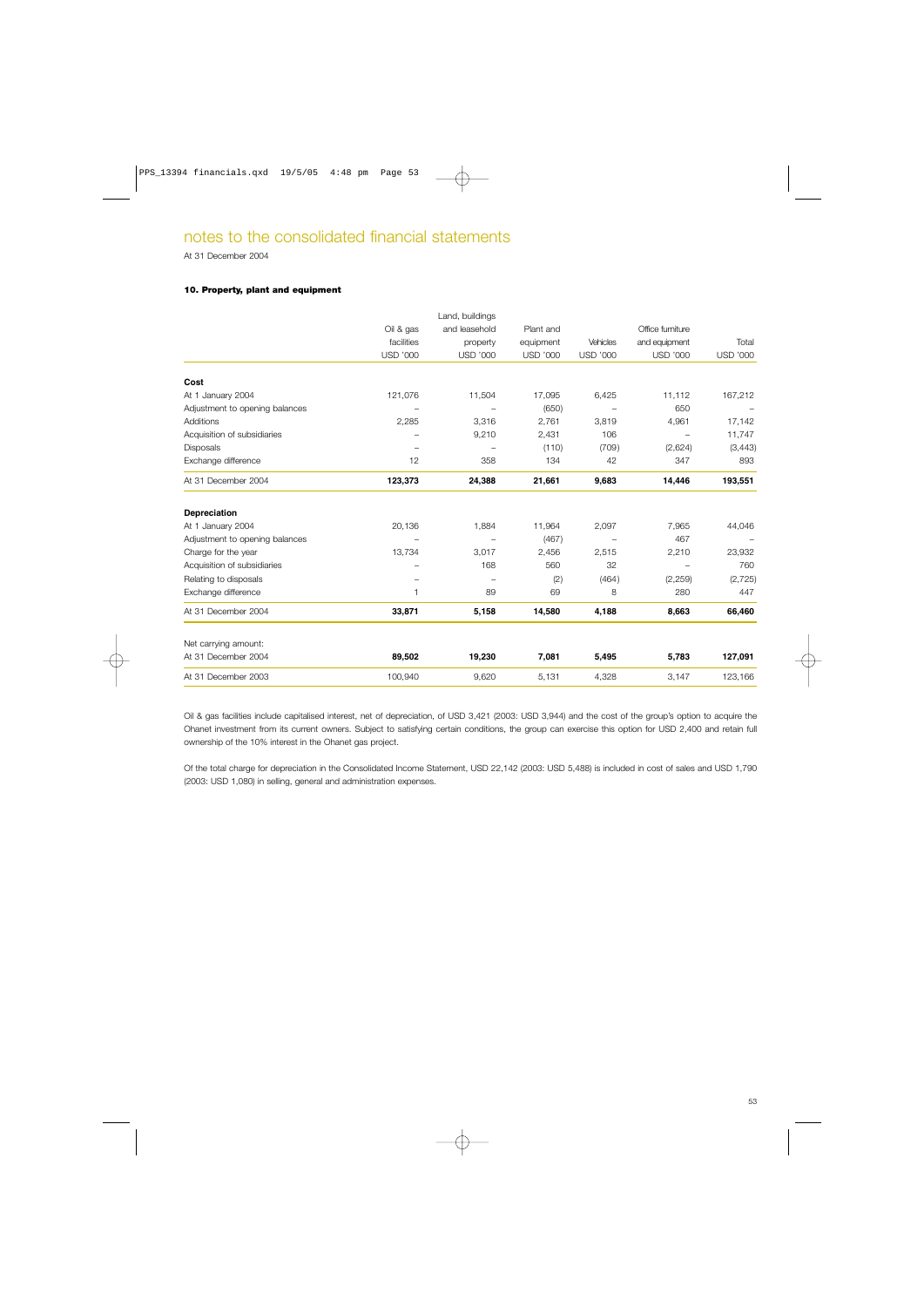At 31 December 2004

### **11. Acquisitions**

### **Kyrgyz Petroleum Company**

On 29 January 2004, Petrofac Resources International (PRIL), acquired a 50% interest in Kyrgyz Petroleum Company (KPC) from its subsidiary Kyrgoil Holding Corporation (KHC). PRIL indirectly held a 32.1% interest in KPC during 2003 and in 2004 to the date of acquisition, through its 64.2% investment in KHC. The agreed consideration for the acquisition was the cancellation of 50 million shares held in KHC and a cash payment of USD 1,000. The fair value of the shares at the date of cancellation was USD 3,562.

### **Petrofac Training**

On 12 February 2004, the group acquired 100% of the issued and outstanding shares of RGIT Montrose Holdings Limited, a leading provider of training and consultancy services to the upstream oil & gas exploration and production markets. Following the acquisition, the company changed its name to Petrofac Training Holdings Limited (Petrofac Training). Total consideration for the acquisition of the shares, inclusive of transaction costs, was USD 17,236. The fair value of the identifiable net assets and liabilities of Petrofac Training acquired were as follows:

|                                         | <b>USD '000</b> |
|-----------------------------------------|-----------------|
|                                         |                 |
| Property, plant and equipment           | 10,987          |
| Goodwill                                | 4,707           |
| Other non-current assets                | 386             |
| Trade and other receivables             | 7,259           |
| Other current assets                    | 2,508           |
| Cash and short-term deposits            | 609             |
| Total assets                            | 26,456          |
| Less:                                   |                 |
| Non-current interest-bearing loan notes | (8,678)         |
| Deferred tax liability                  | (580)           |
| Trade and other payables                | (8,938)         |
| Current interest-bearing loan notes     | (1, 159)        |
| Other current liabilities               | (3,409)         |
| <b>Total liabilities</b>                | (22, 764)       |
| Net assets acquired                     | 3,692           |

The consideration was settled by a combination of cash and the issue of bank guaranteed loan notes. Interest is payable on the loan notes at UK LIBOR less 1% (note 22).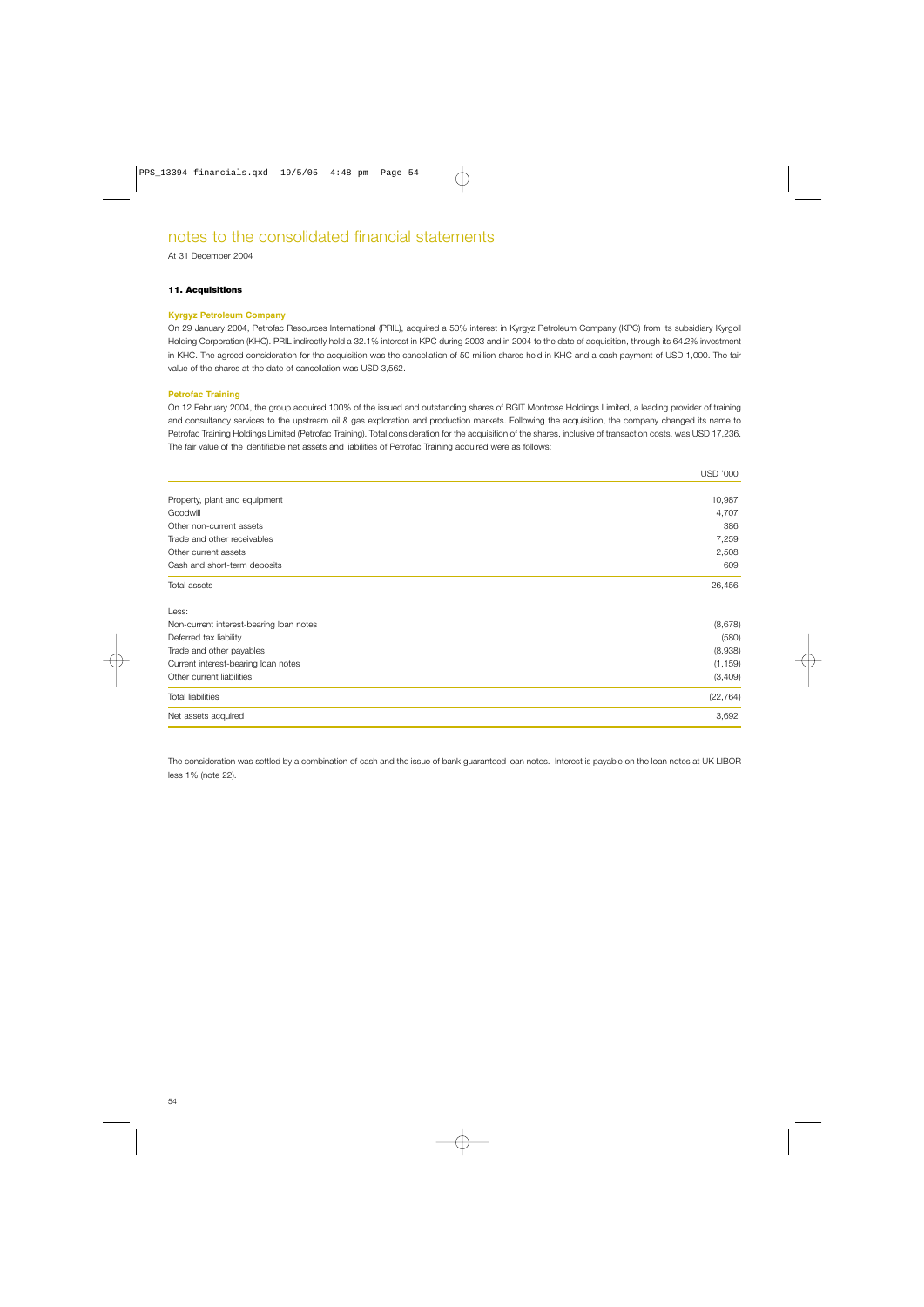At 31 December 2004

### **11. Acquisitions (continued)**

### **Petrofac (Malaysia-PM304) Limited**

On 16 June 2004, the group acquired 100% of the issued and outstanding shares of Amerada Hess (Malaysia-PM304) Limited. Subsequent to the acquisition, the company name was changed to Petrofac (Malaysia-PM304) Limited (PM-304). At the date of acquisition, PM-304 held a 40.5% interest in a production sharing contract (PSC) in Block PM-304, Malaysia. The consideration for the acquisition was USD 3,418 in cash with further cash consideration of USD 4,450 due, contingent on the commercial production of oil from the block.

Under pre-emption rights contained within the PSC, PM-304 entered into a sale and purchase agreement with a partner in the PSC for the sale of 10.5% of the PSC on pro rata, the same commercial terms and conditions associated with the acquisition from Amerada Hess. The total consideration payable by the partner for the 10.5% share of the PSC is USD 2,040, of which USD 1,154 is deferred, contingent on commercial production of oil from the block.

The fair value of the identifiable assets and liabilities acquired net of the pre-emption disposal were as follows:

|                              | <b>USD '000</b> |
|------------------------------|-----------------|
|                              |                 |
| Intangible oil & gas asset   | 5,828           |
| Inventories                  | 369             |
| Trade and other receivables  | 11              |
| Cash and short-term deposits | $\overline{4}$  |
| Total assets                 | 6,212           |
| Less:                        |                 |
| Trade and other payables     | (20)            |
| Other current liabilities    | (364)           |
| <b>Total liabilities</b>     | (384)           |
| Net assets acquired          | 5,828           |
|                              |                 |

### **Chrysalis**

On 1 April 2003, the group acquired the entire trade and assets and liabilities of Chrysalis Learning Limited (Chrysalis), a UK provider of training services, for consideration of USD 29. The net liabilities of Chrysalis acquired on the date of acquisition were USD 344. On 26 August 2004, the group paid an additional USD 695 as earn-out consideration.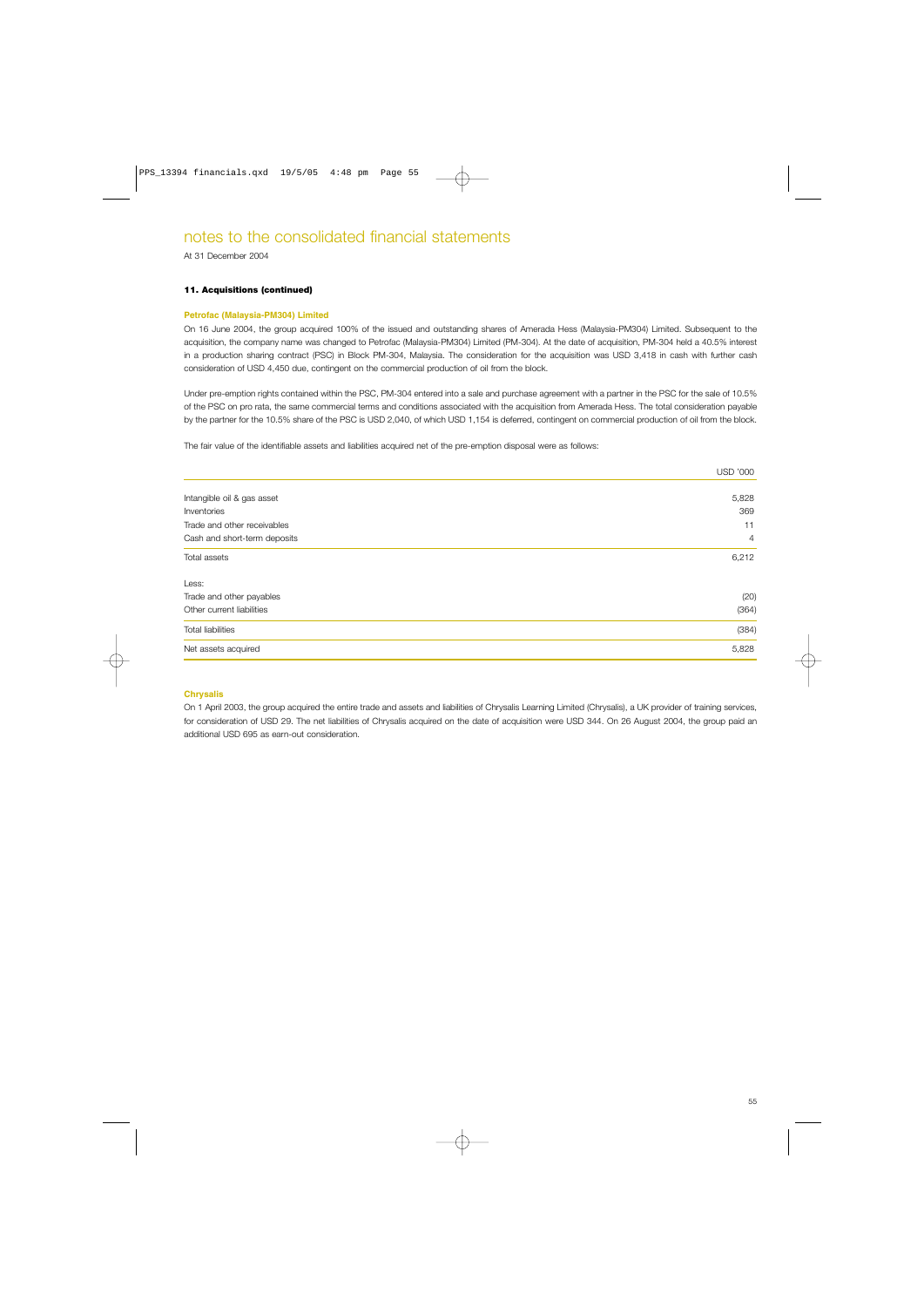At 31 December 2004

### **12. Goodwill**

|                                          | USD '000 |
|------------------------------------------|----------|
| At 1 January 2004, net of amortisation   | 26,376   |
| Acquisitions during the year             | 19,118   |
| Amortisation charge for the year         | (2,484)  |
| Exchange difference                      | 6,643    |
| At 31 December 2004, net of amortisation | 49,653   |

Goodwill is being amortised as follows:

- goodwill arising on the acquisition of the minority share interest of Petrofac Resources International Limited (PRIL) is being amortised evenly over the directors' estimate of its useful economic life of 10 years;
- goodwill arising on the acquisition of PGS Production Group Limited (now Petrofac Facilities Management Group Limited (PFM)) is being amortised evenly over the directors' estimate of its useful economic life of 20 years;
- goodwill arising on the acquisition of the trade and assets and liabilities of Chrysalis is being amortised evenly over the directors' estimate of its useful economic life of 10 years; and
- goodwill arising on the acquisition of Petrofac Training (including acquired goodwill) is being amortised over its estimated useful economic life of 20 years.

The net carrying amount of goodwill at 31 December 2004 comprises:

|                                                                | <b>USD '000</b> |
|----------------------------------------------------------------|-----------------|
| Acquisition of minority share interest of PRIL                 | 2.217           |
| Acquisition of PFM                                             | 27,849          |
| Acquisition of trade and assets and liabilities of Chrysalis   | 1.066           |
| Acquisition of Petrofac Training (including acquired goodwill) | 18.521          |
| At 31 December 2004                                            | 49,653          |

### **13. Other intangible assets**

On 16 June 2004, the group acquired a 40.5% interest in a PSC in Block PM-304, Malaysia. Under pre-emption rights contained within the PSC, a 10.5% interest was subsequently sold to one of the PSC partners, thereby leaving the group with a 30% interest.

| Intangible oil & gas assets        | USD '000 |
|------------------------------------|----------|
| Cost at 1 January 2004             | -        |
| Acquisition of 30% interest in PSC | 5,828    |
| Development costs capitalised      | 893      |
| At 31 December 2004                | 6,721    |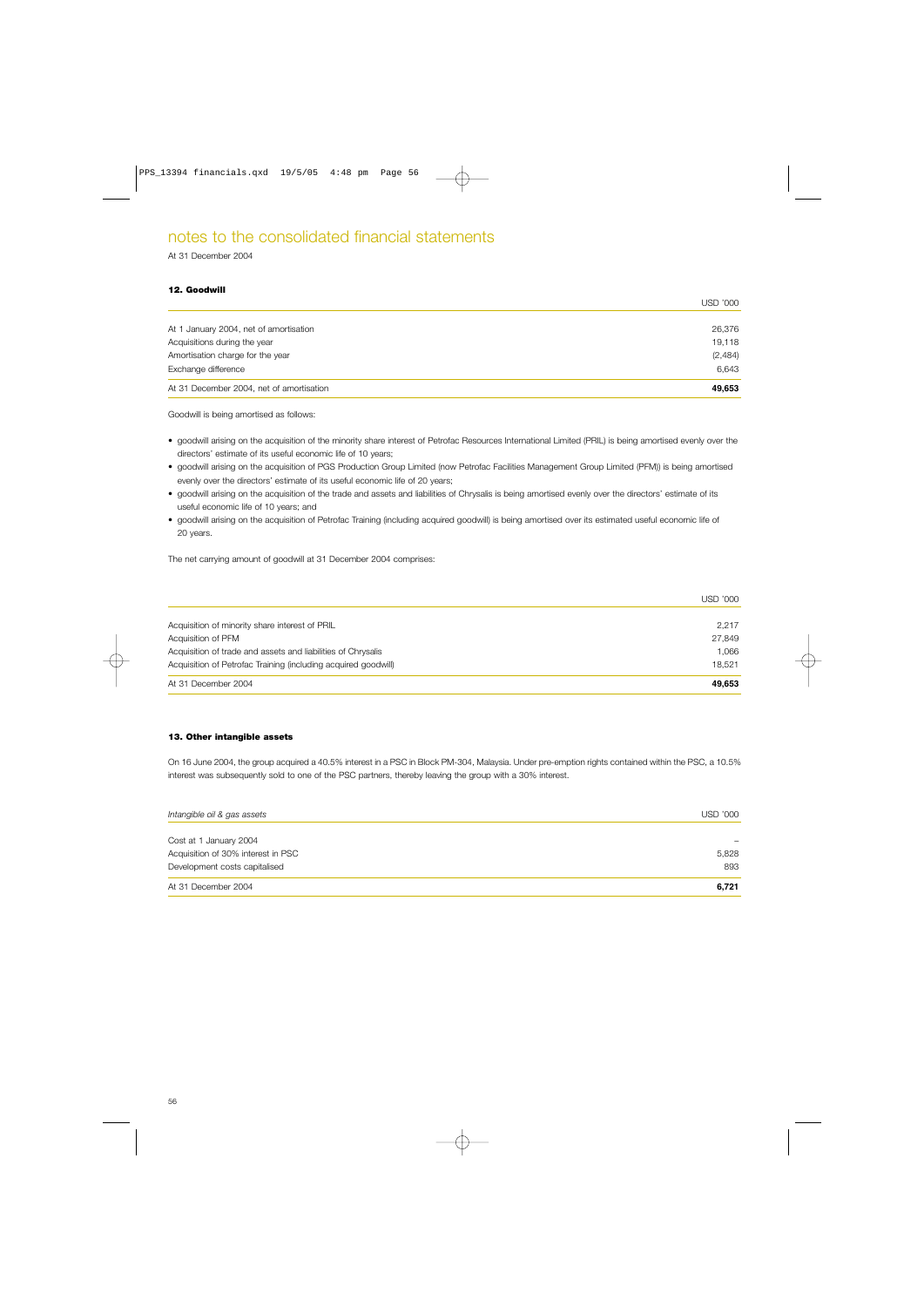At 31 December 2004

### **14. Interest in joint ventures**

The group's share of assets, liabilities, revenues and expenses of joint ventures, which are included in the consolidated financial statements, are as follows:

|                                              | 2004            | 2003            |
|----------------------------------------------|-----------------|-----------------|
|                                              | <b>USD '000</b> | <b>USD '000</b> |
| Revenue                                      | 229,237         | 165,097         |
| Cost of sales                                | (251, 690)      | (169, 769)      |
| Gross loss                                   | (22, 453)       | (4,672)         |
| Selling, general and administration expenses | (742)           | (4,931)         |
| Finance costs, net                           | 46              | 551             |
| Loss before income tax                       | (23, 149)       | (9,052)         |
| Income tax                                   | (224)           | (15)            |
| Net loss                                     | (23, 373)       | (9,067)         |
| Current assets                               | 99,154          | 78,145          |
| Non-current assets                           | 16,970          | 17,615          |
| Total assets                                 | 116,124         | 95,760          |
| <b>Current liabilities</b>                   | 112,776         | 66,199          |
| Non-current liabilities                      | 132             | 29,782          |
| <b>Total liabilities</b>                     | 112,908         | 95,981          |
| Net assets / (liabilities)                   | 3,216           | (221)           |

### **15. Available-for-sale financial assets**

|                 | 2004                     | 2003  |
|-----------------|--------------------------|-------|
|                 | <b>USD '000</b> USD '000 |       |
|                 |                          |       |
| Shares - listed | 4,104                    | 2,135 |

Available-for-sale financial assets consist of investments in ordinary shares and therefore have no fixed maturity date or coupon rate.

### **16. Other non-current assets**

|                                      | 2004            | 2003     |
|--------------------------------------|-----------------|----------|
|                                      | <b>USD '000</b> | USD '000 |
|                                      |                 |          |
| Notes receivable from shareholders   | 3,342           | 2,865    |
| Restricted cash                      | 91              | 13,945   |
| Fair value of derivative instruments | 6,394           | 3        |
| Other                                | 1,378           | 1,266    |
|                                      | 11,205          | 18,079   |

The balance of restricted cash of USD 91 (2003: USD 13,945) is comprised of deposits with financial institutions securing various guarantees and performance bonds associated with the group's trading activities.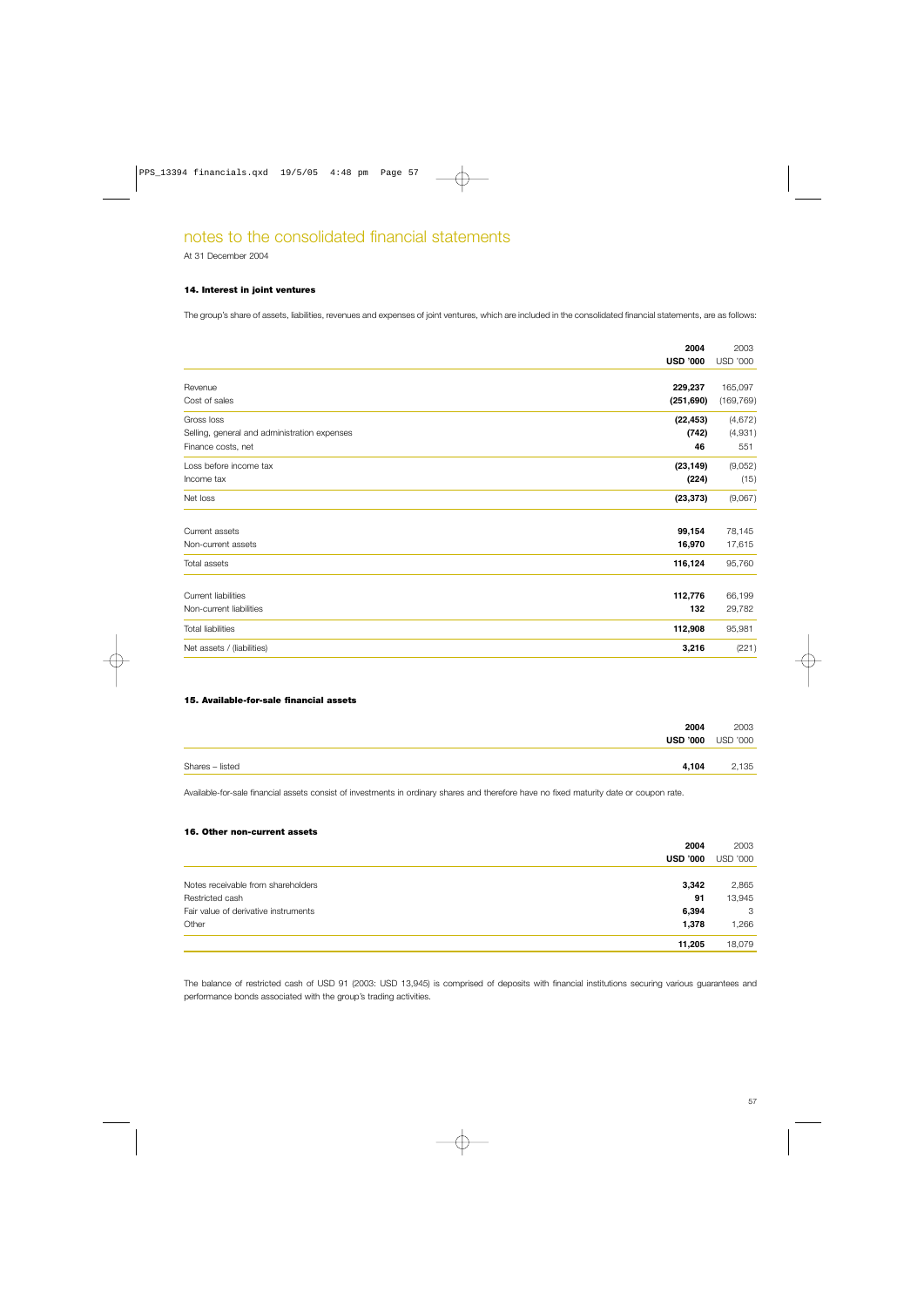At 31 December 2004

### **17. Work in progress and billings in excess of cost and estimated earnings**

|                                                      | 2004<br><b>USD '000</b> | 2003<br><b>USD '000</b> |
|------------------------------------------------------|-------------------------|-------------------------|
| Cost and estimated earnings<br>Less: Billings        | 820,360<br>(711, 323)   | 645,145<br>(542, 304)   |
| Work in progress                                     | 109,037                 | 102,841                 |
| <b>Billings</b><br>Less: Cost and estimated earnings | 148,334<br>(76, 179)    | 141,387<br>(130,005)    |
| Billings in excess of cost and estimated earnings    | 72,155                  | 11,382                  |

### **18. Trade and other receivables**

|                       | 2004            | 2003            |
|-----------------------|-----------------|-----------------|
|                       | <b>USD '000</b> | <b>USD '000</b> |
|                       |                 |                 |
| Contract receivables  | 194,919         | 91,336          |
| Retentions receivable | 2.190           | 5,149           |
| Other receivables     | 2,933           | -               |
|                       | 200,042         | 96,485          |

### **19. Other current assets**

| 2004                                                   | 2003     |
|--------------------------------------------------------|----------|
| <b>USD '000</b>                                        | USD '000 |
|                                                        |          |
| Restricted cash<br>17,587                              | 16,971   |
| Fair value of derivative instruments<br>17,371         |          |
| Short-term notes receivable from shareholders<br>2,057 | 953      |
| 3,263<br>Advances                                      | 10,995   |
| Prepayments and deposits<br>9,866                      | 3,440    |
| Other<br>4,453                                         | 834      |
| 54,597                                                 | 33,193   |

Restricted cash is comprised of deposits with financial institutions securing various guarantees and performance bonds associated with the group's trading activities.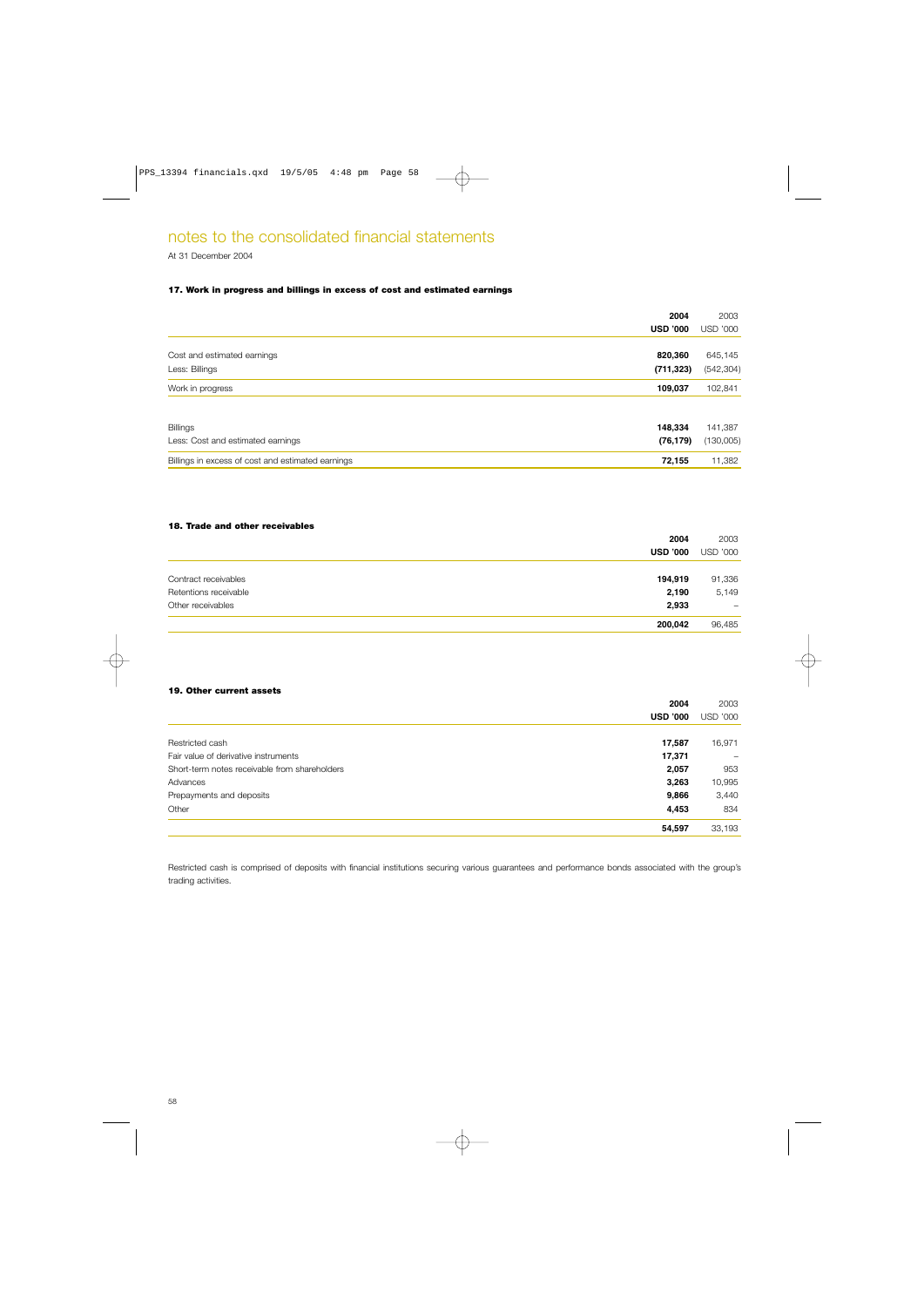At 31 December 2004

### **20. Cash and short-term deposits**

|                          | 2004            | 2003            |
|--------------------------|-----------------|-----------------|
|                          | <b>USD '000</b> | <b>USD '000</b> |
|                          |                 |                 |
| Cash at bank and in hand | 45,169          | 44,762          |
| Short-term deposits      | 98,365          | 52,740          |
|                          | 143,534         | 97,502          |

Cash at bank earns interest at floating rates based on daily bank deposit rates. Short-term deposits are made for varying periods of between one day and one month depending on the immediate cash requirements of the group, and earn interest at respective short-term deposit rates. The fair value of cash and bank balances is USD 143,534 (2003: USD 97,502).

For the purposes of the Consolidated Cash Flow Statement, cash and cash equivalents comprise the following:

|                           | 2004<br><b>USD '000</b> | 2003<br>USD '000 |
|---------------------------|-------------------------|------------------|
|                           |                         |                  |
| Cash at bank and in hand  | 45,169                  | 44,762           |
| Short-term deposits       | 98,365                  | 52,740           |
| Bank overdrafts (note 22) | (15, 711)               | (2, 126)         |
|                           | 127,823                 | 95,376           |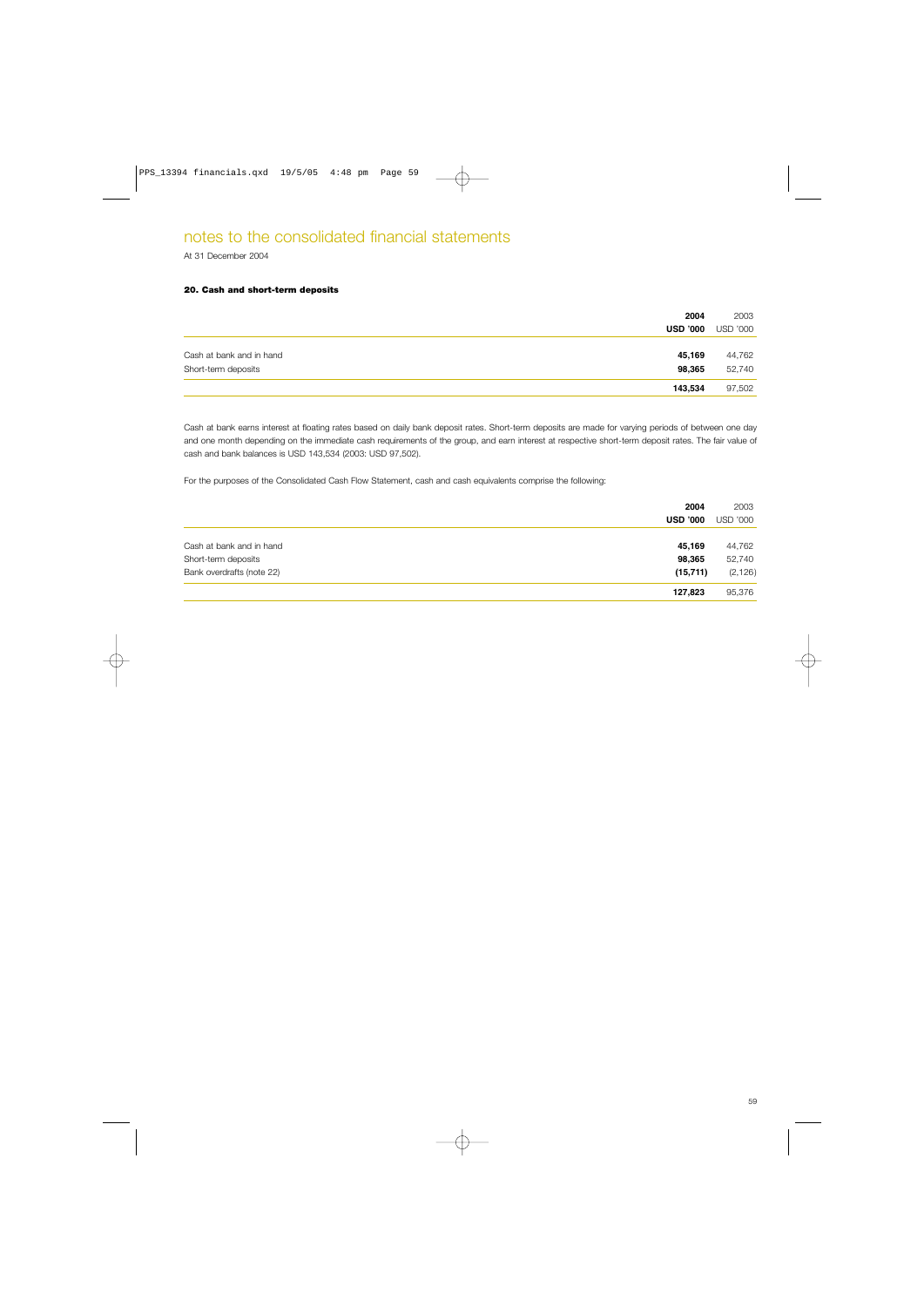At 31 December 2004

### **21. Share capital**

The share capital of the company as at 31 December was as follows:

|                                                                          | 2004            | 2003            |
|--------------------------------------------------------------------------|-----------------|-----------------|
|                                                                          | <b>USD '000</b> | <b>USD '000</b> |
| Authorised                                                               |                 |                 |
| 15,000,000 ordinary shares of USD 1.00 each                              | 15,000          | 15,000          |
| 3,750,000 ordinary shares of USD 1.00 each (Class A)                     | 3,750           | 3,750           |
| 1 ordinary share of USD 1.00 (Class B)                                   |                 |                 |
| Issued and fully paid                                                    |                 |                 |
| 7,166,330 (2003: 9,066,401) ordinary shares of USD 1.00 each             | 7,166           | 9,066           |
| 1 ordinary share of USD 1.00 (Class B)                                   |                 |                 |
| The movement in the number of ordinary shares outstanding is as follows: |                 |                 |
|                                                                          | <b>Number</b>   | Number          |
| Opening balance of ordinary shares of USD 1.00 each                      | 9,066,401       | 10,000,000      |
| Issued during the year                                                   | 346,617         | 54,656          |
| Repurchased and cancelled during the year                                | (2, 246, 688)   | (988, 255)      |
| Closing balance of ordinary shares of USD 1.00 each                      | 7,166,330       | 9,066,401       |

On 21 October 2004, the company repurchased 2,246,688 ordinary shares from two retiring senior executives for a total consideration of USD 30,760. The premium on the share buy-back of USD 28,513 has been deducted from the share premium account. The shares repurchased were subsequently cancelled.

During 2004, the company issued 115,000 ordinary shares to the senior executives of Petrofac Training for a total consideration of USD 1,511 and 231,617 ordinary shares to Petrofac ESOP for a consideration of USD 3,043.

Through Petrofac ESOP, the company temporarily warehouses ordinary shares that are expected, in the foreseeable future, to be offered to new or existing directors or key employees. During 2004, Petrofac ESOP acquired 176,569 (2003: 202,454) and sold 418,100 (2003: 386,450) ordinary shares of the company. The net difference between the acquisition (including new shares issued and acquired by Petrofac ESOP) and sales cost of USD 2,784 (2003: USD 836) has been credited to the share premium account of the company. At 31 December 2004, Petrofac ESOP held no shares in the company and had an indebtedness to the company of USD nil (2003: 9,914 shares and indebtedness of USD 106).

### *Share options*

Under an agreement dated 8 July 2003, the company extended an option to a director of the company to acquire up to 75,000 ordinary shares at USD 25.00 per share. The option extends for ten years from grant and lapses in the event that the director ceases to be employed by the company. The option can only be exercised in certain specific circumstances including an Initial Public Offering or change of control of the company.

As part of an investment agreement entered into in May 2002 (note 22 (vi)), 3i Group plc (3i) was issued one B ordinary share. As stipulated in the company's Articles of Association, this share provides the holder with priorities of dividend, return of capital and special rights associated with voting. The company also granted an option to 3i to acquire shares representing 13% of the company's share capital, as so enlarged, subject to adjustment to 20% in the event of the 3i variable rate unsecured notes remaining unpaid. On 21 October 2004, this option was amended, providing 3i with a revised right to acquire shares representing 16.2% of the company's share capital, as so enlarged, subject to adjustment to 23.2% in the event of the 3i variable rate unsecured notes remaining unpaid. The option is exercisable by 3i at any time until 30 June 2009 and on exercise, the company would issue the equivalent number of A ordinary shares (currently none are issued). These A ordinary shares have rights similar to the B ordinary share with respect to priority of dividends, return of capital and special voting rights and, in addition, have the right to an annual 5% fixed dividend. In addition, the company can call on 3i to exercise the option upon the fulfilment of certain conditions.

The company's Articles of Association restrict the transferability of ordinary shares in the company and contain certain pre-emption rights over the transfer of ordinary shares.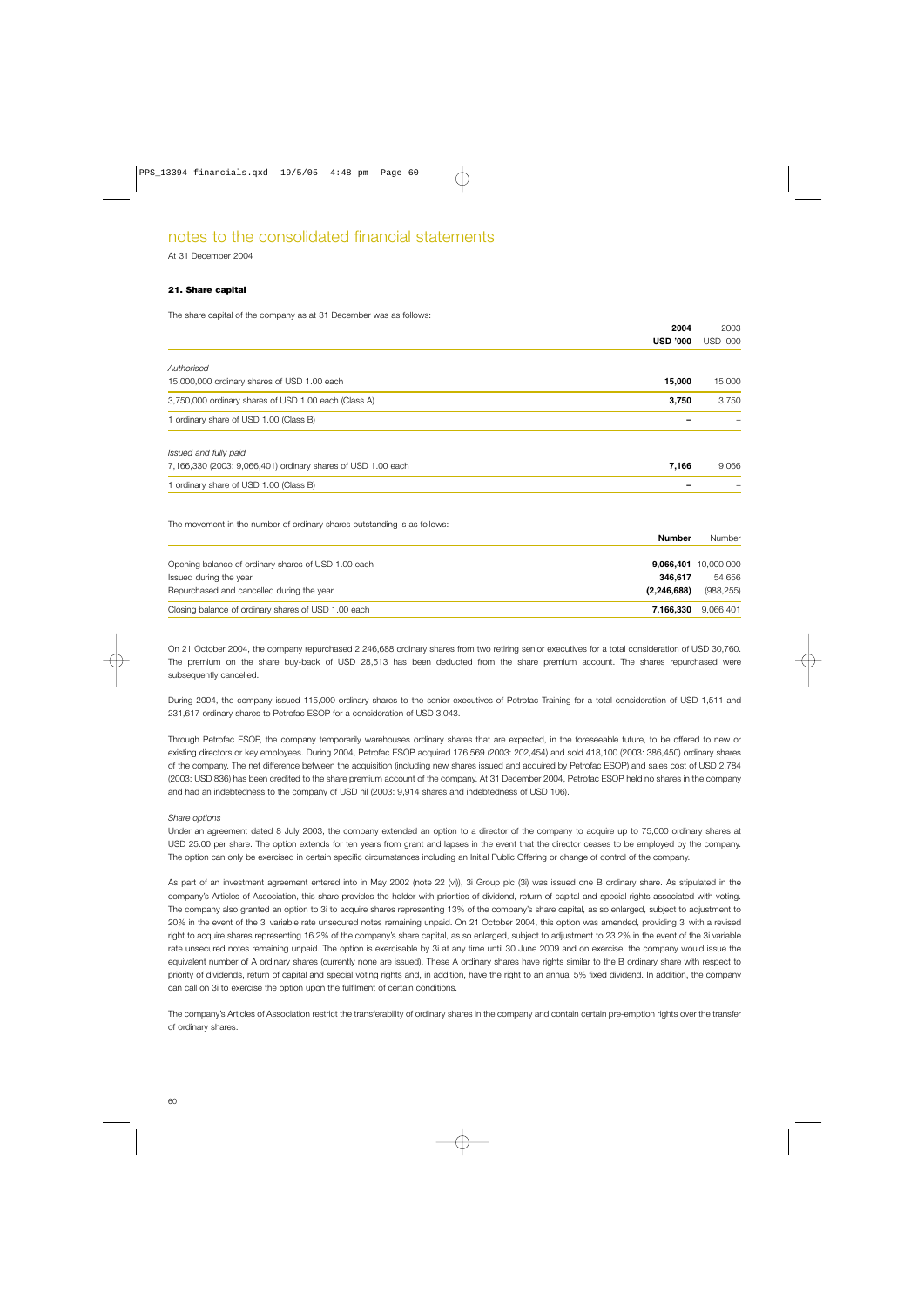At 31 December 2004

### **22. Interest-bearing loans and borrowings**

The group had the following interest-bearing loans and borrowings outstanding as at 31 December:

|                                                         | Effective                   |                   | 2004            | 2003            |
|---------------------------------------------------------|-----------------------------|-------------------|-----------------|-----------------|
|                                                         | interest rate %             | Maturity          | <b>USD '000</b> | <b>USD '000</b> |
|                                                         |                             |                   |                 |                 |
| <b>Current</b>                                          |                             |                   |                 |                 |
| Loan notes (i)                                          | <b>UK LIBOR - 1.00%</b>     | 2005              | 7,699           |                 |
| Loan notes (i)                                          | UK LIBOR                    | 2004              |                 | 2,878           |
| Revolving credit facility (ii)(a)                       | US LIBOR + 1.50%            | on demand         | 3,250           |                 |
| Revolving credit facility (ii)(b)                       | UK LIBOR + 1.50%            | on demand         |                 | 1,893           |
| Bank overdrafts (iii)                                   | UK LIBOR + 1.25%            | on demand         | 15,711          | 2,126           |
| Term Ioan (iv)                                          | UK LIBOR + 1.50%            | 2004              |                 | 1,069           |
| Other Ioans:                                            |                             |                   |                 |                 |
| Non-recourse structured finance (v)                     | US LIBOR + 3.00%            | 2005              | 24,031          | 24,000          |
|                                                         |                             |                   | 50,691          | 31,966          |
| Non-current                                             |                             |                   |                 |                 |
| Term Ioan (iv)                                          | 5.38% to 6.31% (2003:6.04%) | 2011 (2003: 2009) | 68,838          | 20,303          |
| Variable rate unsecured loan notes (vi)                 | 7.66% (2003: 5.36%)         | 2009              | 40,250          | 40,250          |
| Other Ioans:                                            |                             |                   |                 |                 |
| Project term Ioan (vii)                                 | US LIBOR + 2.00%            | 2006              | 7,000           | 7,000           |
| Non-recourse structured finance (v)                     | nil% (2003: 5.82%)          | n/a (2003: 2006)  |                 | 23,000          |
|                                                         |                             |                   | 116,088         | 90,553          |
| Less:                                                   |                             |                   |                 |                 |
| Debt acquisition costs, net of accumulated amortisation |                             |                   | (3,334)         | (2,874)         |
| Warrants, net of accumulated amortisation               |                             |                   | (1,967)         | (2,052)         |
|                                                         |                             |                   | 110,787         | 85,627          |

Details of the group's interest-bearing loans and borrowings are as follows:

### *(i) Loan notes*

The loan notes payable at 31 December 2004 (USD 7,699) represent deferred consideration associated with the acquisition of Petrofac Training (note 11). Interest accrues at the current prevailing UK LIBOR rate less 1.00%.

The loan notes payable at 31 December 2003 (USD 2,878) matured on 4 January 2004 and were repaid in full.

### *(ii) Revolving credit facilities*

(a) The revolving credit borrowing at 31 December 2004 (USD 3,250) relates to USD denominated borrowings.

(b) In conjunction with the establishment of a UK term loan facility in 2003, the group entered into a revolving credit facility. This facility was linked to the level of trade receivables within the group's UK business and was denominated in GBP. Immediately following the completion of new bank facilities in October 2004, these borrowings were repaid in full.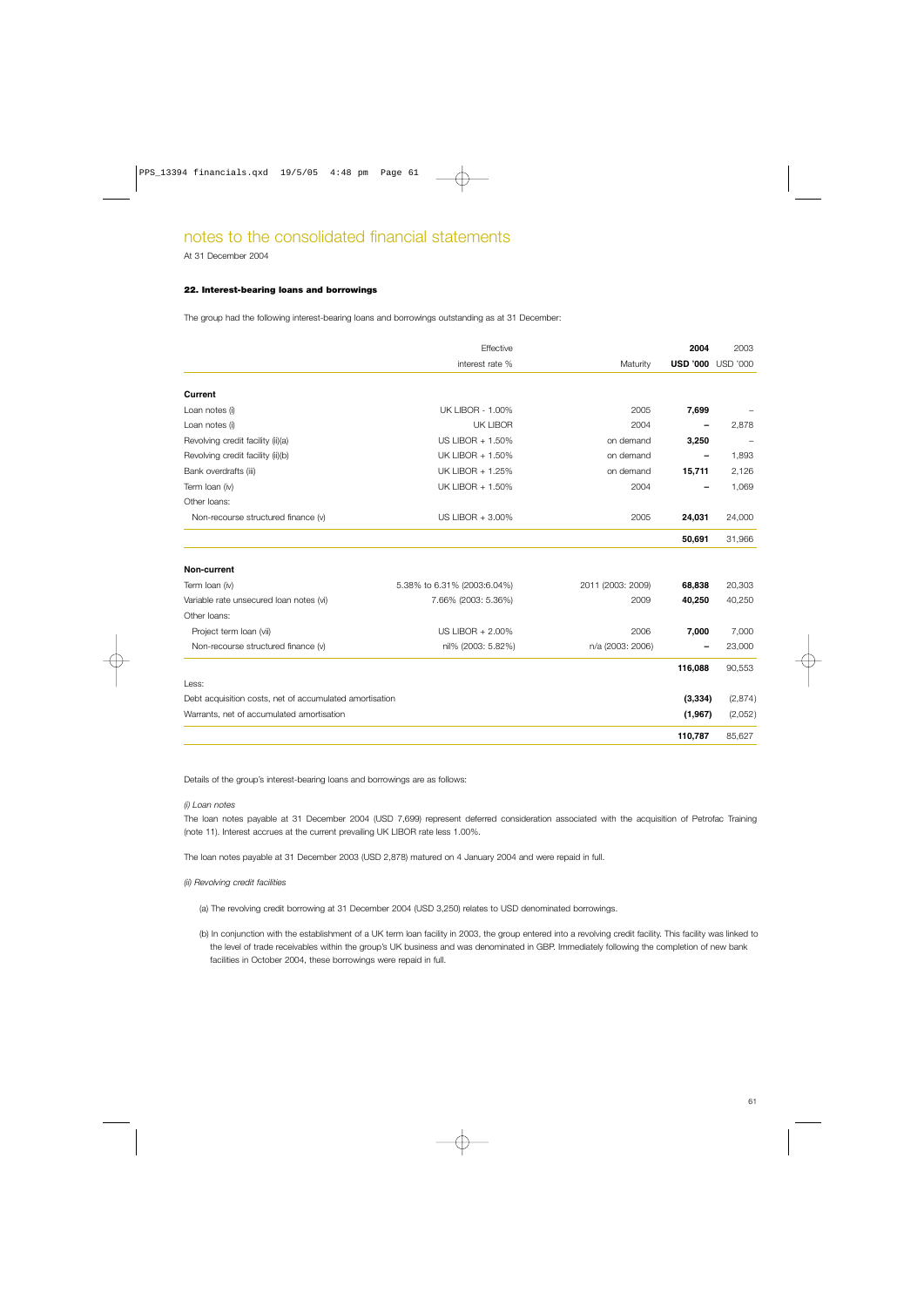At 31 December 2004

### **22. Interest-bearing loans and borrowings (continued)**

### *(iii) Bank overdrafts*

The bank overdrafts are secured by a floating charge over certain of the group's assets.

### *(iv) Term loans*

In October 2004, the group secured new term loan facilities with The Royal Bank of Scotland and Bank of Scotland. The loan at 31 December 2004 (USD 68,838) comprises two separate drawings, one denominated in USD (USD 35,310) the other in GBP (USD 33,528). Both elements of the loan are repayable over a period of five years commencing 31 December 2006 and are secured by a floating charge over certain of the group's assets.

The term loan payable at 31 December 2003 (current: USD 1,069; non-current USD 20,303), which was denominated in GBP, was repaid in full in October 2004.

### *(v) Non-recourse structured finance*

The group's non-recourse structured finance relates to funding provided by GE Structured Finance for the Ohanet project in Algeria. This project credit facility is repayable from the net operating cash flows of the project whereby 95% of these cash flows are applied to repay the loan. Based upon latest forecast production data, the loan is anticipated to be fully repaid by the end of 2005.

### *(vi) Variable rate unsecured loan notes*

In May 2002, the group entered into an investment agreement with 3i pursuant to which 3i subscribed for USD 40,250 of variable rate unsecured loan notes. Until 31 December 2004, the interest rate on the loan notes is 1.5% above US LIBOR. From 1 January 2005, and until the notes are redeemed, the rate will increase to 3.0% above US LIBOR. If the loan notes are redeemed at a time when 3i has not exercised its equity option, a redemption premium of 1.5% per annum from the date the notes were issued to 31 December 2004, will be required to be paid.

Through the issuance of warrants, the group granted an option to 3i to acquire shares representing 16.2% (2003: 13%) of the company's share capital, as so enlarged, subject to adjustment to 23.2% (2003: 20%) in the event of the 3i variable rate notes remaining unpaid. The warrants are realisable until 30 June 2009.

### *(vii) Project term loan*

This term loan relates to project funding provided by Mashreqbank for the Ohanet project in Algeria and is repayable by a single payment in 2006.

The group's credit facilities and debt agreements contain covenants relating to cash flow cover, cost of borrowings cover, dividends and various other financial ratios.

### **23. Other non-current liabilities**

|                                        | 2004   | 2003                     |
|----------------------------------------|--------|--------------------------|
|                                        |        | <b>USD '000 USD '000</b> |
| Provision for end-of-service benefits  | 5,912  | 4,399                    |
| Deferred consideration on acquisitions | 4,450  | $\overline{\phantom{m}}$ |
| Fair value of derivative instruments   | 210    | 23                       |
| Other                                  | 2,217  | 103                      |
|                                        | 12,789 | 4,525                    |

### **24. Trade and other payables**

|                | 2004    | 2003                     |
|----------------|---------|--------------------------|
|                |         | <b>USD '000 USD '000</b> |
| Trade payables | 95,776  | 110,300                  |
| Other payables | 19.097  | 216                      |
|                | 114,873 | 110,516                  |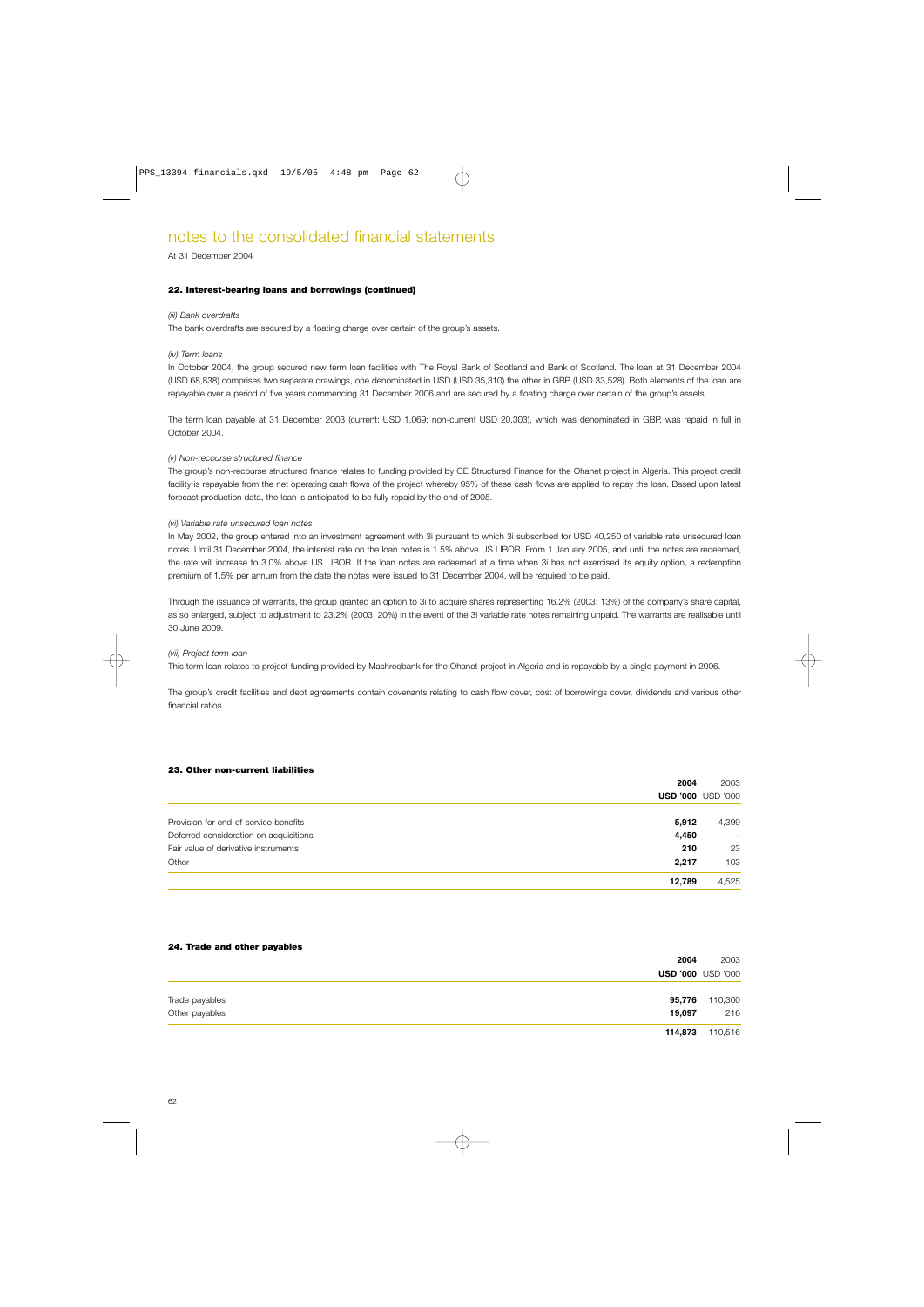At 31 December 2004

### **25. Accrued contract expenses and provisions**

|                             | 2004    | 2003                     |
|-----------------------------|---------|--------------------------|
|                             |         | <b>USD '000 USD '000</b> |
|                             |         |                          |
| Accrued contract expenses   | 174,731 | 144,072                  |
| Reserve for contract losses | 4.277   | 6,447                    |
|                             | 179,008 | 150,519                  |

### **26. Accrued expenses and other liabilities**

|                                        | 2004            | 2003                     |
|----------------------------------------|-----------------|--------------------------|
|                                        | <b>USD '000</b> | <b>USD '000</b>          |
| Accrued expenses                       | 31,772          | 11,640                   |
| Other taxes payable                    | 10,318          | 6,674                    |
| Interest payable                       | 1,263           | 1,049                    |
| Deferred consideration on acquisitions | $\qquad \qquad$ | 2,535                    |
| Fair value of derivative instruments   | 12              | $\overline{\phantom{m}}$ |
| Other                                  | 971             | 420                      |
|                                        | 44,336          | 22,318                   |

### **27. Commitments and contingencies**

### **Commitments**

In the normal course of business the group will obtain surety bonds, letters of credit and guarantees, which are contractually required to secure performance, advance payment or in lieu of retentions being withheld. Some of these facilities are secured by issue of corporate guarantees by the company in favour of the issuing banks.

At 31 December 2004, the group had letters of credit of USD 34,081 (2003: USD 12,436) and outstanding letters of guarantee, including performance and bid bonds, of USD 219,590 (2003: USD 117,433) against which the group had pledged or restricted cash balances of, in aggregate, USD 17,678 (2003: 30,916).

At 31 December 2004, the group had outstanding forward exchange contracts amounting to USD 185,619 (2003: USD nil). These commitments consist of future obligations to acquire designated amounts of foreign currency at agreed rates and value dates.

### **Litigation**

The company is a defendant in two separate cases instituted by former employees of Petrofac Inc., one of whom owns shares in the company. The company believes that both cases are without merit and they are being vigorously defended. Based on the information currently available, the group considers that adequate provision has been made within these financial statements in relation to these legal cases.

### **Leases**

The group has financial commitments in respect of non-cancellable operating leases of office space and equipment. The future minimum rental commitments under these non-cancellable leases are as follows:

|                                             | 2004   | 2003                     |
|---------------------------------------------|--------|--------------------------|
|                                             |        | <b>USD '000 USD '000</b> |
| Within one year                             | 4,667  | 2,149                    |
| After one year but not more than five years | 13,963 | 9,340                    |
| More than five years                        | 10,717 | 9,891                    |

### **Capital commitments**

At 31 December 2004, the group had capital commitments of USD nil (2003: USD 2,458).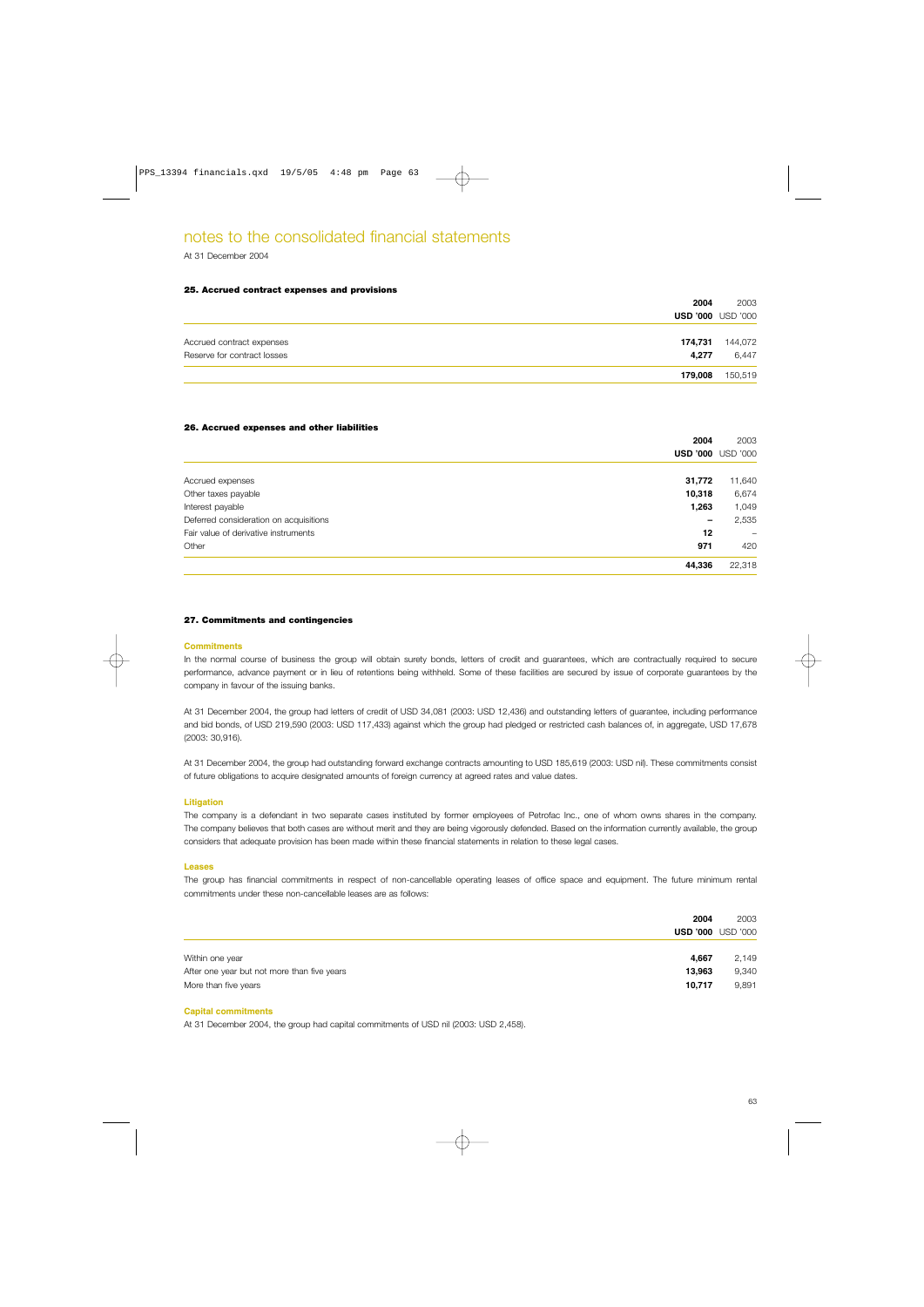At 31 December 2004

### **28. Related party transactions**

The following table provides the total amount of transactions which have been entered into with related parties:

|                                                   | Sales to related<br>parties<br><b>USD '000</b> | Purchases from<br>related parties<br><b>USD '000</b> | Amounts owed<br>by related parties to related parties<br><b>USD '000</b> | Amounts owed<br><b>USD '000</b> |
|---------------------------------------------------|------------------------------------------------|------------------------------------------------------|--------------------------------------------------------------------------|---------------------------------|
| 2004<br>Joint ventures<br>2003                    | 11,656<br>27,296                               | 14                                                   | 20,361<br>20,306                                                         | 1,428                           |
| Associate companies<br>2004<br>2003               | 349                                            |                                                      | 290                                                                      |                                 |
| Directors' loans<br>2004                          |                                                |                                                      | 528                                                                      |                                 |
| 2003<br>Other directors' interest<br>2004<br>2003 |                                                | 252<br>212                                           | 1,039                                                                    | 25<br>108                       |

All sales to and purchases from joint ventures and associates are made at normal market prices and the pricing policies and terms of these transactions are approved by the group's management.

### **Directors' loans**

Directors' loans receivable include the following items:

- Loans of USD 528 (2003: USD 919) advanced to two directors (2003: two directors) of the company for the purchase of ordinary shares in the company by these directors. These loans bear interest at rates between 3.4% and 6.2%, dependent on the year of grant.
- Interest-free loan of USD nil (2003: USD 120) advanced to a director of the company approved by the Board of Directors in a meeting held on 14 January 2003.

### **Other directors' interests**

During the year, payments of USD 252 (2003: USD 212) were made to a related party for services provided to the group by a director of the company.

| <b>Compensation of directors</b>     |                 |                 |
|--------------------------------------|-----------------|-----------------|
|                                      | 2004            | 2003            |
|                                      | <b>USD '000</b> | <b>USD '000</b> |
| Short-term employee benefits         | 2,993           | 2,059           |
| Post employment benefits             | 46              | 31              |
| Fees paid to non-executive directors | 92              | 45              |
|                                      | 3,131           | 2,135           |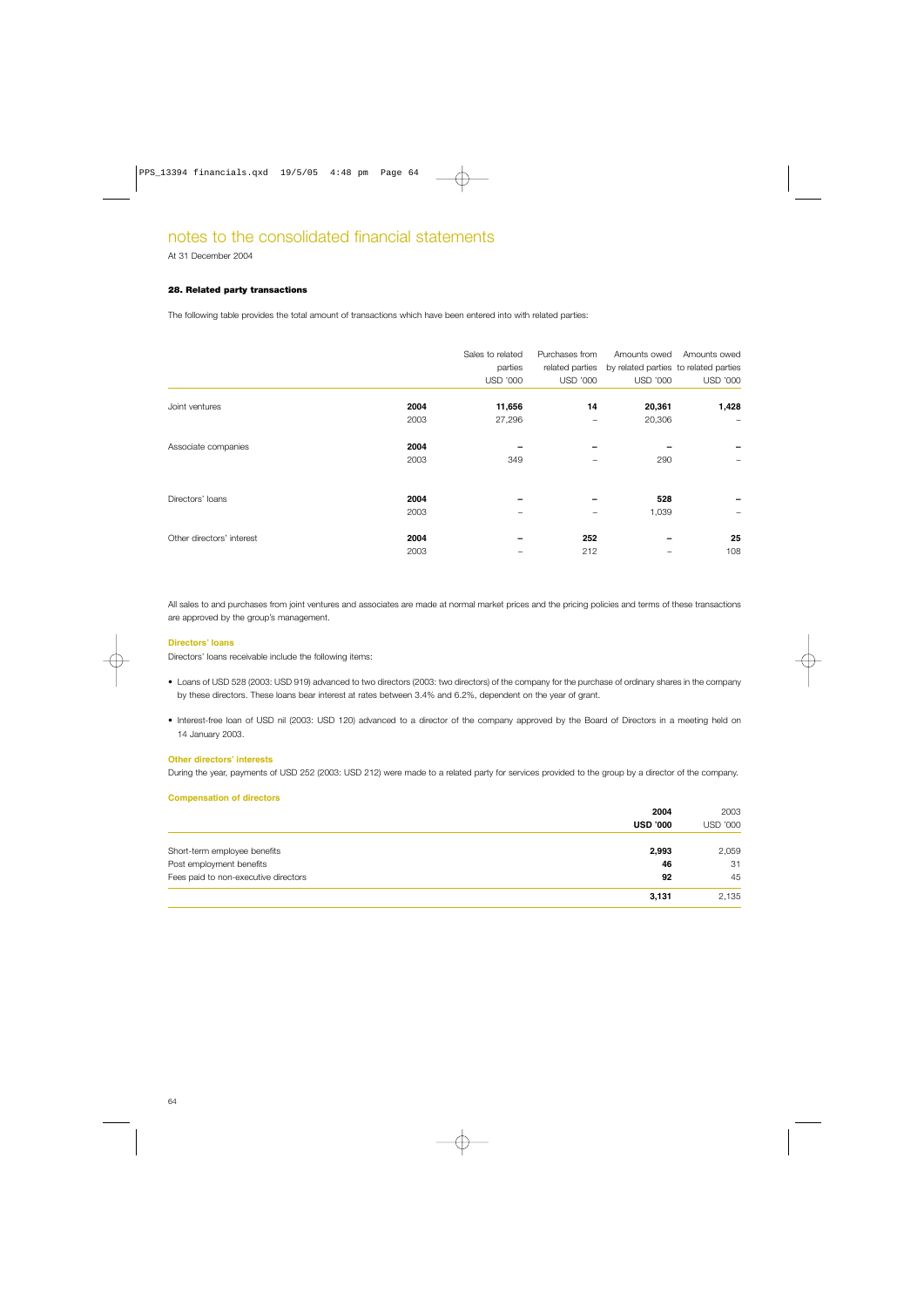At 31 December 2004

### **29. Financial instruments**

### **Risk management objectives and policies**

The group's principal financial instruments, other than derivatives, comprise bank loans, loan notes, non-recourse structured finance, cash and short-term deposits. The main purpose of these financial instruments is to finance the group's operations. The group has various other financial instruments such as trade receivables and trade payables, which arise directly from its operations.

The group also uses derivative transactions, principally interest rate swaps and caps, and forward currency contracts to manage the interest rate and currency risks arising from the group's operations and its sources of finance. The main risks arising from the group's financial instruments are interest rate risk, liquidity risk, foreign currency risk and credit risk.

### **Interest rate risk**

The group's exposure to market risk for changes in interest rates relates primarily to the group's long-term variable rate debt obligations. The group's policy is to manage its interest cost using a mix of fixed and variable rate debt and specifically to keep between 60% and 80% of its borrowings at fixed rates of interest. At 31 December 2004, after taking into account the effect of interest rate swaps and caps, approximately 68% of the group's term borrowings are at a fixed or capped rate of interest.

### **Foreign currency risk**

The group's business divisions use forward currency contracts to eliminate the currency exposures on transactions significant to their operations. It is the group's policy not to enter into forward contracts until a firm commitment is in place and to negotiate the terms of the hedge derivatives to match the terms of the hedged item to maximise hedge effectiveness.

### **Credit risk**

The group trades only with recognised, creditworthy third parties. Receivable balances are monitored on an ongoing basis with the result that the group's exposure to bad debts is not considered significant.

### **Liquidity risk**

The group's objective is to maintain a balance between continuity of funding and flexibility through the use of overdrafts, non-recourse project finance and long-term unsecured loan notes.

### **Fair values**

The fair value of the group's financial instruments as compared to their carrying amounts included within the group's Consolidated Balance Sheet are set out below:

|                                       | Carrying amount |                 |                 | Fair value               |
|---------------------------------------|-----------------|-----------------|-----------------|--------------------------|
|                                       | 2004            | 2003            | 2004            | 2003                     |
|                                       | <b>USD '000</b> | <b>USD '000</b> | <b>USD '000</b> | <b>USD '000</b>          |
| Financial assets:                     |                 |                 |                 |                          |
| Available-for-sale financial assets   | 4,104           | 2,135           | 4,104           | 2,135                    |
| Interest rate caps                    | 53              | 3               | 53              | 3                        |
| Forward currency contracts            | 23,712          |                 | 23,712          | $\overline{\phantom{0}}$ |
|                                       | 27,869          | 2,138           | 27,869          | 2,138                    |
| Financial liabilities:                |                 |                 |                 |                          |
| Interest-bearing loans and borrowings | 110,787         | 110,696         | 111,713         | 109,474                  |
| Short-term loans and overdrafts       | 50,691          | 6,897           | 50,691          | 6,691                    |
| Interest rate swaps                   | 210             | 23              | 210             | 23                       |
|                                       | 161,688         | 117,616         | 162,614         | 116,188                  |

Market values have been used to determine the fair values of available-for-sale financial assets. The fair value of all other items has been calculated by discounting the expected future cash flows at their respective interest rates.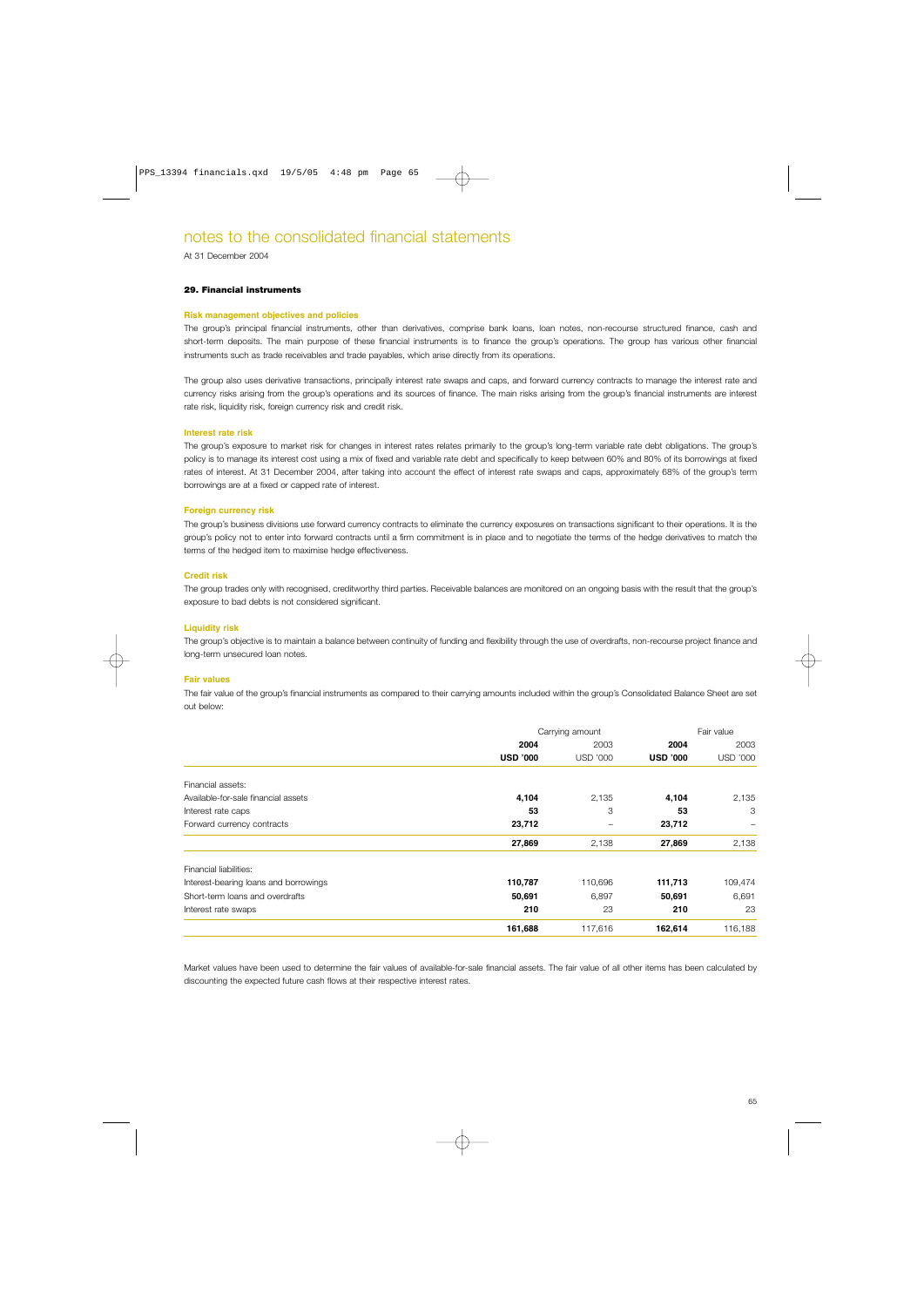### At 31 December 2004

### **29. Financial instruments (continued)**

### **Interest rate risk**

Interest rate risk arises from the possibility that changes in interest rates will affect the value of group's interest-bearing financial liabilities and assets. The following table indicates the periods over which these financial liabilities and assets will reprice or mature:

|                                 | <1 year         |                 | $1-5$ years     |                 |                          | >5 years                        |                 | Total           |
|---------------------------------|-----------------|-----------------|-----------------|-----------------|--------------------------|---------------------------------|-----------------|-----------------|
|                                 | 2004            | 2003            | 2004            | 2003            | 2004                     | 2003                            | 2004            | 2003            |
|                                 | <b>USD '000</b> | <b>USD '000</b> | <b>USD '000</b> | <b>USD '000</b> | <b>USD '000</b>          | <b>USD '000</b>                 | <b>USD '000</b> | <b>USD '000</b> |
| <b>Financial liabilities</b>    |                 |                 |                 |                 |                          |                                 |                 |                 |
| Floating rates                  |                 |                 |                 |                 |                          |                                 |                 |                 |
| Revolving credit facilities     | 3,250           | 1,893           |                 |                 |                          |                                 | 3,250           | 1,893           |
| <b>Bank overdrafts</b>          | 15,711          | 2,126           |                 |                 |                          | $\overbrace{\phantom{1232211}}$ | 15,711          | 2,126           |
| Loan notes                      | 7,699           | 2,878           |                 |                 | $\overline{\phantom{m}}$ | -                               | 7,699           | 2,878           |
| Unsecured Ioan notes            |                 | -               | 40,250          | 26,833          | $\overline{\phantom{m}}$ | 13,417                          | 40,250          | 40,250          |
| Non-recourse structured finance | 24,031          | 24,000          |                 | 23,000          |                          | -                               | 24,031          | 47,000          |
| Term loans                      |                 | 1,069           | 39,375          | 17,097          | 29,463                   | 3,206                           | 68,838          | 21,372          |
| Project term loan               |                 | -               | 7,000           | 7,000           |                          | -                               | 7,000           | 7,000           |
| As at 31 December               | 50,691          | 31,966          | 86,625          | 73,930          | 29,463                   | 16,623                          | 166,779         | 122,519         |
| <b>Financial Assets</b>         |                 |                 |                 |                 |                          |                                 |                 |                 |
| Floating rates                  |                 |                 |                 |                 |                          |                                 |                 |                 |
| Cash and bank balances          | 143,534         | 97,502          |                 |                 |                          | $\overline{\phantom{0}}$        | 143,534         | 97,502          |
| Restricted cash balances        | 17,587          | 16,971          | 91              | 13,945          | $\qquad \qquad$          | $\overline{\phantom{0}}$        | 17,678          | 30,916          |
| As at 31 December               | 161,121         | 114,473         | 91              | 13,945          |                          | $\qquad \qquad -$               | 161,212         | 128,418         |

Interest on financial instruments classified as floating rate is repriced at intervals of less than one year. The other financial instruments of the group that are not included in the above tables are non-interest bearing and are therefore not subject to interest rate risk.

### **Foreign exchange risk**

The functional currency of the group is US dollars. The group is exposed to foreign currency risk on sales, purchases and borrowings that are entered into in a currency other than US dollars. The group uses forward foreign exchange contracts to hedge its foreign currency risk, when considered appropriate. At 31 December 2004, the group had foreign exchange contracts designated as cash flow hedges with a fair value of USD 23,712 (2003: USD nil) as follows:

|                         |                 |                 | <b>Net</b><br>unrealised |                               |
|-------------------------|-----------------|-----------------|--------------------------|-------------------------------|
|                         | Contract        | Fair            |                          |                               |
|                         | value           | value           | gain                     | Maturity                      |
|                         | <b>USD '000</b> | <b>USD '000</b> | <b>USD '000</b>          | period                        |
| Euro currency purchases | 179,125         | 202,676         | 23,551                   | January 2005 -<br>April 2006  |
| GBP currency purchases  | 6,494           | 6,655           | 161                      | January 2005 -<br>August 2005 |
|                         | 185,619         | 209,331         | 23,712                   |                               |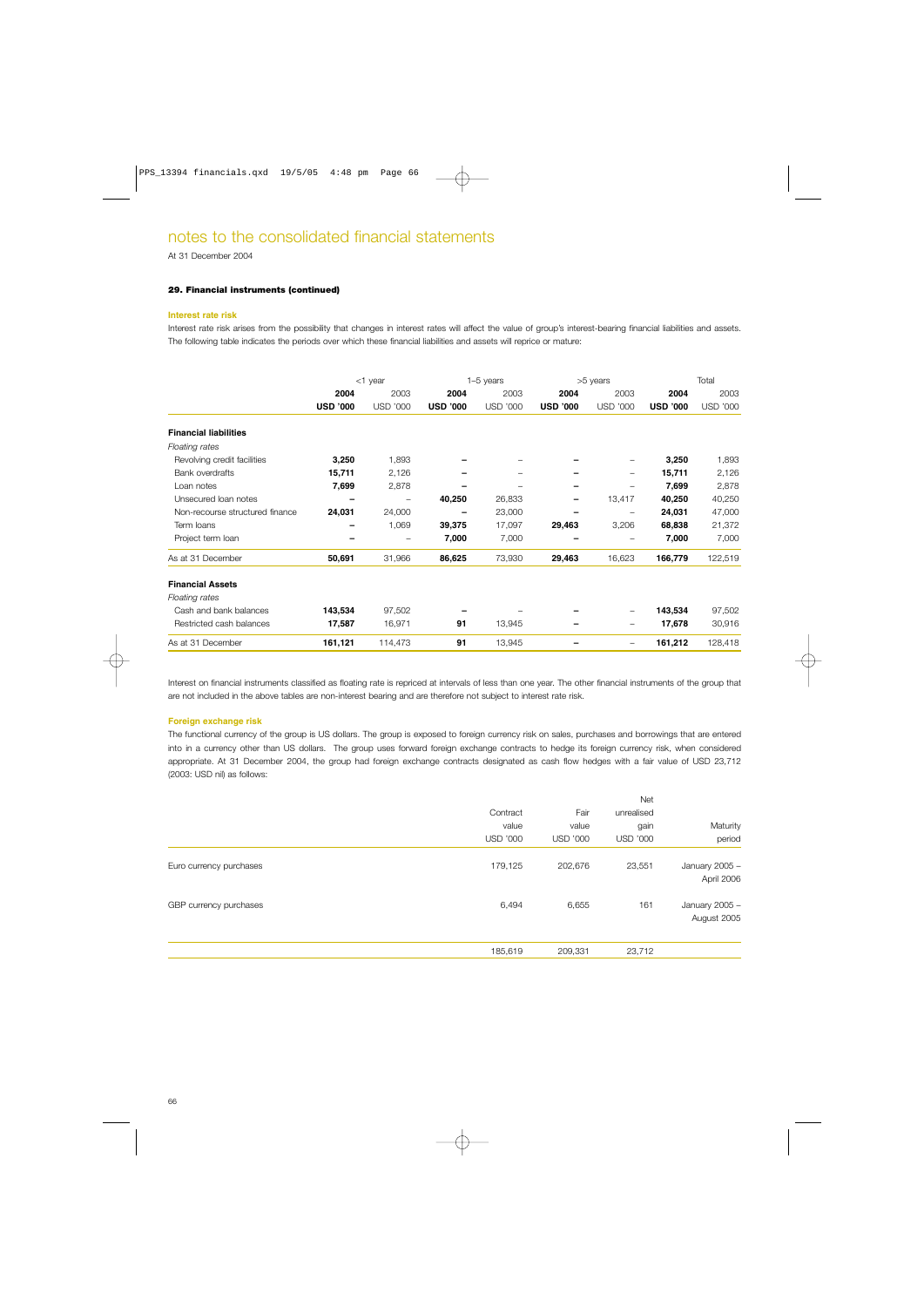At 31 December 2004

### **29. Financial instruments (continued)**

### **Derivative instruments designated as cash flow hedges**

At 31 December 2004, the group held the following derivative instruments, designated as cash flow hedges in relation to floating rate interest-bearing loans and borrowings:

| Instrument                     | Hedged item                                                              | Duration                                            | Fair value<br>asset / (liability)<br>USD '000 |
|--------------------------------|--------------------------------------------------------------------------|-----------------------------------------------------|-----------------------------------------------|
| UK LIBOR<br>interest rate swap | GBP denominated term loan,<br>notional principal GBP 11,400 (USD 22,025) | 4 years and 9 months<br>commencing 31 December 2004 | (2003:23)<br>(70)                             |
| UK                             | GBP denominated term loan.                                               | 3 years, commencing                                 | $(2003: \text{nil})$<br>50                    |
| interest rate cap              | notional principal GBP 9,900 (USD 19,127)                                | 31 December 2004                                    |                                               |
| US LIBOR                       | Term Ioan, notional principal                                            | 3 years, commencing                                 | (140) (2003: nil)                             |
| interest rate swap             | USD 35,310                                                               | 31 December 2004                                    |                                               |
| UK                             | Non-recourse structured                                                  | 3 years and 4 months                                | 3<br>(2003:3)                                 |
| interest rate cap              | project finance and project<br>term Ioan (USD 31,031)                    | ending 31 May 2006                                  |                                               |

During 2004, USD 486 (2003: USD nil) of the group's designated cash flow hedges was removed from equity and included in the Consolidated Income Statement.

### **30. Events after the balance sheet date**

On 28 January 2005, the group acquired 100% of the issued and outstanding shares of Rubicon Response Limited, a leading provider of emergency response management consultancy and training services to the upstream oil & gas exploration and production markets. Total consideration for the acquisition of the shares, inclusive of estimated transaction costs, was USD 6,326 and the fair value of the net assets acquired was USD 2,565. The consideration was settled in cash.

### **31. Subsidiaries and joint ventures**

At 31 December 2004, the group had investments in the following subsidiaries and incorporated joint ventures:

| Name of company                                      |                             | Proportion of nominal<br>value of issued shares<br>controlled by the group |                              |
|------------------------------------------------------|-----------------------------|----------------------------------------------------------------------------|------------------------------|
|                                                      | Country of<br>incorporation |                                                                            |                              |
|                                                      |                             |                                                                            |                              |
| Petrofac Inc.                                        | <b>USA</b>                  | 100% *                                                                     | $(2003:100\%$ <sup>*</sup> ) |
| Petrofac International Ltd                           | Jersey                      | $100\%$ *                                                                  | $(2003:100\%$ <sup>*</sup> ) |
| Petrofac Resources Limited                           | England                     | 100% *                                                                     | $(2003:100\%$ <sup>*</sup> ) |
| Petrofac Resources International Limited             | Jersey                      | 100% *                                                                     | $(2003:100\%$ <sup>*</sup> ) |
| Petrofac UK Holdings Limited                         | England                     | 100% *                                                                     | $(2003:100\%$ <sup>*</sup> ) |
| Petrofac Facilities Management International Limited | Jersey                      | 100% *                                                                     | $(2003:100\%$ <sup>*</sup> ) |
| Petrofac Services Limited                            | England                     | 100% *                                                                     | $(2003:100\%$ <sup>*</sup> ) |
| Petrofac Services Inc                                | <b>USA</b>                  | 100% *                                                                     | $(2003:100\%$ <sup>*</sup> ) |
| Petrofac Training International Limited              | Jersey                      | 100% *                                                                     | (2003: n/a)                  |
| Petrofac Sahka Limited                               | England                     | 100% *                                                                     | (2003: n/a)                  |
| Petroleum Facilities E & C Limited                   | Jersey                      | 100% *                                                                     | (2003: n/a)                  |
| Atlantic Resourcing Limited                          | Scotland                    | 100%                                                                       | $(2003:100\%)$               |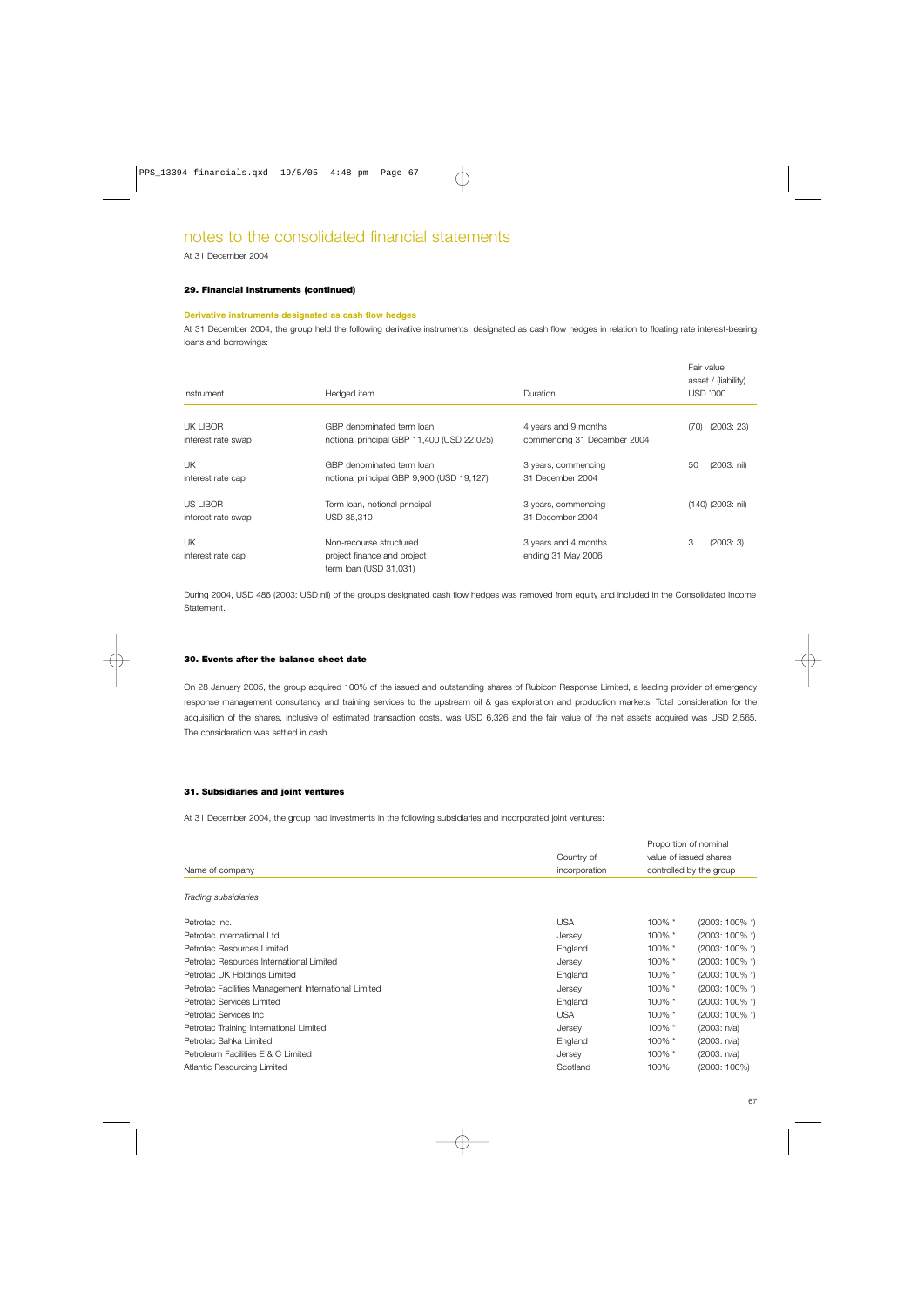At 31 December 2004

### **31. Subsidiaries and joint ventures (continued)**

|                                              |                  | Proportion of nominal<br>value of issued shares |                         |  |
|----------------------------------------------|------------------|-------------------------------------------------|-------------------------|--|
|                                              | Country of       |                                                 |                         |  |
| Name of company                              | incorporation    |                                                 | controlled by the group |  |
|                                              |                  |                                                 |                         |  |
| Trading subsidiaries                         |                  |                                                 |                         |  |
| Monsoon Shipmanagement Limited               | Cyprus           | 100%                                            | $(2003: 100\%)$         |  |
| Petrofac Alger URAL                          | Algeria          | 100%                                            | (2003: 100%)            |  |
| Petrofac Engineering India Private Limited   | India            | 100%                                            | $(2003: 100\%)$         |  |
| Petrofac Engineering Limited                 | England          | 100%                                            | (2003: 100%)            |  |
| Petrofac Offshore Management Limited         | Jersey           | 100%                                            | $(2003: 100\%)$         |  |
| Petrofac Facilities Management Group Limited | Scotland         | 100%                                            | $(2003: 100\%)$         |  |
| Petrofac Facilities Management Limited       | Scotland         | 100%                                            | $(2003: 100\%)$         |  |
| Petrofac International Nigeria Ltd           | Nigeria          | 100%                                            | $(2003: 100\%)$         |  |
| Petrofac Pars (PJSC)                         | Iran             | 100%                                            | $(2003: 100\%)$         |  |
| Petrofac Iran (PJSC)                         | Iran             | 100%                                            | $(2003: 100\%)$         |  |
| Petrofac Resources (Ohanet) Holdings LLC     | Delaware, USA    | 100%                                            | $(2003: 100\%)$         |  |
| Petrofac Resources (Ohanet) Jersey Limited   | Jersey           | 100%                                            | $(2003: 100\%)$         |  |
| Petrofac Resources (Ohanet) LLC              | Delaware, USA    | 100%                                            | $(2003: 100\%)$         |  |
| Petrofac Saudi Arabia Limited                | Saudi Arabia     | 100%                                            | $(2003: 100\%)$         |  |
| Plant Asset Management Limited               | Scotland         | 51%                                             | $(2003: 51\%)$          |  |
| Petrofac Nuigini Limited                     | Papua New Guinea | 100%                                            | $(2003: 100\%)$         |  |
| Atlantic Manpower Services Sendirian Berhad  | Malaysia         | 100%                                            | (2003: n/a)             |  |
| Petrofac Caspian Limited                     | Azerbaijan       | 100%                                            | (2003: n/a)             |  |
| Petrofac (Malaysia - PM304) Limited          | England          | 100%                                            | (2003: n/a)             |  |
| Petrofac Training Group Limited              | Scotland         | 100%                                            | (2003: n/a)             |  |
| Petrofac Training Holdings Limited           | Scotland         | 100%                                            | (2003: n/a)             |  |
| Petrofac Training Limited                    | Scotland         | 100%                                            | (2003: n/a)             |  |
| RGIT Montrose Inc.                           | <b>USA</b>       | 100%                                            | (2003: n/a)             |  |
| RGIT Montrose (Trinidad) Limited             | Trinidad         | 100%                                            | (2003: n/a)             |  |
|                                              |                  |                                                 |                         |  |
| *Directly held by Petrofac Limited           |                  |                                                 |                         |  |
| Joint ventures                               |                  |                                                 |                         |  |
| Costain Petrofac Limited                     | England          | 50%                                             | $(2003:50\%)$           |  |
| Kyrgyz Petroleum Company                     | Kyrgyz Republic  | 50%                                             | (2003: 32.1%)           |  |
| MJVI Sendirian Berhad                        | Brunei           | 50%                                             | $(2003:50\%)$           |  |
| Spie Capag - Petrofac International Limited  | Jersey           | 50%                                             | $(2003:50\%)$           |  |
| <b>TTE Petrofac Limited</b>                  | Jersey           | 50%                                             | $(2003:50\%)$           |  |
| Dormant subsidiaries                         |                  |                                                 |                         |  |
| ASJV Venezuela SA                            | Venezuela        | 100%                                            | $(2003: 100\%)$         |  |
| Joint Venture International Limited          | Scotland         | 100%                                            | $(2003: 100\%)$         |  |
| Petrofac Bolivia Ltd                         | Bolivia          | 100%                                            | $(2003: 100\%)$         |  |
| Petrofac Facilities Management Pty Limited   | Australia        | 100%                                            | $(2003: 100\%)$         |  |
| Montrose Park Hotels Limited                 | Scotland         | 100%                                            | (2003: n/a)             |  |
| Montrose Scota Limited                       | Scotland         | 100%                                            | (2003: n/a)             |  |
| Petrofac Resources (Palmyra) Limited         | Jersey           | 100%                                            | (2003: n/a)             |  |
| RGIT Ethos Health & Safety Limited           | Scotland         | 100%                                            | (2003: n/a)             |  |
| Scota Limited                                | Scotland         | 100%                                            | (2003: n/a)             |  |

### **32. Comparative amounts**

Certain of the corresponding figures for 2003 have been reclassified in order to conform with the presentation for the current year. Such reclassifications do not affect previously reported net profit or shareholders' equity.